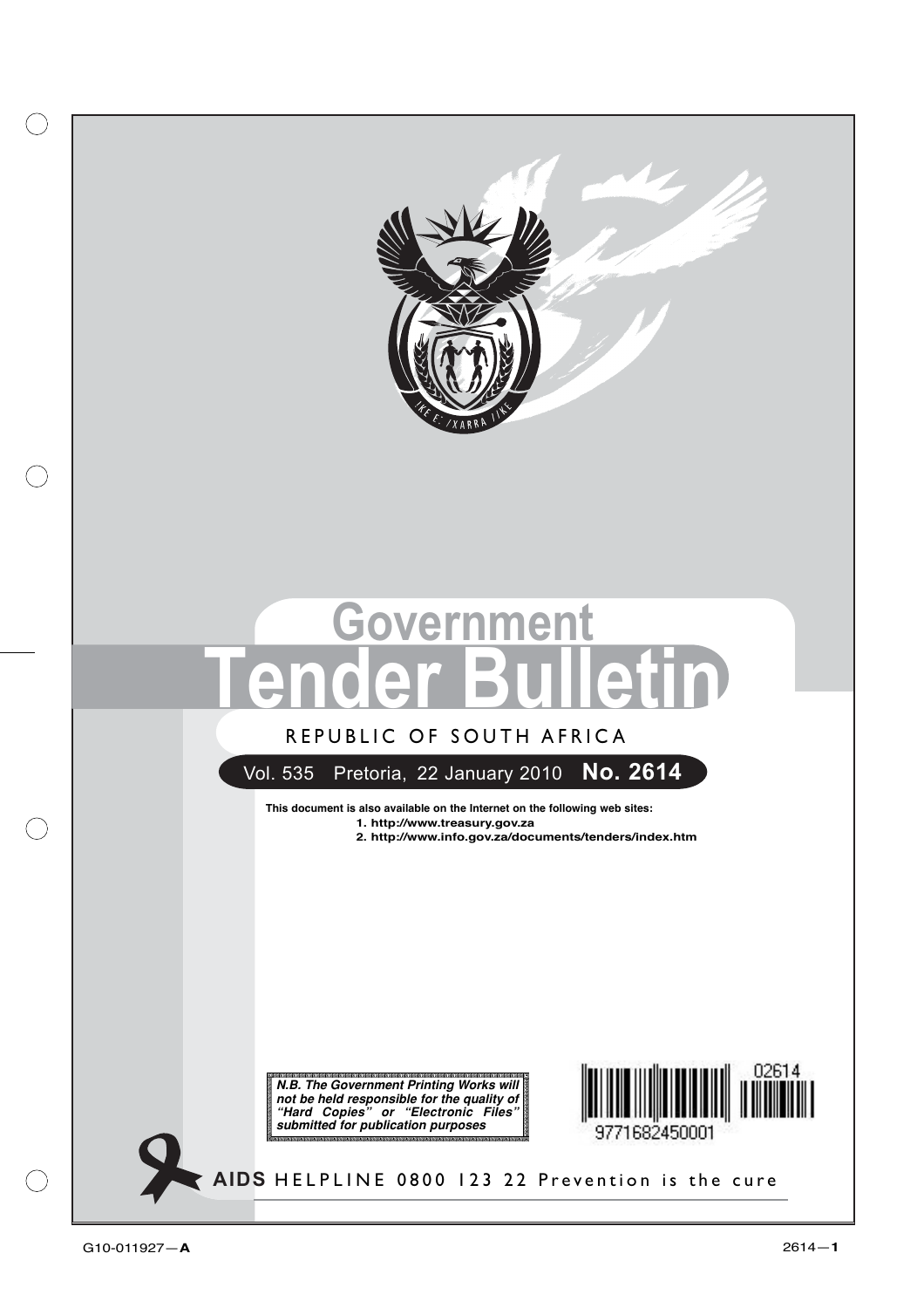## **INDEX**

|    |                                                     | 8  |
|----|-----------------------------------------------------|----|
|    | A. BID INVITED FOR SUPPLIES, SERVICES AND DISPOSALS |    |
|    |                                                     | 11 |
|    |                                                     | 13 |
|    | ▶                                                   | 13 |
|    | ▶                                                   | 18 |
|    | ▶                                                   | 19 |
|    |                                                     | 19 |
|    | ▶                                                   | 25 |
|    |                                                     | 28 |
|    |                                                     | 28 |
| В. | <b>RESULTS OF TENDER INVITATIONS</b>                |    |
|    | ▶                                                   | 43 |
|    |                                                     | 46 |
| C. |                                                     | 47 |
| D. |                                                     | 48 |
| F. | <b>ANNEXURES</b>                                    |    |
|    |                                                     | 50 |
|    |                                                     | 55 |
|    |                                                     | 56 |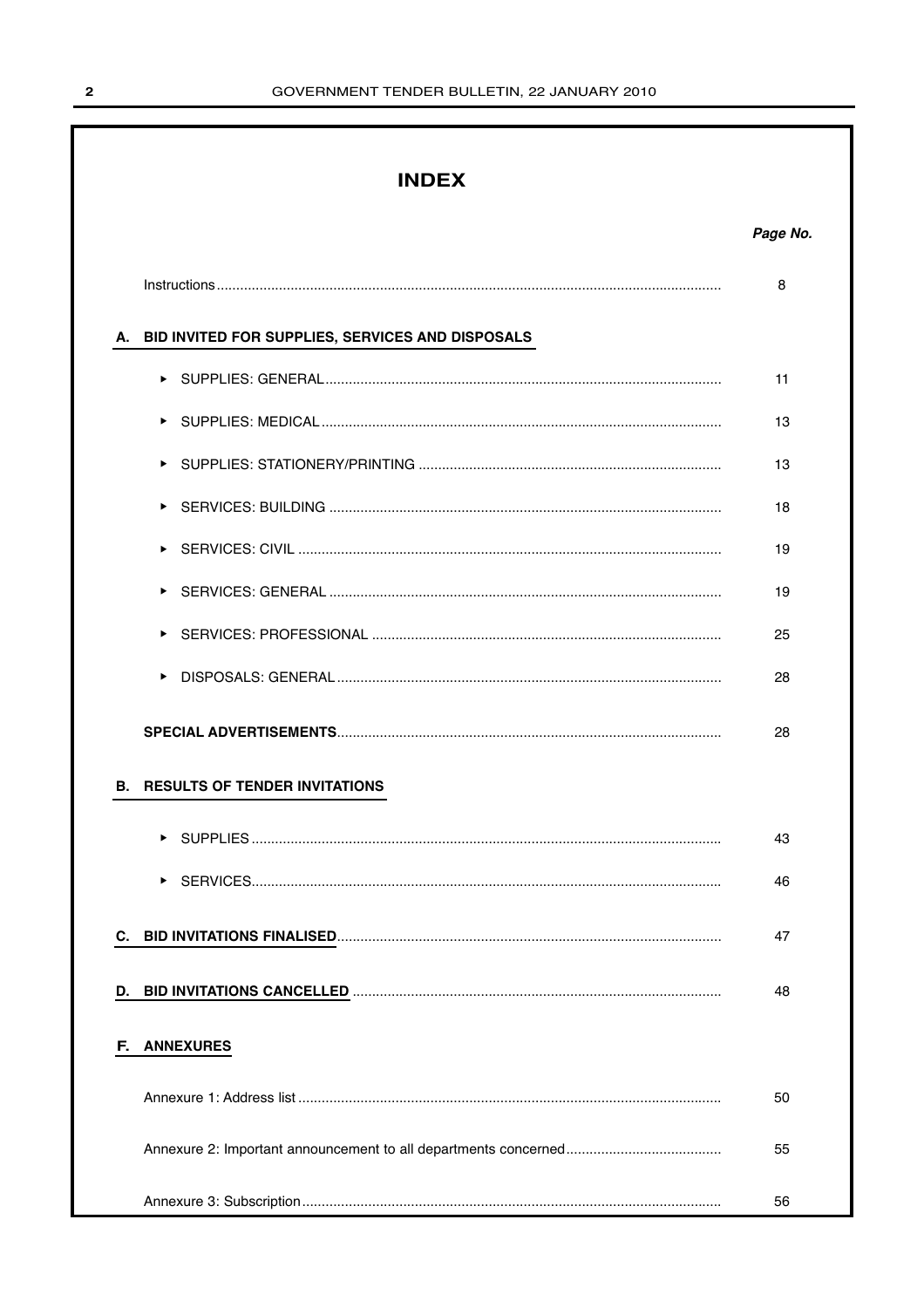



149 Bosman Street • Private Bag X85, Pretoria 0001, RSA

Tel: (012) 334-4504

Fax: (012) 323-8805

Reference TENDER BULLETIN

**Inquiries STELLE PIENAAR** 

# **TENDER INQUIRIES**

Date:

**FROM JANUARY 2005** 

Department, firm or institution:

**ALL PUBLICATIONS** 

The Tender Bulletin is available on the Internet on the following web sites: 1. http://www.treasurv.gov.za 2. http://www.info.gov.za/documents/tenders/index.htm

E-mail: ipienaar@print.pwv.gov.za

## HOW TO ADVERTISE IN THE GOVERNMENT TENDER BULLETIN

This form must always be submitted to us when you want to advertise in the tender bulletin. FORM No. 1: 1. Your bid description in the 1st column.

The place where and/or which Department requires the bid in the 2nd column

The Department Contract No. in the 3rd column. Each Department allocate their own Contract numbers.

The bid closing date in the 4th column—the closing date should be 21-30 weeks from publication date.

Your address list number (which we will submit to you after you have completed Form No. 2) in the 5th and 6th columns.

If the bid closes at National Treasury, their number (National Treasury number) should appear in Column 6.

- **FORM No. 2:** Complete this form together with Form No. 1, when you advertise for the first time, to  $2.$ receive your own tender address list number.
- This form is only for your own records, choose from this list the right section under which FORM No. 3:  $\mathbf{R}$ you want your bid to be published and write this section in at the space provided next to Supplies:..... Services:..... Disposals:..... on Form No. 1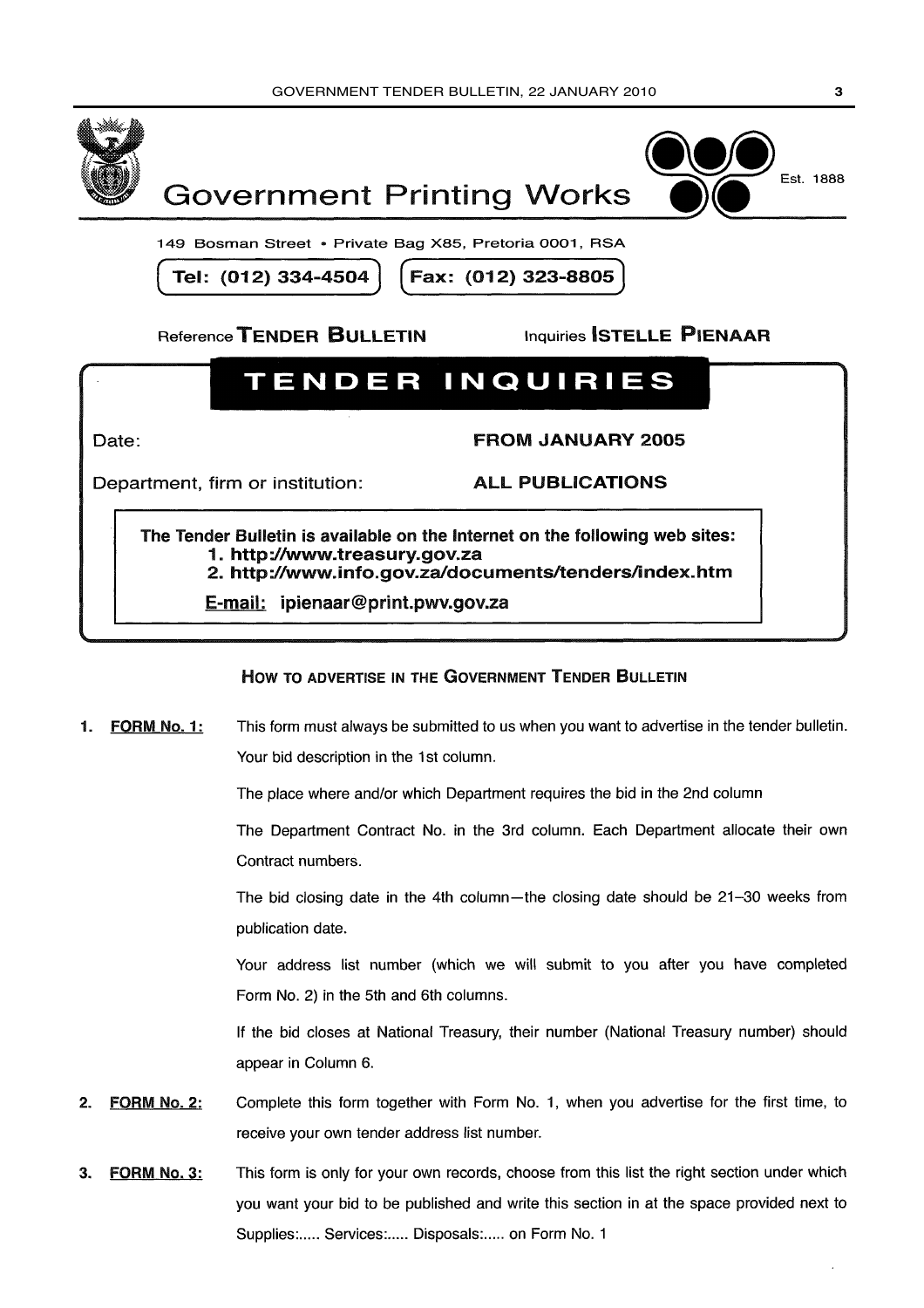## **INFORMATION AND NOTES:**

## **Contact details:**

- **\*** Request cost calculations: Istelle Pienaar at Tel. (012) 334-4504.
- **\*** Enquiries regarding account or account number: Shirley Beetge at Tel. (012) 334-4565
- **\*** Subscribe by phoning: Sophie Milanzi, Tel. (012) 334-4735

or J. Wehmeyer, Tel. (012) 334-4734.

## **\* Advertisement Section:**

**\*** All changes (corrections of advertisements), enquiries regarding advertisements: Istelle Pienaar, Tel. (012) 334-4504.

## **Placing and advertising of advertisements:**

- **•** The submission of advertisements closes the Friday before the publication date at 15:00.
- **• Please note: No late advertisements will be accepted after the closing time.**
- **•** Advertisements are submitted directly to Government Printing Works: Complete the necessary forms and fax it to 012-323 8805 or 012-334 5830 or e-mail to istelle.pienaar@gpw.gov.za.
- **•** The Tender Bulletin appears every Friday, except when there is a Public Holiday involved, and then the closing date for acceptance of tenders will be forwarded with one day. These publication dates that influence the closing dates of the Tender Bulletin, are published for your convenience at the back of each Tender Gazette.
- **•** Advertisements will be published as received on the hard copy.
- **•** Government Printing Works will not take any responsibility for wrong information submitted.
- **•** No changes will be made telephonically; all changes must be submitted via fax or e-mail.
- **•** NB: No Special Tender Bulletins are published any more!
- **•** Electronic bulletins and electronic downloads can be obtained from the Internet:
- www.globalerfx.com **electronic bids**
- www.treasury.gov.za **bulletins and contracts**

## **Cost:**

- **•** The tariff for publication is R85 per cm and R2 125 per A4 page (including VAT).
- **•** Subscription rates for hard copies: Local—R34,20 per annum; Overseas—R40 per annum.

## **General:**

- **•** Bid documents are generally available in **English** only.
- **•** Bidders should read the Special Conditions and Requirements of Contract issued by die different departments.
- **•** Where security is required particulars thereof are indicated in the bid documents. However, security is mostly not required for services with an estimated value of less than R100 000.
- **•** Bids must be submitted on the official bid forms handed out by Departments, must be completed in black ink and completed in all respects.
- **•** Bids must be submitted in sealed envelopes clearly marked. The address, bid number and closing date must appear on the **front** of the envelope.
- **•** Separate envelopes must be used for each bid invitation.
- **•** The name and address of the bidder must appear on the **back** of the envelope only.
- **•** Bids are only advertised once in the Government Tender Bulletin—it is advisable to consult at least the two previous issues of the bulletin in order to obtain full particulars of all current bid invitations.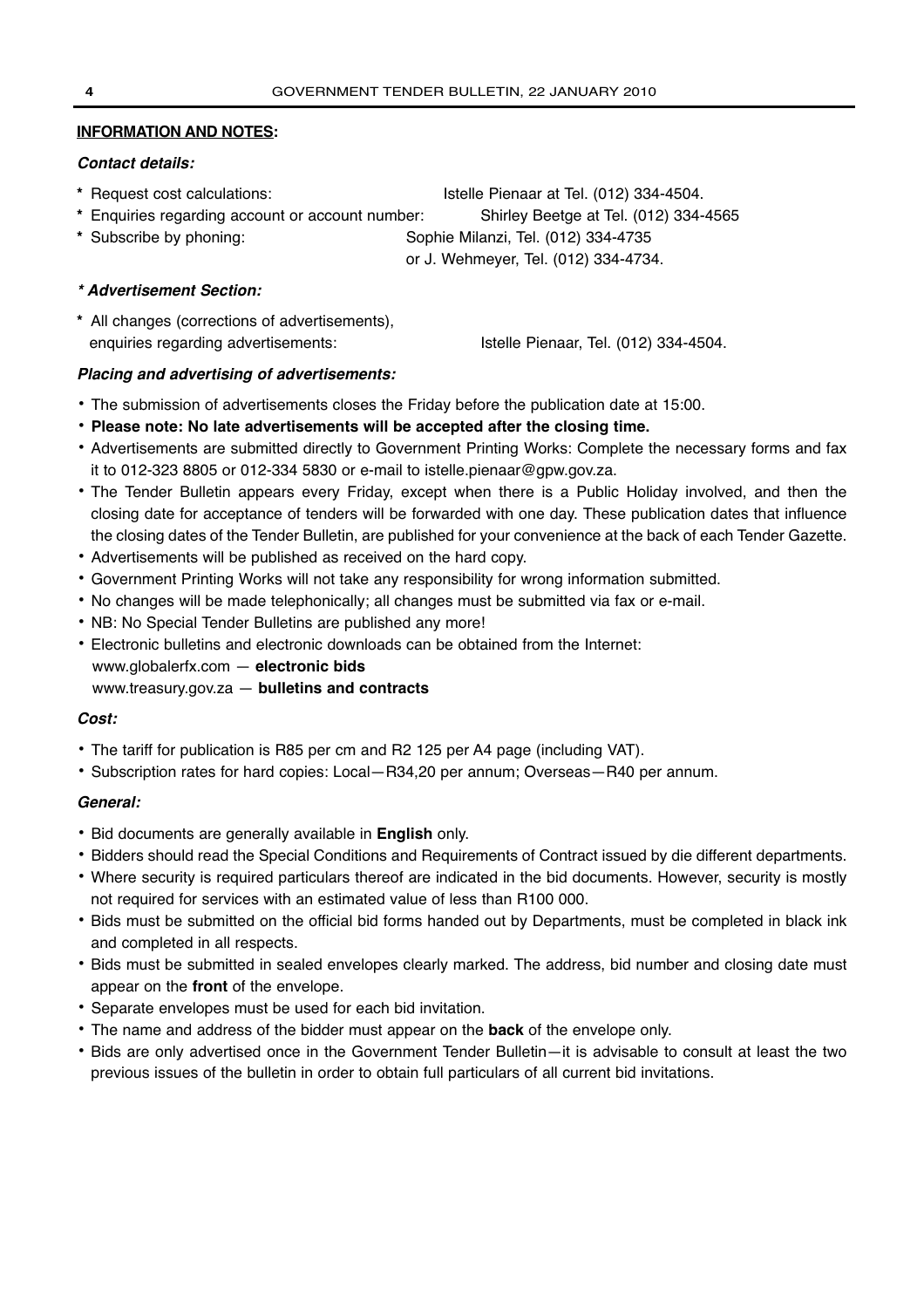FORM No. 1

# BIDS INVITED FOR SUPPLIES, SERVICES AND DISPOSALS

# SUB CATEGORY Supplies:

**Disnosals:** Services:

| POST OR<br>DELIVER<br>BIDS<br>TO<br>TO |                       |  |  |  |  |  |  |
|----------------------------------------|-----------------------|--|--|--|--|--|--|
| BIDS<br>OBTAINABLE<br>FROM             |                       |  |  |  |  |  |  |
| DUE AT<br>11:00                        |                       |  |  |  |  |  |  |
| TENDER<br>No.                          |                       |  |  |  |  |  |  |
| REQUIRED<br>AT                         |                       |  |  |  |  |  |  |
| <b>DESCRIPTION</b>                     | :<br>:<br>:<br>:<br>: |  |  |  |  |  |  |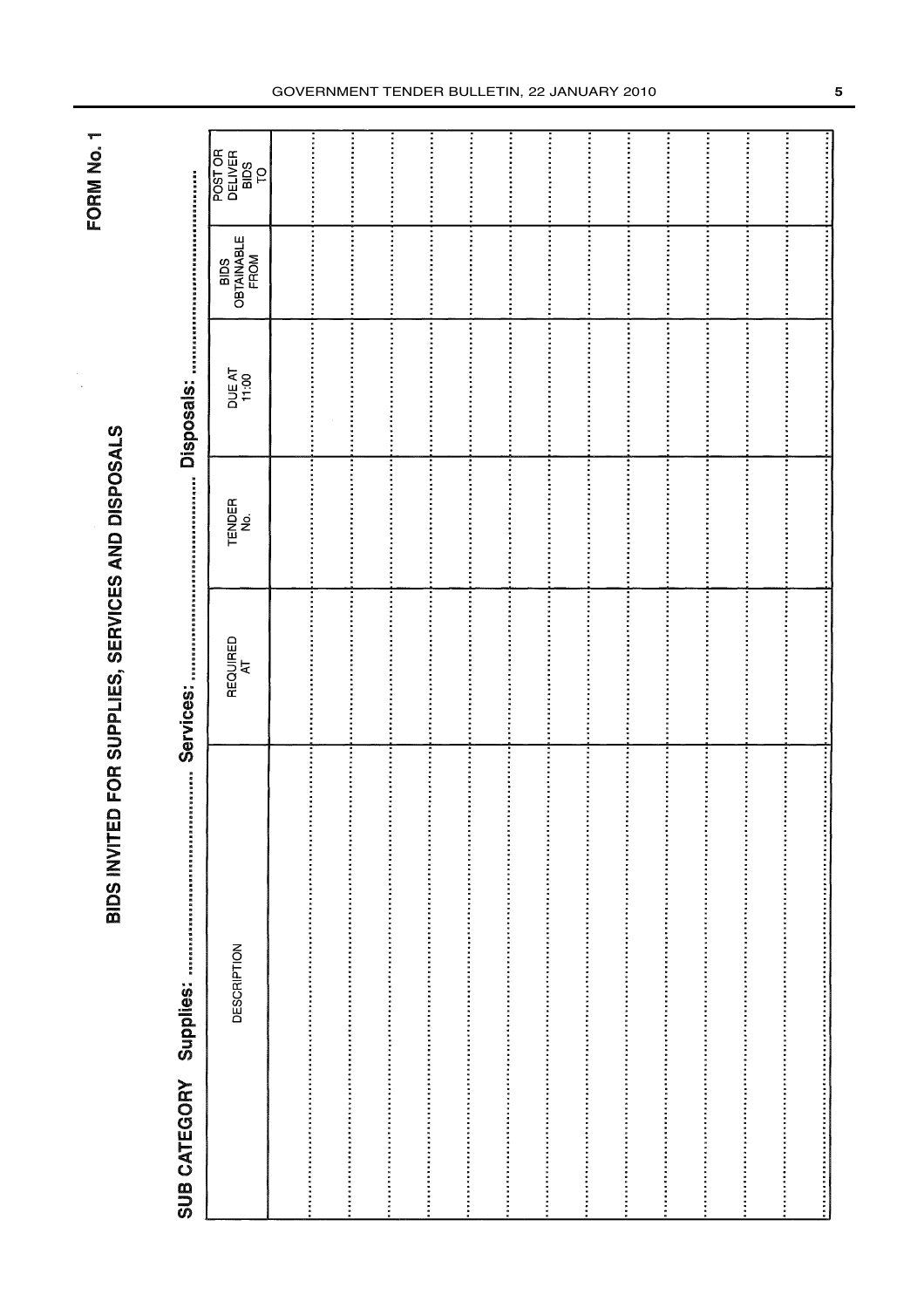## **FORM No. 2**

## **ADDRESS LIST**

| <b>BIDS OBTAINABLE FROM:</b> |  |
|------------------------------|--|
| Name of Department:          |  |
| Street Address:              |  |
|                              |  |
|                              |  |
| Postal Address:              |  |
|                              |  |
|                              |  |
| Enquiries:                   |  |
|                              |  |
| Office hours:                |  |

| POST OR DELIVER BIDS TO:                               |  |  |  |  |  |  |
|--------------------------------------------------------|--|--|--|--|--|--|
| Name of Department:                                    |  |  |  |  |  |  |
| <b>Street Address:</b>                                 |  |  |  |  |  |  |
|                                                        |  |  |  |  |  |  |
|                                                        |  |  |  |  |  |  |
| Postal Address:                                        |  |  |  |  |  |  |
|                                                        |  |  |  |  |  |  |
|                                                        |  |  |  |  |  |  |
| <b>Tender Box Address</b><br>(main entrance, reception |  |  |  |  |  |  |
| area or room no. of the<br>building):                  |  |  |  |  |  |  |
| Enquiries:                                             |  |  |  |  |  |  |
|                                                        |  |  |  |  |  |  |

# PLEASE INFORM US OF ANY CHANGES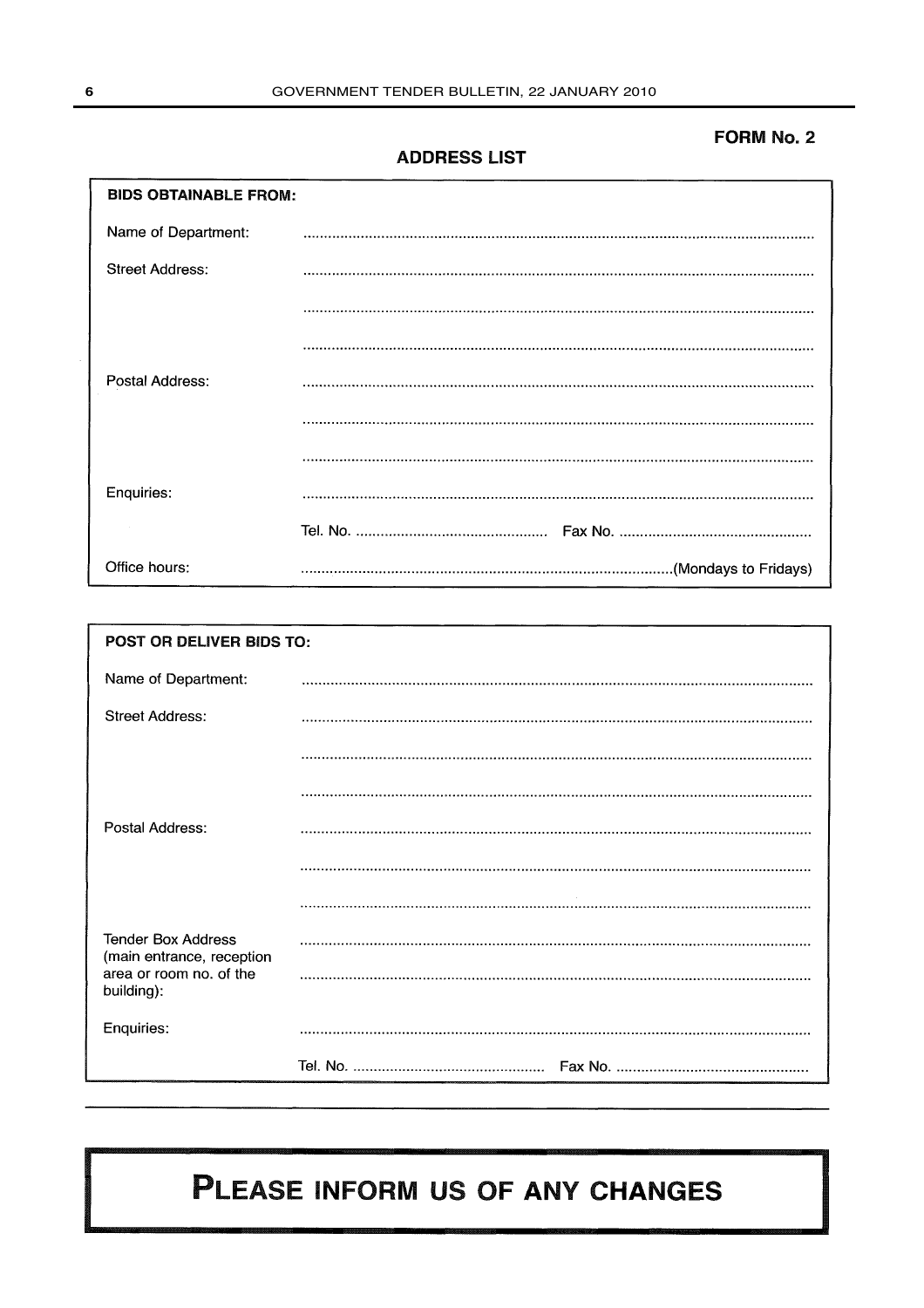# CATEGORIES FOR OWN USE: CHOOSE ONE AND MARK CLEARLY ON FORM 1

| <b>SUPPLIES</b>                                                   |  |  |  |  |
|-------------------------------------------------------------------|--|--|--|--|
| ACCOMMODATION, Leasing of                                         |  |  |  |  |
| <b>AUDIO VISUAL EQUIPMENT</b>                                     |  |  |  |  |
| <b>BUILDING MATERIAL</b>                                          |  |  |  |  |
| CHEMICALS: Agricultural/Forestry/Laboratory/<br><b>Water Care</b> |  |  |  |  |
| <b>CLOTHING/TEXTILES</b>                                          |  |  |  |  |
| <b>COMPUTER EQUIPMENT</b>                                         |  |  |  |  |
| <b>COMPUTER SOFTWARE</b>                                          |  |  |  |  |
| <b>ELECTRICAL EQUIPMENT</b>                                       |  |  |  |  |
| <b>ELECTRONIC EQUIPMENT</b>                                       |  |  |  |  |
| <b>FURNITURE</b>                                                  |  |  |  |  |
| <b>GENERAL</b>                                                    |  |  |  |  |
| <b>MEDICAL</b>                                                    |  |  |  |  |
| OFFICE EQUIPMENT: Labour-saving devices                           |  |  |  |  |
| PERISHABLE PROVISIONS                                             |  |  |  |  |
| STATIONERY/PRINTING                                               |  |  |  |  |
| <b>STEEL</b>                                                      |  |  |  |  |
| <b>TIMBER</b>                                                     |  |  |  |  |
| <b>VEHICLE</b> (all types)                                        |  |  |  |  |
| <b>WORKSHOP EQUIPMENT</b>                                         |  |  |  |  |
|                                                                   |  |  |  |  |
| <b>SERVICES</b>                                                   |  |  |  |  |
| <b>BUILDING</b>                                                   |  |  |  |  |
| <b>CIVIL</b>                                                      |  |  |  |  |
| <b>ELECTRICAL</b>                                                 |  |  |  |  |
| FUNCTIONAL (including cleaning/security services)                 |  |  |  |  |
| <b>GENERAL</b>                                                    |  |  |  |  |
| MAINTENANCE (Electrical, mechanical equipment and plumbing)       |  |  |  |  |
| <b>MECHANICAL</b>                                                 |  |  |  |  |
| <b>PROFESSIONAL</b>                                               |  |  |  |  |
| REPAIR AND MAINTENANCE OF VEHICLES                                |  |  |  |  |
| <b>TRANSPORT</b>                                                  |  |  |  |  |
| <b>DISPOSALS</b>                                                  |  |  |  |  |
| <b>CLOTHING AND TEXTILES</b>                                      |  |  |  |  |
| <b>FURNITURE</b>                                                  |  |  |  |  |
| <b>GENERAL</b>                                                    |  |  |  |  |
| <b>SCRAP METAL</b>                                                |  |  |  |  |
| <b>VEHICLES</b>                                                   |  |  |  |  |
| <b>RESULTS</b>                                                    |  |  |  |  |
| <b>SUPPLIES</b>                                                   |  |  |  |  |
| <b>SERVICES</b>                                                   |  |  |  |  |
| <b>DISPOSALS</b>                                                  |  |  |  |  |
| <b>FINALISED</b>                                                  |  |  |  |  |
| <b>CANCELLED</b>                                                  |  |  |  |  |
| <b>REGISTRY OF POTENTIAL SUPPLIERS</b>                            |  |  |  |  |

l,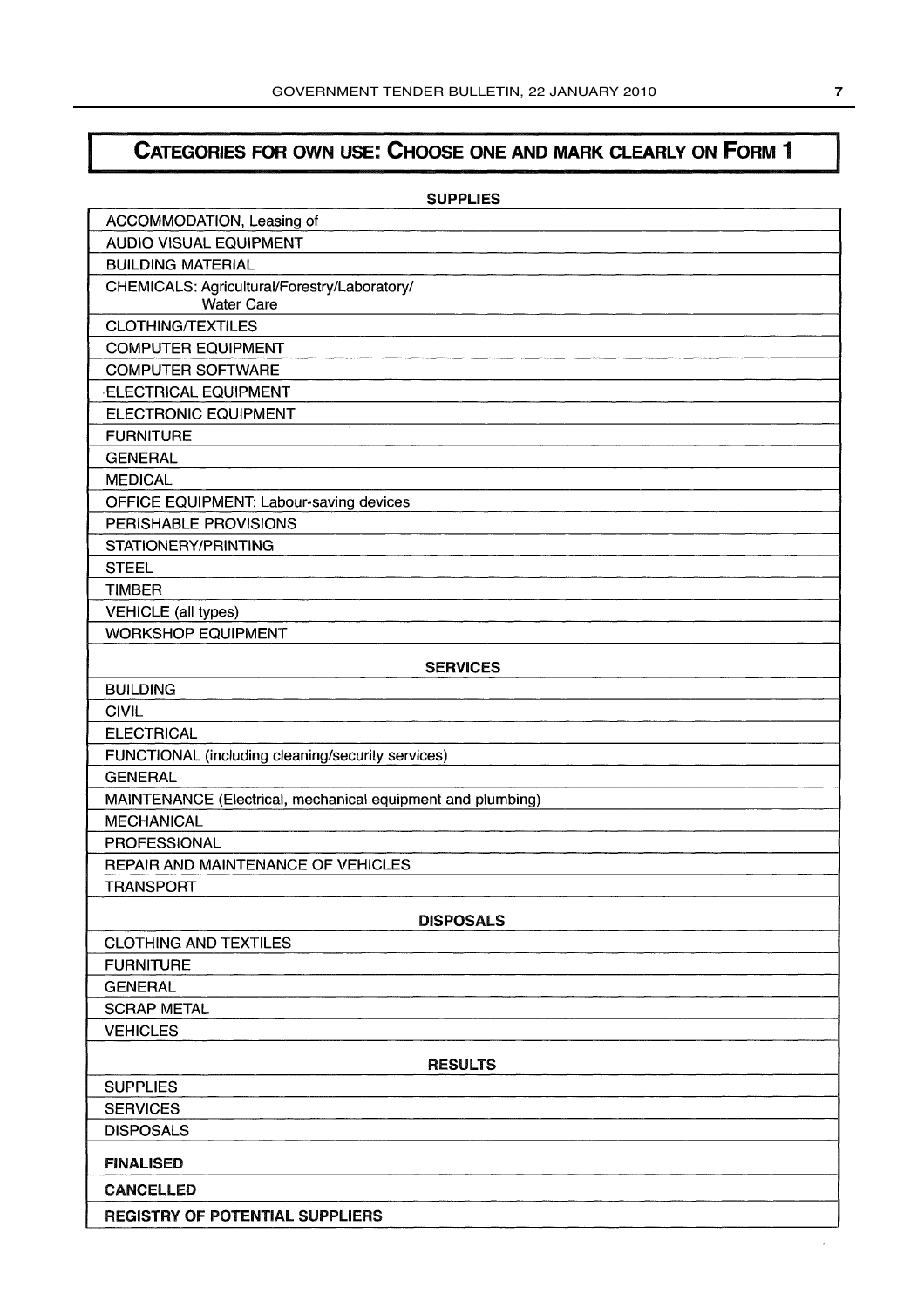## **INSTRUCTIONS**

## **Please note the following:**

- 1. Bidders are advised to read the entire Government Tender Bulletin. No officer of any Procurement Activity will be held responsible for loss of a potential opportunity to bid due to possible incorrect categorising of requirements.
- 2. Bids for the procurement of supplies, services and disposals are categorised as follows:

## **SUPPLIES**

- (i) Accommodation, leasing of
- (ii) Audio visual equipment
- (iii) Building material
- (iv) Chemicals: Agricultural/Forestry/ Laboratory/Water Care
- (v) Clothing/Textiles
- (vi) Computer equipment
- (vii) Computer software
- (viii) Electrical equipment
- (ix) Electronic equipment
- (x) Furniture
- (xi) General
- (xii) Medical
- (xiii) Office equipment: Labour-saving devices
- (xiv) Perishable provisions
- (xv) Stationary/printing
- (xvi) Steel
- (xvii) Timber
- (xviii) Vehicle (all types)
- (xix) Workshop equipment

- (i) Building
- (ii) Civil
- (iii) Electrical
- (iv) Functional (including cleaning-, and security services)
- (v) General
- (vi) Maintenance of electrical, mechanical equipment and plumbing
- (vii) Mechanical
- (viii) Professional
- (ix) Repair and maintenance of vehicles
- (x) Transport

## **DISPOSALS**

- (i) Clothing and textiles
- (ii) Furniture
- (iii) General
- (iv) Scrap metal
- (v) Vehicles
- 
- 3. The addresses at which bid documents may be obtained and to which bids should be posted, appear in **Annexure 1.**
- 3.1 The address where a document is available from and where it must be submitted to may differ.
- 4. Please note that all documents issued by the National Department of Public Works will be sold.

Amount to be paid will be indicated in the advertisements. **These amounts will NOT be refunded.**

## 4.1 **No documents will be exchanged.**

- 5. Please note that all documents issued by the Department of Public Works will be sold as follows:
	- R50,00 per set for all services with a pre-estimated value from above R100 000 to R300 000.
	- R100,00 per set for all services with a pre-estimated value above R300 000 to R2 000 000.
	- R200,00 per set for all services with a pre-estimated value above R2 000 000.

**These amounts will not be refunded.** Only cash or postal orders will be accepted.

## 5.1 **No documents will be exchanged.**

**SERVICES**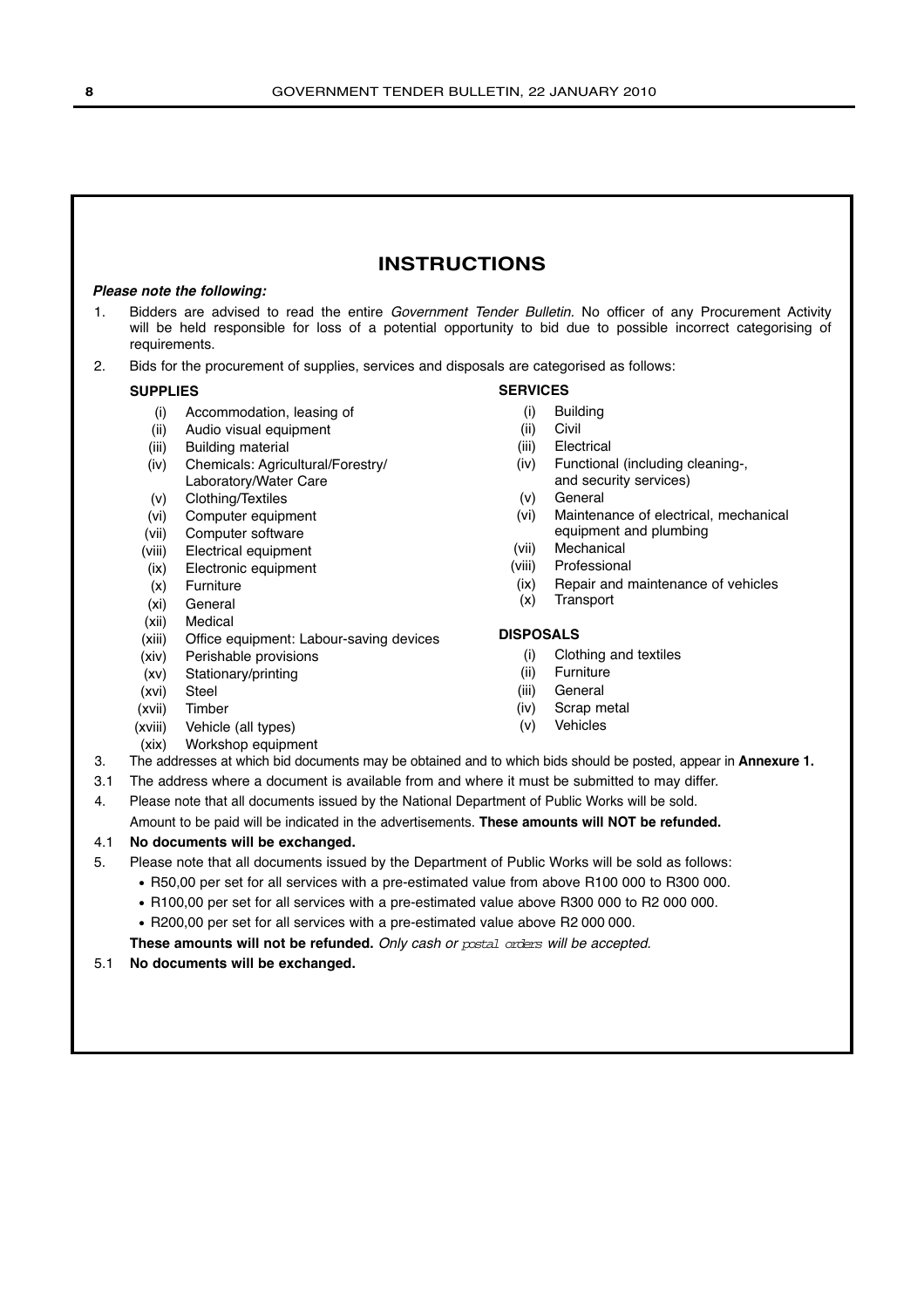# **NATIONAL TREASURY**

## **CONTRACT MANAGEMENT**

## **CONTACT DETAILS:**

| <b>Contract Management:</b> | The Chief Director: Contract Management, 240 Vermeulen Street<br>(corner of Andries and Vermeulen Streets), Pretoria. |
|-----------------------------|-----------------------------------------------------------------------------------------------------------------------|
| <b>Postal address:</b>      | Private Bag X115, Pretoria, 0001, Tel. (012) 315-5694 or 315-55452<br>Fax (012) 315-5058, 315-5388 or<br>$315 - 5400$ |
| Office hours:               | 07:30-16:00 (Monday to Friday)                                                                                        |

## **FOR COLLECTION OF BID DOCUMENTS:**

Tender Information Centre, 240 Vermeulen Street (Ground Floor), behind ABSA Bank, next to Salzburg Restaurant (corner of Andries and Vermeulen Streets), Pretoria.

| Postal address:            | Private Bag X115, Pretoria, 0001.                                                                                             |
|----------------------------|-------------------------------------------------------------------------------------------------------------------------------|
| <b>Enguiries: Helpdesk</b> | Tel. (012) 315-5858 or 315-5732<br>Fax (012) 315-5734.                                                                        |
| Web address:               | www.treasury.gov.za<br>(Contract circulars and contact details:<br>http://www.treasury.gov.za/divisions/sf/ostb/Default.aspx) |

# **ELECTRONIC BIDS:**

## **www.globalerfx.com**

Potential bidders can bid electronically. Please visit the following website: www.globalerfx.com or visit Tender Information Centre, 240 Vermeulen Street, Pretoria, Tel. (012) 315-5858 for more information.

A free one day training session is offered to bidders who wish to bid electronically, and will take place every Tuesday and Thursday afternoons at 14:00–16:00. These sessions will be held at the Offices of Intenda in Centurion.

## **Bookings are essential.**

Please contact the Help Desk for further information at Tel. (012) 663-8815.

The Intenda Help Desk will be available on weekdays between 08:00 and 17:00, Tel. (012) 663-8815 and Saturday and Sunday from 09:00 am. till 18:00 pm, Cell 083 554 9330/1 for assistance regarding bid responses on the website. Please note that no voice messages will be returned.

## **IMPORTANT NOTICE TO PROSPECTIVE BIDDERS:**

- It is the responsibility of prospective bidders to ensure that their bid documents are submitted before the closing time and date of bid.
- Bids received after the closing time and date are late and will as a rule NOT be considered.
- Normally all bids close at **11:00** on the closing date as indicated on the bid document.
- Bids that are posted must reach Contract Management before the closing time and date of the bid.
- The bid box is generally open 24 hours a day, 7 days a week.

## **CLOSING ADDRESS OF BIDS:**

| The Chief Director: Contract Management, |                                   |  |  |  |  |  |  |
|------------------------------------------|-----------------------------------|--|--|--|--|--|--|
| Tender Information Centre,               |                                   |  |  |  |  |  |  |
| 240 Vermeulen Street (Ground Floor),     |                                   |  |  |  |  |  |  |
| behind ABSA Bank,                        |                                   |  |  |  |  |  |  |
| (corner Andries and Vermeulen Streets),  |                                   |  |  |  |  |  |  |
| Pretoria.                                |                                   |  |  |  |  |  |  |
| Postal address:                          | Private Bag X115, Pretoria, 0001. |  |  |  |  |  |  |
| <b>Enguiries:</b><br>Helpdesk,           |                                   |  |  |  |  |  |  |
| Tel. (012) 315-5858 or 315-5732          |                                   |  |  |  |  |  |  |
|                                          | Fax (012) 315-5734.               |  |  |  |  |  |  |

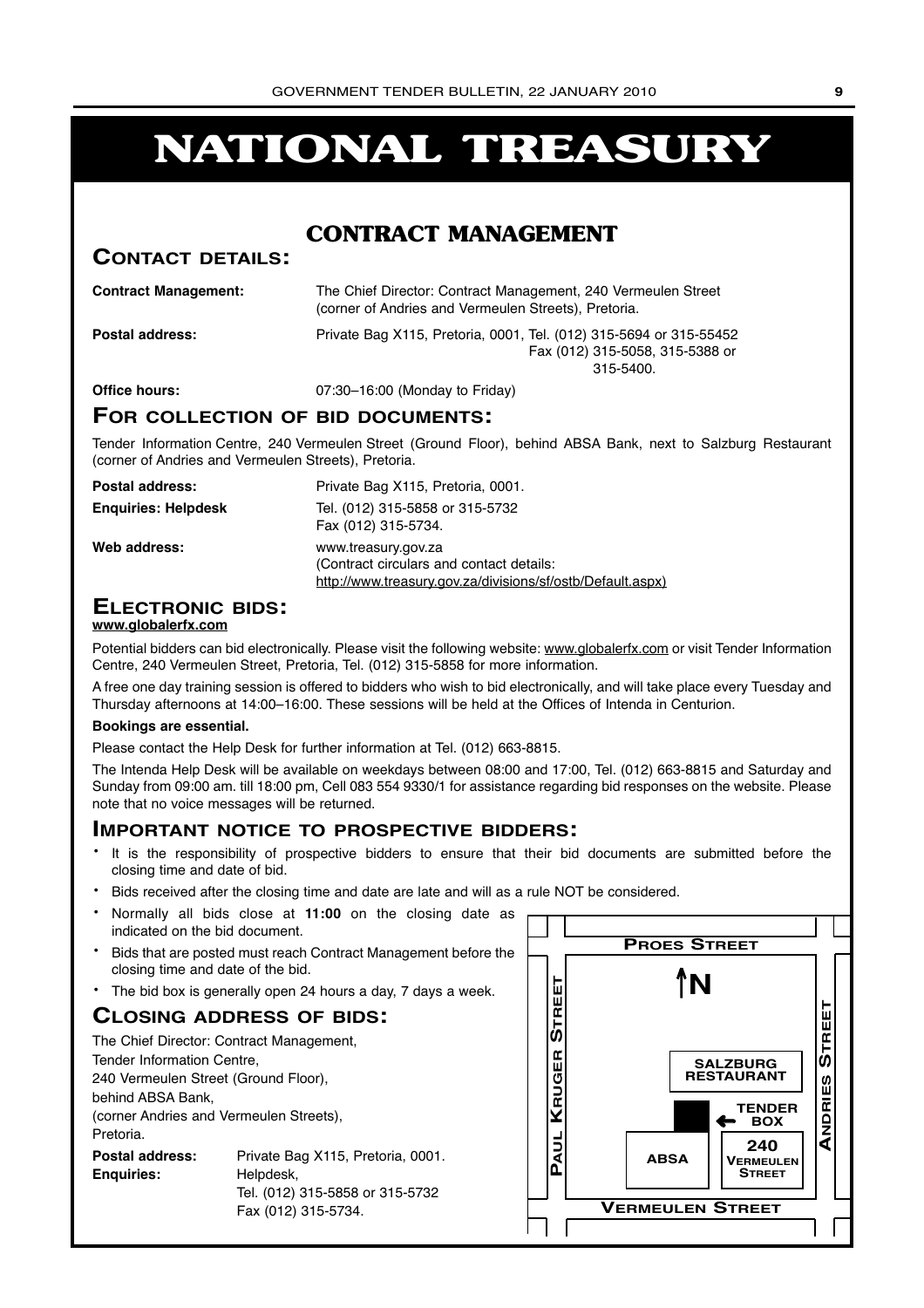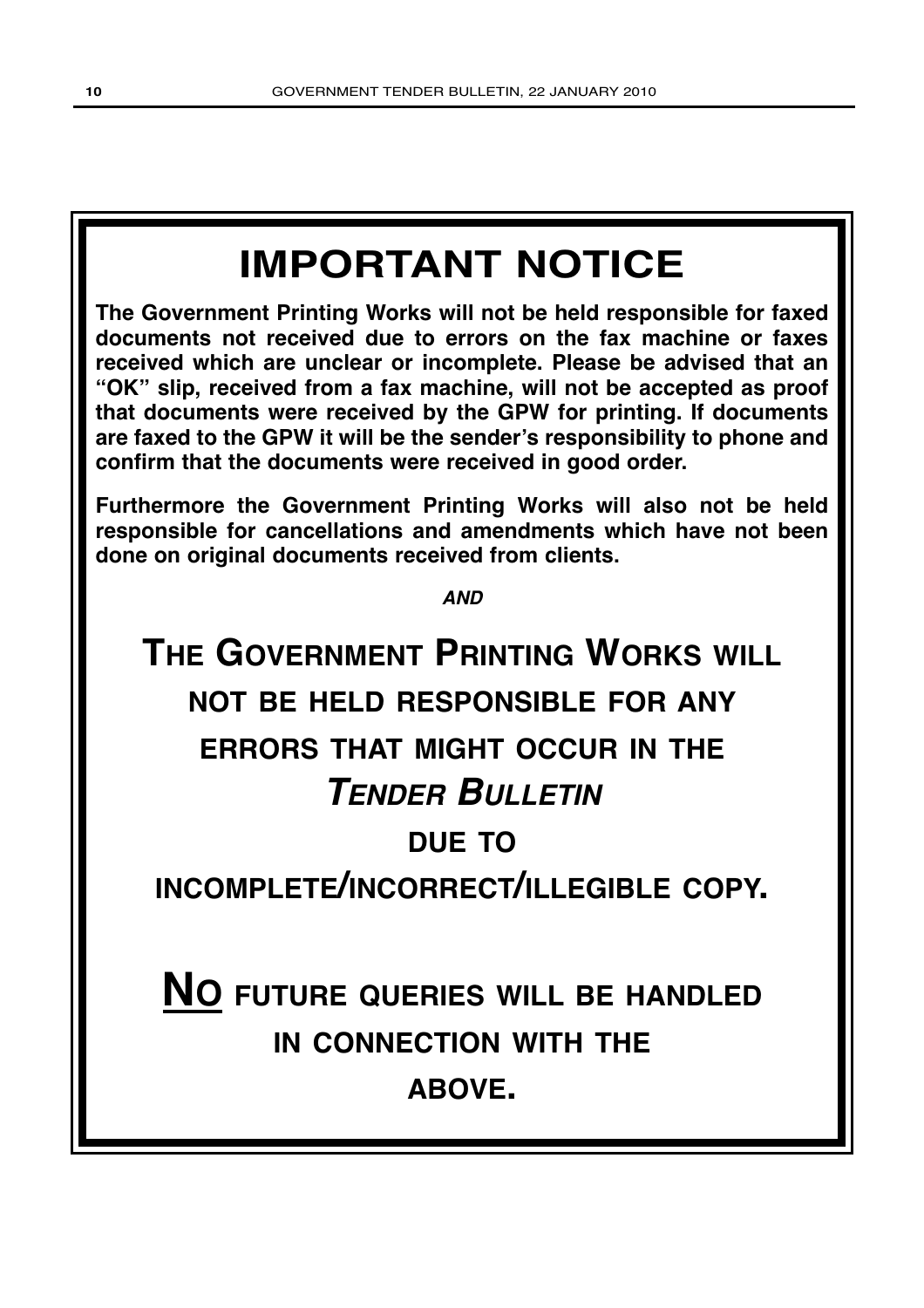## <span id="page-10-0"></span>**A. BIDS INVITED FOR SUPPLIES, SERVICES AND DISPOSALS**

| <b>DESCRIPTION</b>                                                                                                                                                                                                                                                                                                                                                                                                                                                                                                 | <b>REQUIRED</b><br>AT                             | <b>TENDER</b><br>No. | <b>DUE AT</b><br>11:00 | <b>BIDS</b><br><b>OBTAINABLE</b><br><b>FROM</b> | POST OR<br><b>DELIVER</b><br><b>BIDS</b><br>TO |
|--------------------------------------------------------------------------------------------------------------------------------------------------------------------------------------------------------------------------------------------------------------------------------------------------------------------------------------------------------------------------------------------------------------------------------------------------------------------------------------------------------------------|---------------------------------------------------|----------------------|------------------------|-------------------------------------------------|------------------------------------------------|
|                                                                                                                                                                                                                                                                                                                                                                                                                                                                                                                    |                                                   |                      |                        | See Annexure 1, Page 50                         |                                                |
| <b>SUPPLIES: GENERAL</b>                                                                                                                                                                                                                                                                                                                                                                                                                                                                                           |                                                   |                      |                        |                                                 |                                                |
| Supply, install, support and maintain the VMware Environment<br>based on best practice for San & VMware Infrastructure.<br><b>NB:</b> The cost of the tender documents is R100 and it's non-<br>refundable                                                                                                                                                                                                                                                                                                         | PPECB                                             | PPECB/<br>001/16     | 2010-02-15             | 608                                             | 608                                            |
| Invitation of bids for the supply and delivery of stationery to the<br>Department of Mineral Resources and Department of Energy,<br>for a period of two years.<br>A compulsory briefing session will be held on:<br>3 February 2010 at 09h00 at DME Head Office, Pretoria.<br>Evaluation will be based on 90/10 principle.<br>Further information: Tlangelani Baloyi, Tel: (012) 317-8702.<br>Fax: (012) 320-7370                                                                                                  | Department of<br><b>Minerals</b><br>and<br>Energy | DME/030/<br>2009/10  | 2010-02-15             | 11                                              | 11                                             |
| Supply, delivery, installation and commissioning of a heat<br>pump unit (air to water) for the pre-heating of the supply water<br>for the existing calorifiers: Elsenburg Agriculture Hostel:<br>Stellenbosch.<br>Designated grading: 2ME or higher.<br>A non-compulsory clarification meeting will be held on<br>Wednesday, 10 February 2010 at 11h30 at Elsenburg<br>Agriculture Hostel.<br>NB: A non-refundable deposit of R50,00 per set is payable.<br>Technical information: P. Moonsamy, Cell: 083 647 4055 | Cape<br>Winelands                                 | S249/09              | 2010-02-24             | 300                                             | 352                                            |
| Supply and deliver one new 400 kVA standby generator for<br>TC Newman Hospital delivered to Karl Bremer Hospital:<br>Cape Metropole.<br>NB: A non-refundable deposit of R50,00 per set is payable.<br>Technical information: P. Albertyn, Cell: 083 641 5019                                                                                                                                                                                                                                                       | Cape<br>Metropole                                 | S246/09              | 2010-02-03             | 300                                             | 352                                            |
| Supply, delivery and off-loading of fertilizers to the State, for<br>the period 1 May 2010 to 30 April 2013.<br>A bid information session will take place:<br>Date: Tuesday, 9 February 2010. Time: 10h00. Venue:<br>Room 0103, 1st Floor, 240 Vermeulen Street, cnr. Andries and<br>Vermeulen Streets, Pretoria.<br>Contact details: Mesele Thulare, Tel: (012) 315-5370 /<br>Waseela Ebrahim, Tel: (012) 315-5622                                                                                                | National                                          | RT16-<br>2010R       | 2010-02-22             | 1                                               | 1                                              |
| Supply, delivery, installation, commissioning and maintenance<br>of office equipment and labour saving devices to the State, for<br>the period 1 October 2009 to 30 September 2012.<br>Contact details: Mesele Thulare, Tel: (012) 315-5370 /<br>Waseela Ebrahim, Tel: (012) 315-5622                                                                                                                                                                                                                              | National                                          | RT3-1-<br>2009R      | 2010-02-22             |                                                 |                                                |
| Supply and delivery of petrol, automotive diesel fuel,<br>illuminating paraffin, marine gas oil, heavy furnace oil, polar<br>diesel and aviation fuel to the State, for the period<br>1 September 2010 to 31 August 2013.<br>NB: A briefing session will be held at National Treasury,<br>240 Vermeulen Street on:<br>Date: Monday, 1 February 2010. Time: 10h00. Venue: Room<br>0901 (9th Floor).<br>Contact persons: Mothushi Moifo, Tel. No: (012) 395-6521 /<br>Lebogang Mosuwe, Tel. No: (012) 315-5931       | National                                          | RT70-<br>2010CV      | 2010-02-23             | 1                                               | 1                                              |
| Supply and delivery of blankets, duvets and sheets/pillow-<br>cases to the State, for the period 1 April 2010 to 31 March<br>2011                                                                                                                                                                                                                                                                                                                                                                                  | National                                          | RT26-1-<br>2010T     | 2010-02-22             | 1                                               | 1                                              |
| Supply and delivery of footwear to the State, for the period<br>1 April 2010 to 31 March 2011                                                                                                                                                                                                                                                                                                                                                                                                                      | National                                          | RT59-2-<br>2010T     | 2010-02-22             | 1                                               | 1                                              |
| Supply and delivery of clothing, uniforms, rescue related<br>clothing and underwear to the State, for the period<br>1 April 2010 to 31 March 2011                                                                                                                                                                                                                                                                                                                                                                  | National                                          | RT64-1-<br>2010T     | 2010-02-22             | 1                                               | 1                                              |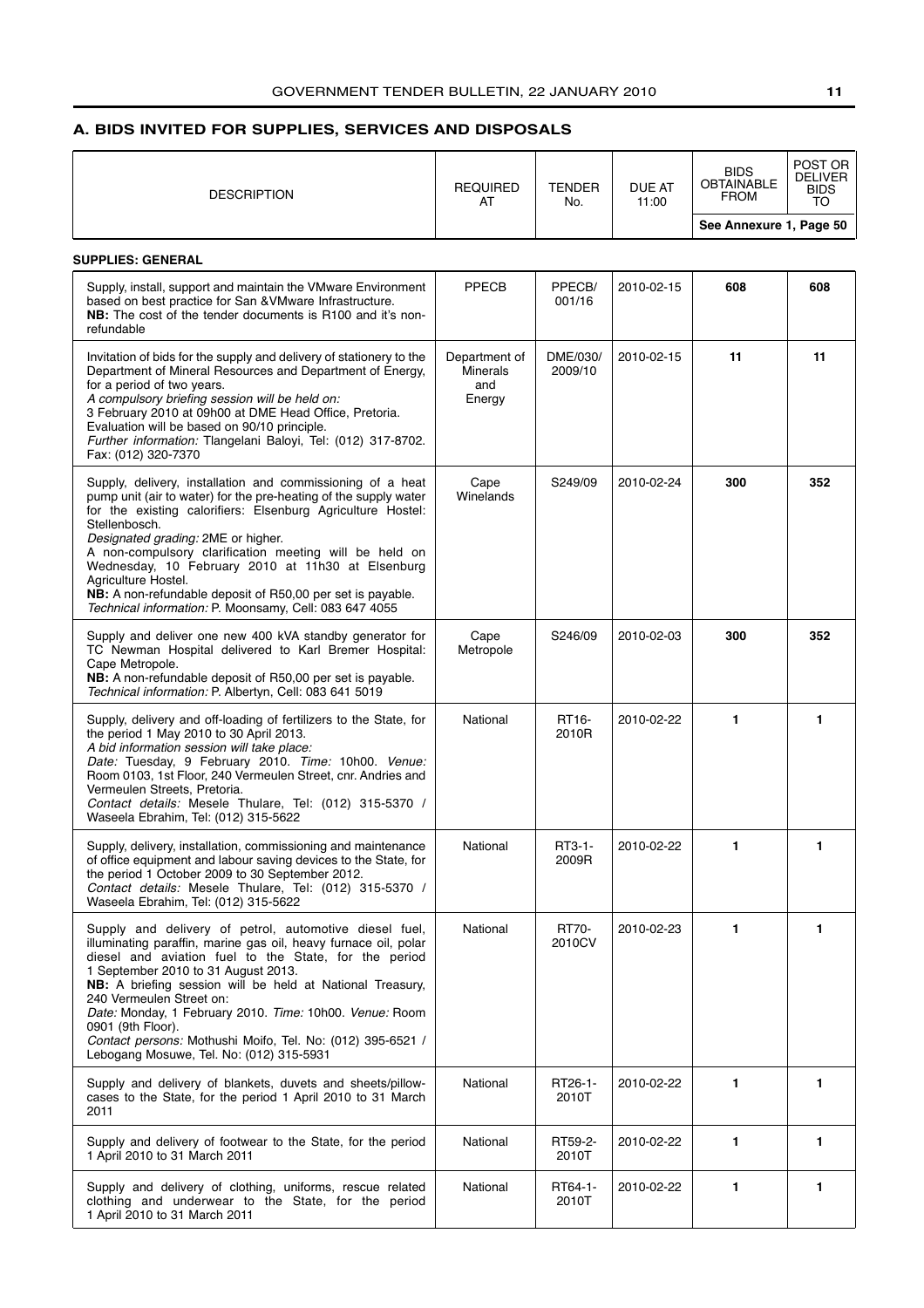| <b>DESCRIPTION</b>                                                                                                                                                                                                                                                                                                                                                                                                                                                                                                                                                                                                                                                                          | <b>REQUIRED</b><br>AT                                        | <b>TENDER</b><br>No.                  | DUE AT<br>11:00 | <b>TENDERS</b><br>OBTAINABLE<br><b>FROM</b> | POST OR<br>DELIVER<br><b>TENDERS</b><br>TO |
|---------------------------------------------------------------------------------------------------------------------------------------------------------------------------------------------------------------------------------------------------------------------------------------------------------------------------------------------------------------------------------------------------------------------------------------------------------------------------------------------------------------------------------------------------------------------------------------------------------------------------------------------------------------------------------------------|--------------------------------------------------------------|---------------------------------------|-----------------|---------------------------------------------|--------------------------------------------|
|                                                                                                                                                                                                                                                                                                                                                                                                                                                                                                                                                                                                                                                                                             |                                                              |                                       |                 | See Annexure 1, Page 50                     |                                            |
| Appointment of service provider/s to supply, delivery and<br>install office furniture at DPP Pretoria.<br>Bid documents are obtainable at National Prosecuting<br>Authority Head Office, VGM Building, 140 Westlake Avenue,<br>Weavind Park, Silverton, Pretoria.<br>NB: A non-refundable deposit of R100,00 per document is<br>payable.<br>Bid documents must be submitted to the National Prosecuting<br>Authority Head Office, VGM Building, 140 Westlake Avenue,<br>Weavind Park, Silverton, Pretoria.<br>Bid closing time: Exactly 11h00 am.<br>Bid enquiries: Mr Benneth Machaba, Fax No: (012) 843-6068.<br>Technical enguiries: Ms Nobelungu Shabangu, Fax No: (012)<br>843-3286    | National<br>Prosecuting<br>Authority,<br><b>VGM Building</b> | NPA<br>13-09/10                       | 2010-02-12      | 285                                         | 285                                        |
| Appointment of service provider/s to supply, deliver and install<br>office furniture at DPP Bloemfontein.<br>Bid documents are obtainable at National Prosecuting<br>Authority Head Office, VGM Building, 140 Westlake Avenue,<br>Weavind Park, Silverton, Pretoria.<br>NB: A non-refundable deposit of R100,00 per document is<br>payable.<br>Bid documents must be submitted to the National Prosecuting<br>Authority Head Office, VGM Building, 140 Westlake Avenue,<br>Weavind Park, Silverton, Pretoria.<br>Bid closing time: Exactly 11h00 am.<br>Bid enquiries: Mr Benneth Machaba, Fax No: (012) 843-6068.<br>Technical enguiries: Ms Nobelungu Shabangu, Fax No: (012)<br>843-3286 | National<br>Prosecuting<br>Authority,<br><b>VGM Building</b> | <b>NPA</b><br>14-09/10                | 2010-02-12      | 285                                         | 285                                        |
| Supply and installation of mobile laboratory and 2-bedroom<br>Parkhome, including electrical and plumbing fittings and site<br>excavation at Mt Ayliff Laboratory.<br>Compulsory site meeting: 2 February 2010, 11h00, NHLS<br>Laboratory, Mount Ayliff Hospital.<br>Enquiries: Ms M. Taylor/Ms N. Mangolele, Tel: (011) 386-6165/<br>6250.<br>Technical queries: Mr C. Swart, Cell: 082 809 5978                                                                                                                                                                                                                                                                                           | National Health<br>Laboratory<br>Service,<br>KwaZulu-Natal   | 272/09-10                             | 2010-02-18      | 900                                         | 900                                        |
| The appointment of an accredited service provider to<br>co-ordinate, monitor and evaluate training targeting<br>beneficiaries of Comprehensive Agriculture Support<br>Programme (CASP) for a period of three (3) years<br>(2010/11-2012/13).<br>A compulsory briefing session will be held on:<br>Date: 4 February 2010. Time: 10h00. Venue: Conference<br>Room V-GF 06, Agriculture Place, 20 Beatrix Street, Arcadia,<br>Pretoria.<br>General contact person: Mr T. S. Nkambule-Zwane, Tel. No:<br>(012) 319-7092.<br>Technical contact person: Mr Phillemon Mathebula, Tel. No:<br>(012) 319-7843                                                                                        | Pretoria                                                     | 4.4.12.4/<br>12/09                    | 2010-02-12      | 115                                         | 115                                        |
| The appointment of a service provider for the acquisition of<br>insecticides for the control of locust (Locustana Pardalina) for<br>the period of twelve months.<br>General contact person: Mr Fundi Gajana, Tel. No.: (012)<br>319-6983<br>Technical contact person: Mr D. J.Tladi, Tel. No: (012)<br>329-5938                                                                                                                                                                                                                                                                                                                                                                             | Pretoria                                                     | 4.4.12.4/<br>13/09                    | 2010-02-15      | 115A                                        | 115A                                       |
| See information on bids on the website: http://www.<br>dla.gov.za<br>Request for proposals for once off supply, delivery and<br>installation of office furniture for the Department of Rural<br>Development and Land Reform.<br>Please note: A compulsory briefing will be held on 9 February<br>2010 at 10h00 at Rural Development.<br>Technical enquiries: Ms Phumla Biko, Tel: (012) 312-8390.<br>Bid related enquiries: Sphiwe Mlangene, Tel: (012) 312-8514/<br>Collette Januarie, Tel: (012) 312-8117                                                                                                                                                                                 | Department of<br>Rural<br>Development<br>and Land<br>Reform  | K7/3/6/3<br>(RDLR<br>0028)<br>2009/10 | 2010-02-22      | 60                                          | 60                                         |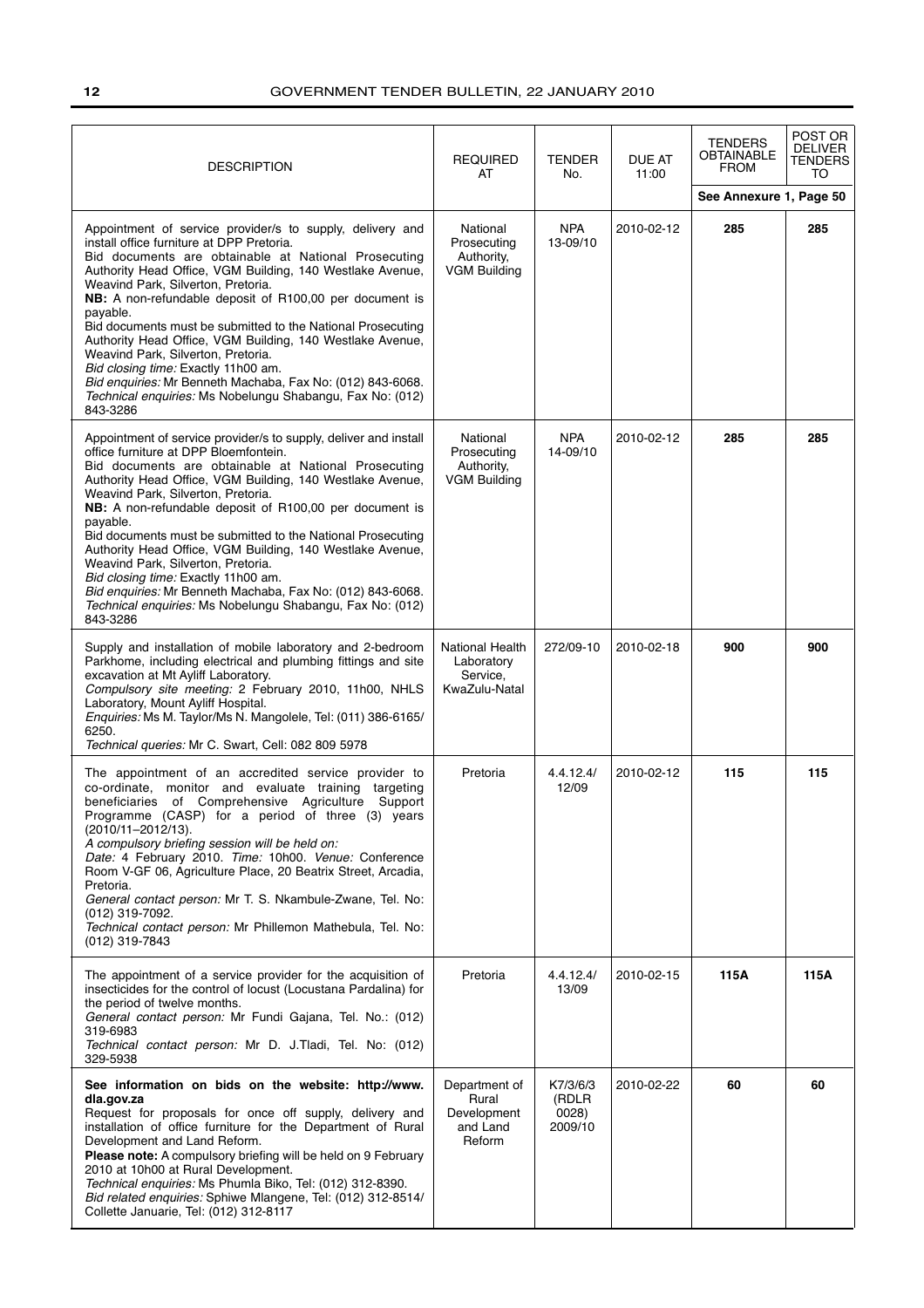| <b>DESCRIPTION</b>                                                                                                                                                                                                                                                                                                                                                                                                                                                                                                                             | <b>REQUIRED</b><br>AT                                                  | <b>TENDER</b><br>No.                    | DUE AT<br>11:00 | TENDERS<br>OBTAINABLE<br><b>FROM</b> | POST OR<br><b>DELIVER</b><br>TENDERS<br>TO |
|------------------------------------------------------------------------------------------------------------------------------------------------------------------------------------------------------------------------------------------------------------------------------------------------------------------------------------------------------------------------------------------------------------------------------------------------------------------------------------------------------------------------------------------------|------------------------------------------------------------------------|-----------------------------------------|-----------------|--------------------------------------|--------------------------------------------|
|                                                                                                                                                                                                                                                                                                                                                                                                                                                                                                                                                |                                                                        |                                         |                 | See Annexure 1, Page 50              |                                            |
| <b>SUPPLIES: MEDICAL</b>                                                                                                                                                                                                                                                                                                                                                                                                                                                                                                                       |                                                                        |                                         |                 |                                      |                                            |
| Supply and delivery of surgical sutures and ligatures to the<br>State, for the period ending 31 March 2011.<br>Contact persons: Simphiwe Mthombothi / Lungile Mavuso,<br>Tel. No: (012) 315-5306/315-5914                                                                                                                                                                                                                                                                                                                                      | National<br>Treasury                                                   | RT302-1-<br>2008MF                      | 2010-02-22      | 1                                    | 1                                          |
| Supply and installation of 700 x 700 x 1 200 autoclave for<br>SA Vaccine Producers, NICD.<br>Compulsory site meeting: 4 February 2010, 09h00, Reception,<br>NHLS Head Office, 1 Modderfontein Road, Sandringham.<br>Enquiries: Ms M. Taylor/Ms N. Mangolele, Tel: (011)<br>386-6165/6280.<br>Technical queries: Mr C. Swart, 082 809 5978                                                                                                                                                                                                      | <b>National Health</b><br>Laboratory<br>Service,<br>Johannesburg       | 211/09-10                               | 2010-02-19      | 900                                  | 900                                        |
| Placement of bacterial ID and susceptibility instrument in<br>Tshilidzini Laboratory.<br>Enquiries: Ms M. Taylor/Ms N. Mangolele, Tel: (011)<br>386-6165/6280.<br>Technical queries: Mr S. Mungani, Tel: (015) 964-2238                                                                                                                                                                                                                                                                                                                        | <b>National Health</b><br>Laboratory<br>Service,<br>Northern<br>Region | 264/09-10<br>(re-issue of<br>231/09-10) | 2010-02-17      | 900                                  | 900                                        |
| Placement of coagulation analyser in Leratong Laboratory.<br>Enquiries: Ms M. Taylor/Ms N. Mangolele, Tel: (011)<br>386-6165/6280.<br>Technical queries: Mr B. Motlonye, Tel: (011) 489-9248/<br>082 807 2650                                                                                                                                                                                                                                                                                                                                  | National Health<br>Laboratory<br>Service, Central<br>Region            | 267/09-10                               | 2010-02-09      | 900                                  | 900                                        |
| Placement of haematology analyser in Leratong Laboratory.<br>Enquiries: Ms M. Taylor/Ms N. Mangolele, Tel: (011)<br>386-6165/6280.<br>Technical queries: Mr B. Motlonye, Tel: (011) 489-9248/<br>082 807 2650                                                                                                                                                                                                                                                                                                                                  | National Health<br>Laboratory<br>Service,<br><b>Central Region</b>     | 268/09-10                               | 2010-02-09      | 900                                  | 900                                        |
| Placement of PCT analyser in Helen Joseph Laboratory.<br>Enquiries: Ms M. Taylor/Ms N. Mangolele, Tel: (011)<br>386-6165/6280.<br>Technical queries: Mr J. Venter Tel: (011) 489-0405                                                                                                                                                                                                                                                                                                                                                          | National Health<br>Laboratory<br>Service,<br><b>Central Region</b>     | 269/09-10                               | 2010-02-10      | 900                                  | 900                                        |
| <b>SUPPLIES: STATIONERY/PRINTING</b>                                                                                                                                                                                                                                                                                                                                                                                                                                                                                                           |                                                                        |                                         |                 |                                      |                                            |
| Supply, installation and commissioning of one new complete<br>computer-to-plate (CTP) production system at the Government<br>Printing Works, Pretoria, Republic of South Africa.<br><b>Please note:</b> A non-refundable payment of R50,00 is payable<br>at the Government Printing Works cashiers, Bosman Street<br>entrance, before collecting bid documents. The receipt must<br>be attached in the documents when submitted on the closing<br>date                                                                                         | Pretoria                                                               | GPW-M 321                               | 2010-02-23      | 64                                   | 64                                         |
| Manufacturing and supply of pre-printed polycarbonate<br>card-bodies with integrated circuits and ready for personaliza-<br>tion as crew member certificates by laser engraving, to the<br>Government Printing Works, Pretoria, Republic of South<br>Africa.<br><b>Please note:</b> A non-refundable payment of R50,00 is payable<br>at the Government Printing Works cashiers, Bosman Street<br>entrance, before collecting bid documents. The receipt must<br>be attached in the documents when submitted on the closing<br>date             | Pretoria                                                               | GPW-P 01                                | 2010-02-23      | 64                                   | 64                                         |
| Printing and supplying of Government Gazettes and Provincial<br><i>Official Gazettes</i> , as and when required, for a period of one<br>year commencing 1 April 2010 and terminating 31 March<br>2011.<br>This tender is restricted to firms in the Cape Town Area only.<br><b>Please note:</b> A non-refundable payment of R50,00 is payable<br>at the Government Printing Works cashiers, Bosman Street<br>entrance, before collecting bid documents. The receipt must<br>be attached in the documents when submitted on the closing<br>date | Pretoria                                                               | GPW-C 02                                | 2010-02-23      | 64                                   | 64                                         |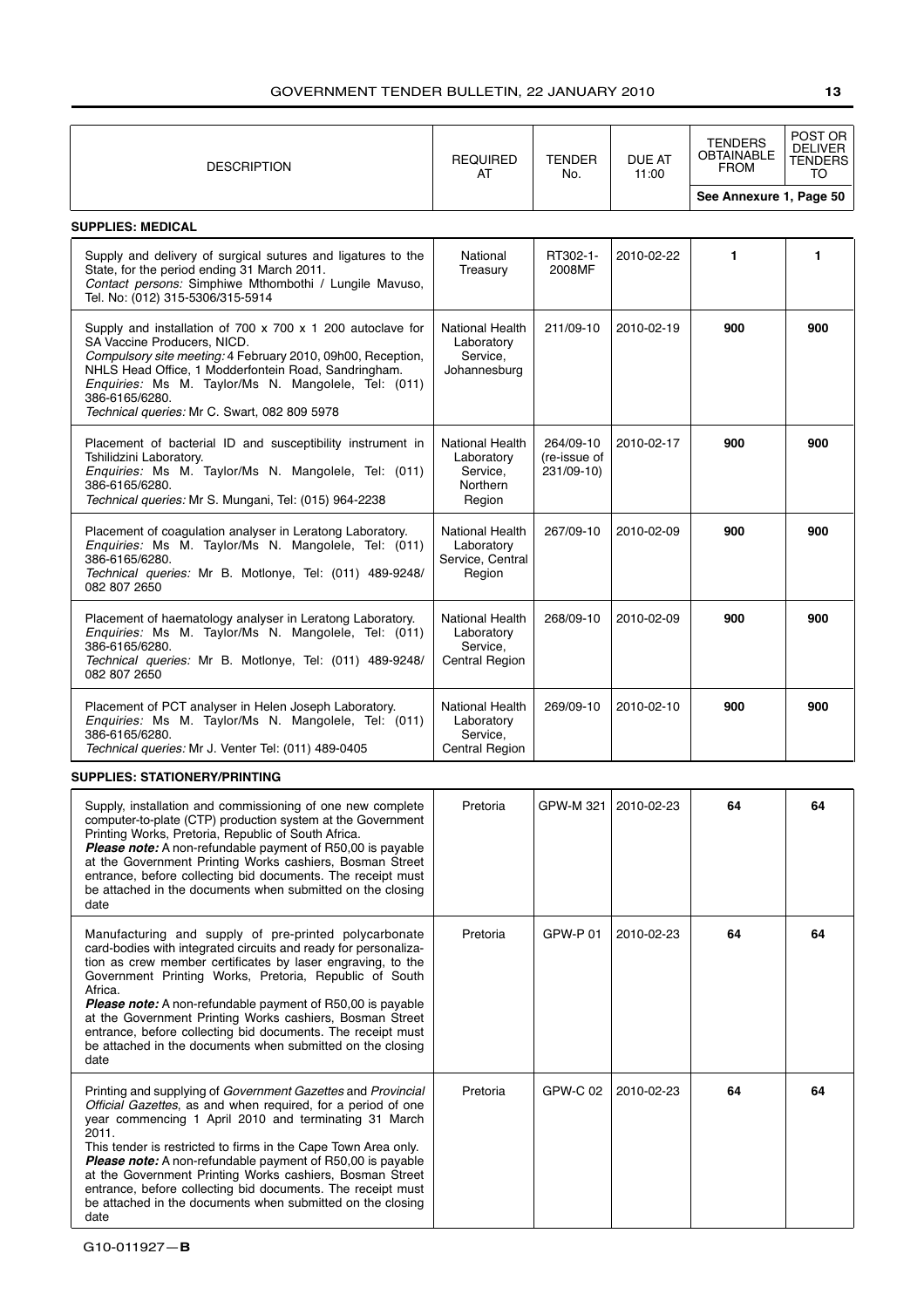| <b>DESCRIPTION</b>                                                                                                                                                                                                                                                                                                                                                                                                                                                                                                                                                                                                                                        | <b>REQUIRED</b><br>AT | <b>TENDER</b><br>No. | <b>DUE AT</b><br>11:00 | <b>TENDERS</b><br><b>OBTAINABLE</b><br><b>FROM</b> | POST OR<br><b>DELIVER</b><br>TENDERS<br>TO |
|-----------------------------------------------------------------------------------------------------------------------------------------------------------------------------------------------------------------------------------------------------------------------------------------------------------------------------------------------------------------------------------------------------------------------------------------------------------------------------------------------------------------------------------------------------------------------------------------------------------------------------------------------------------|-----------------------|----------------------|------------------------|----------------------------------------------------|--------------------------------------------|
|                                                                                                                                                                                                                                                                                                                                                                                                                                                                                                                                                                                                                                                           |                       |                      |                        | See Annexure 1, Page 50                            |                                            |
| Printing and supplying of application forms for identity<br>documents with bar-coding and sesame label, for a period of<br>three years commencing 1 April 2010 and terminating 31<br>March 2013.<br><b>Please note:</b> A non-refundable payment of R50,00 is payable<br>at the Government Printing Works cashiers, Bosman Street<br>entrance, before collecting bid documents. The receipt must<br>be attached in the documents when submitted on the closing<br>date                                                                                                                                                                                    | Pretoria              | GPW-C 03             | 2010-02-23             | 64                                                 | 64                                         |
| Printing and supplying of security forms, for a period of three<br>years, commencing 1 April 2010 and terminating 31 March<br>2013.<br>Only Security Printers registered with cheque MICR Standard<br>Authority will be allowed to collect the bid document.<br>Copy of certificate must be submitted before collecting the bid<br>document from Government Printing Works.<br><b>Please note:</b> A non-refundable payment of R50,00 is payable<br>at the Government Printing Works cashiers, Bosman Street<br>entrance, before collecting bid documents. The receipt must<br>be attached in the documents when submitted on the closing<br>date         | Pretoria              | GPW-C 05             | 2010-02-23             | 64                                                 | 64                                         |
| Design, layout, as well as consultation with Departments and<br>supplying of positive film or CD for the Government Printing<br>Works or relevant Departments, for a period of one year<br>commencing 1 April 2010 and terminating 31 March 2011.<br>This tender is restricted to firms in the Gauteng Area only.<br><b>Please note:</b> A non-refundable payment of R50,00 is payable<br>at the Government Printing Works cashiers, Bosman Street<br>entrance, before collecting bid documents. The receipt must<br>be attached in the documents when submitted on the closing<br>date                                                                   | Pretoria              | <b>GPW-C 08</b>      | 2010-02-23             | 64                                                 | 64                                         |
| Encapsulation of printed charts, for a period of one year,<br>commencing 1 April 2010 and terminating 31 March 2011.<br>This tender is restricted to firms in the Gauteng Area only.<br><b>Please note:</b> A non-refundable payment of R50,00 is payable<br>at the Government Printing Works cashiers, Bosman Street<br>entrance, before collecting bid documents. The receipt must<br>be attached in the documents when submitted on the closing<br>date                                                                                                                                                                                                | Pretoria              | GPW-C 09             | 2010-02-23             | 64                                                 | 64                                         |
| Printing, bar-coding and supplying of self-adhesive labels for<br>a period of three years, commencing 1 May 2010 and<br>terminating 30 April 2013.<br>Only Security Printers registered with cheque MICR Standard<br>Authority will be allowed to collect the bid document.<br>Copy of certificate must be submitted before collecting the bid<br>document from Government Printing Works.<br>Please note: A non-refundable payment of R50,00 is payable<br>at the Government Printing Works cashiers, Bosman Street<br>entrance, before collecting bid documents. The receipt must<br>be attached in the documents when submitted on the closing<br>date | Pretoria              | <b>GPW-C 12</b>      | 2010-02-23             | 64                                                 | 64                                         |
| Rendering of a daily (Monday to Friday), excluding public<br>holidays, secure cash-in-transit and asset transfer service<br>from the Government Printing Works, Pretoria, to destination<br>specified, for a period of three years, commencing 1 April<br>2010 and terminating 31 March 2013.<br>Please note: A non-refundable payment of R50,00 is payable<br>at the Government Printing Works cashiers, Bosman Street<br>entrance, before collecting bid documents. The receipt must<br>be attached in the documents when submitted on the closing<br>date                                                                                              | Pretoria              | <b>GPW-C 16</b>      | 2010-02-23             | 64                                                 | 64                                         |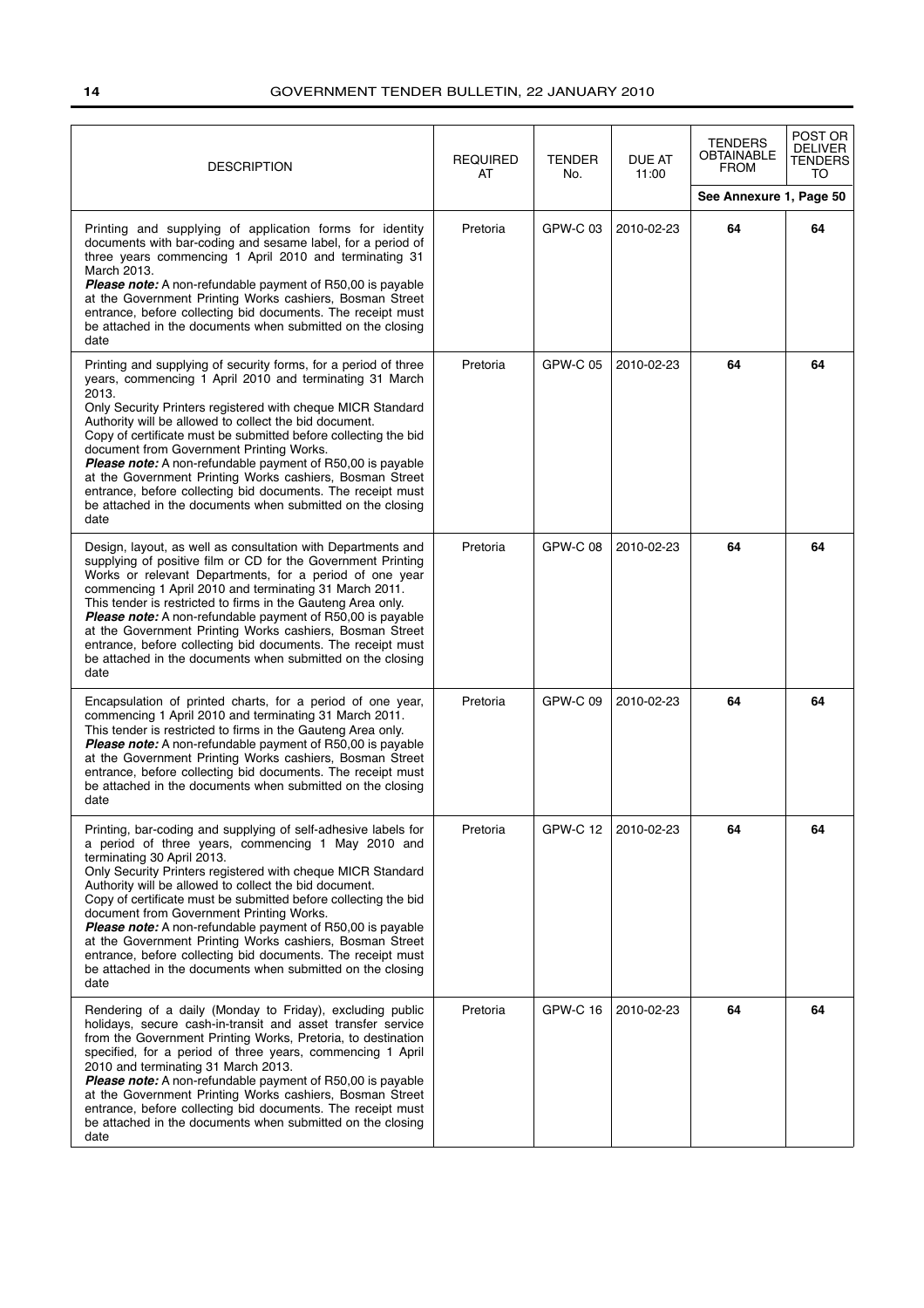| <b>DESCRIPTION</b>                                                                                                                                                                                                                                                                                                                                                                                                                                                                                                                                                                                                                                                                              | <b>REQUIRED</b><br>AT | <b>TENDER</b><br>No. | DUE AT<br>11:00 | <b>TENDERS</b><br>OBTAINABLE<br><b>FROM</b> | POST OR<br><b>DELIVER</b><br>TENDERS<br>TO |
|-------------------------------------------------------------------------------------------------------------------------------------------------------------------------------------------------------------------------------------------------------------------------------------------------------------------------------------------------------------------------------------------------------------------------------------------------------------------------------------------------------------------------------------------------------------------------------------------------------------------------------------------------------------------------------------------------|-----------------------|----------------------|-----------------|---------------------------------------------|--------------------------------------------|
|                                                                                                                                                                                                                                                                                                                                                                                                                                                                                                                                                                                                                                                                                                 |                       |                      |                 | See Annexure 1, Page 50                     |                                            |
| Manufacturing, printing and supplying of various envelopes<br>conforming to CKS Specification No. 9 of 1994, as and when<br>required by the Government Printing Works, for a period of<br>one year, commencing 1 April 2010 and terminating 31 March<br>2011.<br><b>Please note:</b> A non-refundable payment of R50,00 is payable<br>at the Government Printing Works cashiers, Bosman Street<br>entrance, before collecting bid documents. The receipt must<br>be attached in the documents when submitted on the closing<br>date                                                                                                                                                             | Pretoria              | GPW-C 17             | 2010-02-23      | 64                                          | 64                                         |
| Printing and supplying of general full colour work, as and<br>when required during the contract period, commencing on<br>1 April 2010 and terminating on 31 March 2011.<br>This tender is restricted to printing establishments in Gauteng<br>Province only.<br>Compulsory briefing session will held on 11 February 2010 at<br>10h00 (GPW, 149 Bosman Street, Pretoria).<br>Failure to attend will invalidate your bid.<br><b>Please note:</b> A non-refundable payment of R250,00 is<br>payable at the Government Printing Works cashiers, Bosman<br>Street entrance, before collecting bid documents. The receipt<br>must be attached in the documents when submitted on the<br>closing date | Pretoria              | <b>GPW-C 21</b>      | 2010-02-23      | 64                                          | 64                                         |
| Printing and supplying of general full colour work, as and<br>when required during the contract period, commencing on<br>1 April 2010 and terminating on 31 March 2011.<br>This tender is restricted to printing establishments in Western<br>Cape Province only.<br>Compulsory briefing session will held on 11 February 2010 at<br>10h00 (GPW, 149 Bosman Street, Pretoria).<br>Failure to attend will invalidate your bid.<br>Please note: A non-refundable payment of R250,00 is<br>payable at the Government Printing Works cashiers, Bosman<br>Street entrance, before collecting bid documents. The receipt<br>must be attached in the documents when submitted on the<br>closing date   | Pretoria              | <b>GPW-C 22</b>      | 2010-02-23      | 64                                          | 64                                         |
| Printing and supplying of general full colour work, as and<br>when required during the contract period, commencing on<br>1 April 2010 and terminating on 31 March 2011.<br>This tender is restricted to printing establishments in Eastern<br>Cape Province only.<br>Compulsory briefing session will held on 11 February 2010 at<br>10h00 (GPW, 149 Bosman Street, Pretoria).<br>Failure to attend will invalidate your bid.<br>Please note: A non-refundable payment of R250,00 is<br>payable at the Government Printing Works cashiers, Bosman<br>Street entrance, before collecting bid documents. The receipt<br>must be attached in the documents when submitted on the<br>closing date   | Pretoria              | <b>GPW-C 23</b>      | 2010-02-23      | 64                                          | 64                                         |
| Printing and supplying of general full colour work, as and<br>when required during the contract period, commencing on<br>1 April 2010 and terminating on 31 March 2011.<br>This tender is restricted to printing establishments in KwaZulu-<br>Natal Province only.<br>Compulsory briefing session will held on 11 February 2010 at<br>10h00 (GPW, 149 Bosman Street, Pretoria).<br>Failure to attend will invalidate your bid.<br>Please note: A non-refundable payment of R250,00 is<br>payable at the Government Printing Works cashiers, Bosman<br>Street entrance, before collecting bid documents. The receipt<br>must be attached in the documents when submitted on the<br>closing date | Pretoria              | <b>GPW-C 24</b>      | 2010-02-23      | 64                                          | 64                                         |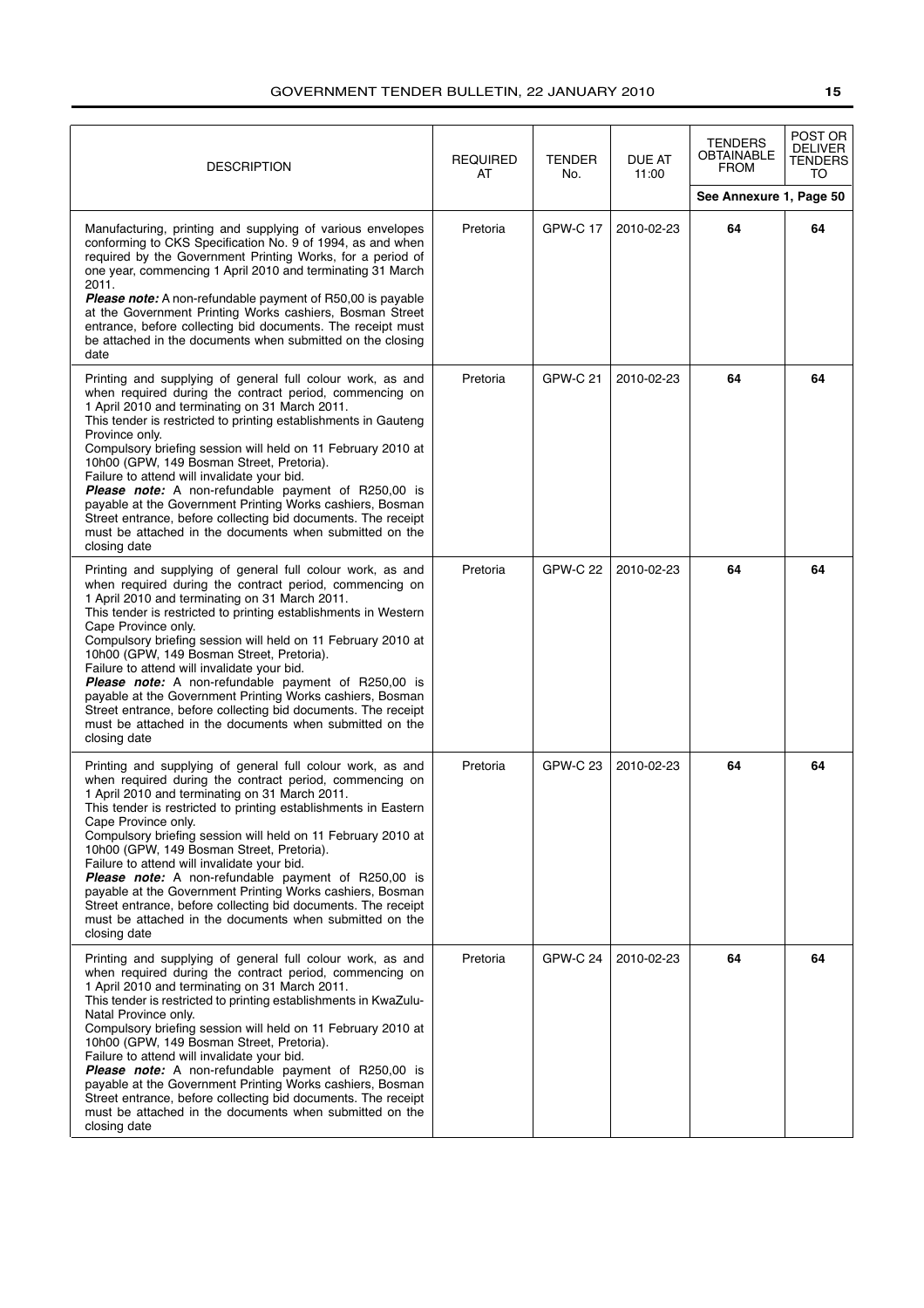| <b>DESCRIPTION</b>                                                                                                                                                                                                                                                                                                                                                                                                                                                                                                                                                                                                                                                                                 | <b>REQUIRED</b><br>AT | <b>TENDER</b><br>No. | <b>DUE AT</b><br>11:00 | <b>TENDERS</b><br>OBTAINABLE<br><b>FROM</b> | POST OR<br>DELIVER<br><b>TENDERS</b><br>TO |
|----------------------------------------------------------------------------------------------------------------------------------------------------------------------------------------------------------------------------------------------------------------------------------------------------------------------------------------------------------------------------------------------------------------------------------------------------------------------------------------------------------------------------------------------------------------------------------------------------------------------------------------------------------------------------------------------------|-----------------------|----------------------|------------------------|---------------------------------------------|--------------------------------------------|
|                                                                                                                                                                                                                                                                                                                                                                                                                                                                                                                                                                                                                                                                                                    |                       |                      |                        | See Annexure 1, Page 50                     |                                            |
| Printing and supplying of general full colour work, as and<br>when required during the contract period, commencing on<br>1 April 2010 and terminating on 31 March 2011.<br>This tender is restricted to printing establishments in<br>Mpumalanga Province only.<br>Compulsory briefing session will held on 11 February 2010 at<br>10h00 (GPW, 149 Bosman Street, Pretoria).<br>Failure to attend will invalidate your bid.<br>Please note: A non-refundable payment of R250,00 is<br>payable at the Government Printing Works cashiers, Bosman<br>Street entrance, before collecting bid documents. The receipt<br>must be attached in the documents when submitted on the<br>closing date        | Pretoria              | GPW-C 25             | 2010-02-23             | 64                                          | 64                                         |
| Printing and supplying of general full colour work, as and<br>when required during the contract period, commencing on<br>1 April 2010 and terminating on 31 March 2011.<br>This tender is restricted to printing establishments in Free<br>State Province only.<br>Compulsory briefing session will held on 11 February 2010 at<br>10h00 (GPW, 149 Bosman Street, Pretoria).<br>Failure to attend will invalidate your bid.<br><b>Please note:</b> A non-refundable payment of R250,00 is<br>payable at the Government Printing Works cashiers, Bosman<br>Street entrance, before collecting bid documents. The receipt<br>must be attached in the documents when submitted on the<br>closing date | Pretoria              | <b>GPW-C 26</b>      | 2010-02-23             | 64                                          | 64                                         |
| Printing and supplying of general full colour work, as and<br>when required during the contract period, commencing on<br>1 April 2010 and terminating on 31 March 2011.<br>This tender is restricted to printing establishments in North<br>West Province only.<br>Compulsory briefing session will held on 11 February 2010 at<br>10h00 (GPW, 149 Bosman Street, Pretoria).<br>Failure to attend will invalidate your bid.<br>Please note: A non-refundable payment of R250,00 is<br>payable at the Government Printing Works cashiers, Bosman<br>Street entrance, before collecting bid documents. The receipt<br>must be attached in the documents when submitted on the<br>closing date        | Pretoria              | <b>GPW-C 28</b>      | 2010-02-23             | 64                                          | 64                                         |
| Printing and supplying of general full colour work, as and<br>when required during the contract period, commencing on<br>1 April 2010 and terminating on 31 March 2011.<br>This tender is restricted to printing establishments in Northern<br>Cape Province only.<br>Compulsory briefing session will held on 11 February 2010 at<br>10h00 (GPW, 149 Bosman Street, Pretoria).<br>Failure to attend will invalidate your bid.<br>Please note: A non-refundable payment of R250,00 is<br>payable at the Government Printing Works cashiers, Bosman<br>Street entrance, before collecting bid documents. The receipt<br>must be attached in the documents when submitted on the<br>closing date     | Pretoria              | GPW-C 29             | 2010-02-23             | 64                                          | 64                                         |
| Printing and supplying of general full colour work, as and<br>when required during the contract period, commencing on<br>1 April 2010 and terminating on 31 March 2011.<br>This tender is restricted to printing establishments in Limpopo<br>Province only.<br>Compulsory briefing session will held on 11 February 2010 at<br>10h00 (GPW, 149 Bosman Street, Pretoria).<br>Failure to attend will invalidate your bid.<br>Please note: A non-refundable payment of R250,00 is<br>payable at the Government Printing Works cashiers, Bosman<br>Street entrance, before collecting bid documents. The receipt<br>must be attached in the documents when submitted on the<br>closing date           | Pretoria              | GPW-C 30             | 2010-02-23             | 64                                          | 64                                         |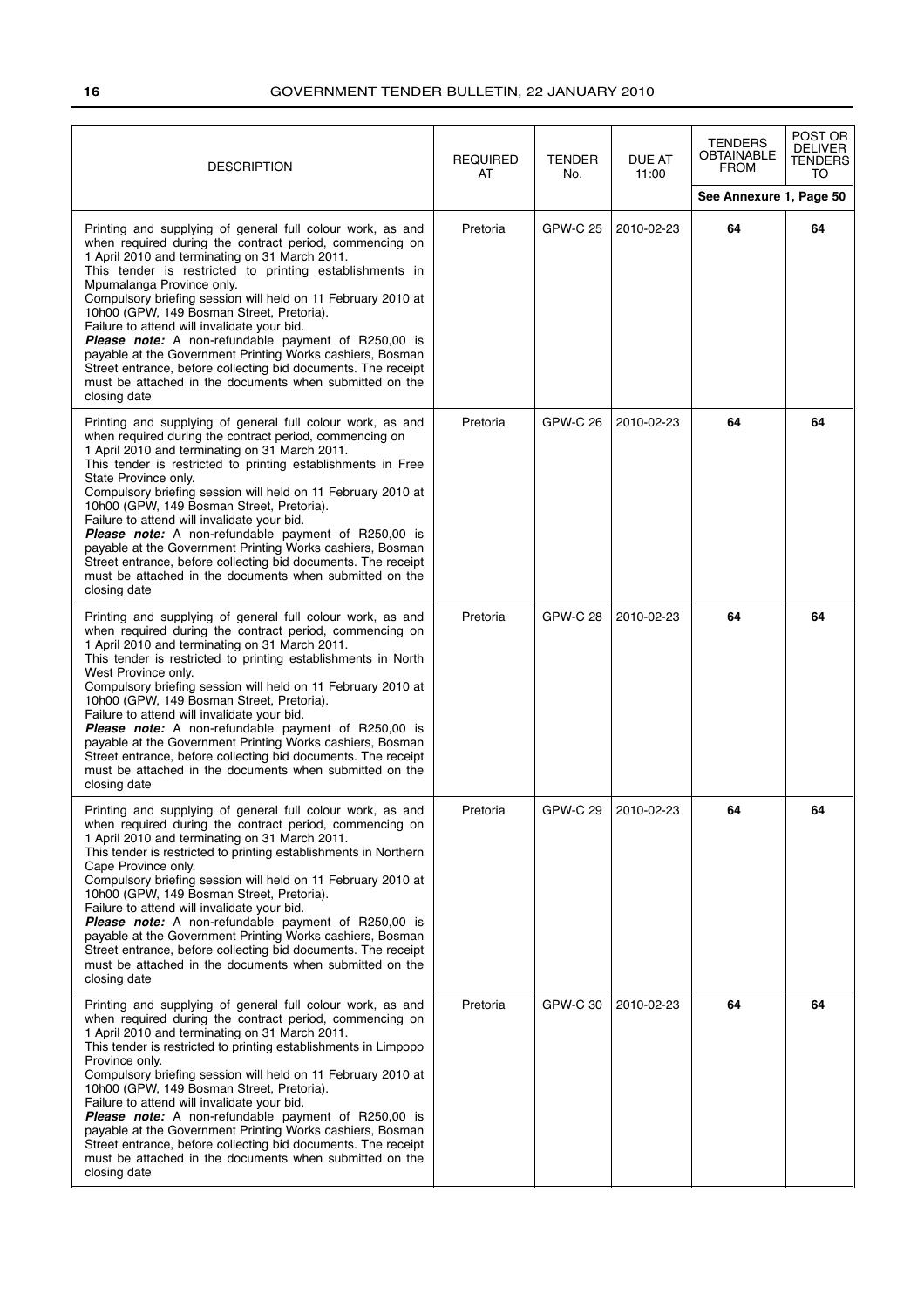| <b>DESCRIPTION</b>                                                                                                                                                                                                                                                                                                                                                                                                                                                                                                                                                                                                                                                                              | <b>REQUIRED</b><br>AT | <b>TENDER</b><br>No. | <b>DUE AT</b><br>11:00 | <b>TENDERS</b><br><b>OBTAINABLE</b><br><b>FROM</b><br>See Annexure 1, Page 50 | POST OR<br><b>DELIVER</b><br>TENDERS<br>TO |
|-------------------------------------------------------------------------------------------------------------------------------------------------------------------------------------------------------------------------------------------------------------------------------------------------------------------------------------------------------------------------------------------------------------------------------------------------------------------------------------------------------------------------------------------------------------------------------------------------------------------------------------------------------------------------------------------------|-----------------------|----------------------|------------------------|-------------------------------------------------------------------------------|--------------------------------------------|
| Rental of forklifts to the Govenment Printing Works, for a<br>period of three years, commencing 1 April 2010 and terminat-<br>ing 31 March 2013.<br>Please note: A non-refundable payment of R50,00 is payable<br>at the Government Printing Works cashiers, Bosman Street<br>entrance, before collecting bid documents. The receipt must<br>be attached in the documents when submitted on the closing<br>date                                                                                                                                                                                                                                                                                 | Pretoria              | <b>GPW-C 31</b>      | 2010-02-23             | 64                                                                            | 64                                         |
| Manufacturing, printing and supplying of various corrugated<br>containers to the Government Printing Works, Pretoria, for a<br>period of one year, commencing 1 April 2010 and terminating<br>31 March 2011.<br><b>Please note:</b> A non-refundable payment of R50,00 is payable<br>at the Government Printing Works cashiers, Bosman Street<br>entrance, before collecting bid documents. The receipt must<br>be attached in the documents when submitted on the closing<br>date                                                                                                                                                                                                              | Pretoria              | GPW-C 33             | 2010-02-23             | 64                                                                            | 64                                         |
| The provision of a monthly fumigation service at Sites 1, 2 and<br>3 respectively, at the premises of the Government Printing<br>Works, Pretoria, for a period of three years, commencing 1<br>April 2010 and terminating 31 March 2013.<br>Compulsory briefing sessions will be held on the 9, 10 and<br>11 February 2010 at 10h00 (GPW, 149 Bosman Street,<br>Pretoria).<br>Failure to attend will invalidate your bid.<br><b>Please note:</b> A non-refundable payment of R50,00 is payable<br>at the Government Printing Works cashiers, Bosman Street<br>entrance, before collecting bid documents. The receipt must<br>be attached in the documents when submitted on the closing<br>date | Pretoria              | GPW-C 34             | 2010-02-23             | 64                                                                            | 64                                         |
| Printing and supplying of snapsets in duplicate interleaved<br>with carbon paper (81/147909), for a period of one year,<br>commencing 1 April 2010 and terminating on 31 March 2011,<br>as and when required, orders will be placed with<br>contractor via the Government Printing Works.<br>Please note: A non-refundable payment of R50,00 is payable<br>at the Government Printing Works cashiers, Bosman Street<br>entrance, before collecting bid documents. The receipt must<br>be attached in the documents when submitted on the closing<br>date                                                                                                                                        | Pretoria              | <b>GPW-C38</b>       | 2010-02-23             | 64                                                                            | 64                                         |
| Manufacturing, printing and supplying of various file covers<br>and dividing sheets, for a period of one year, commencing<br>1 April 2010 and terminating 31 March 2011.<br>Orders will be placed via the Government Printing Works, as<br>and when required.<br>Please note: A non-refundable payment of R50,00 is payable<br>at the Government Printing Works cashiers, Bosman Street<br>entrance, before collecting bid documents. The receipt must<br>be attached in the documents when submitted on the closing<br>date                                                                                                                                                                    | Pretoria              | <b>GPW-C 39</b>      | 2010-02-23             | 64                                                                            | 64                                         |
| Supply of photographic arts film to the Government Printing<br>Works, Pretoria, as and when required for a period of one<br>year, commencing 1 April 2010 and terminating 31 March<br>2011.<br><b>Please note:</b> A non-refundable payment of R50,00 is payable<br>at the Government Printing Works cashiers, Bosman Street<br>entrance, before collecting bid documents. The receipt must<br>be attached in the documents when submitted on the closing<br>date                                                                                                                                                                                                                               | Pretoria              | GPW-C 54             | 2010-02-23             | 64                                                                            | 64                                         |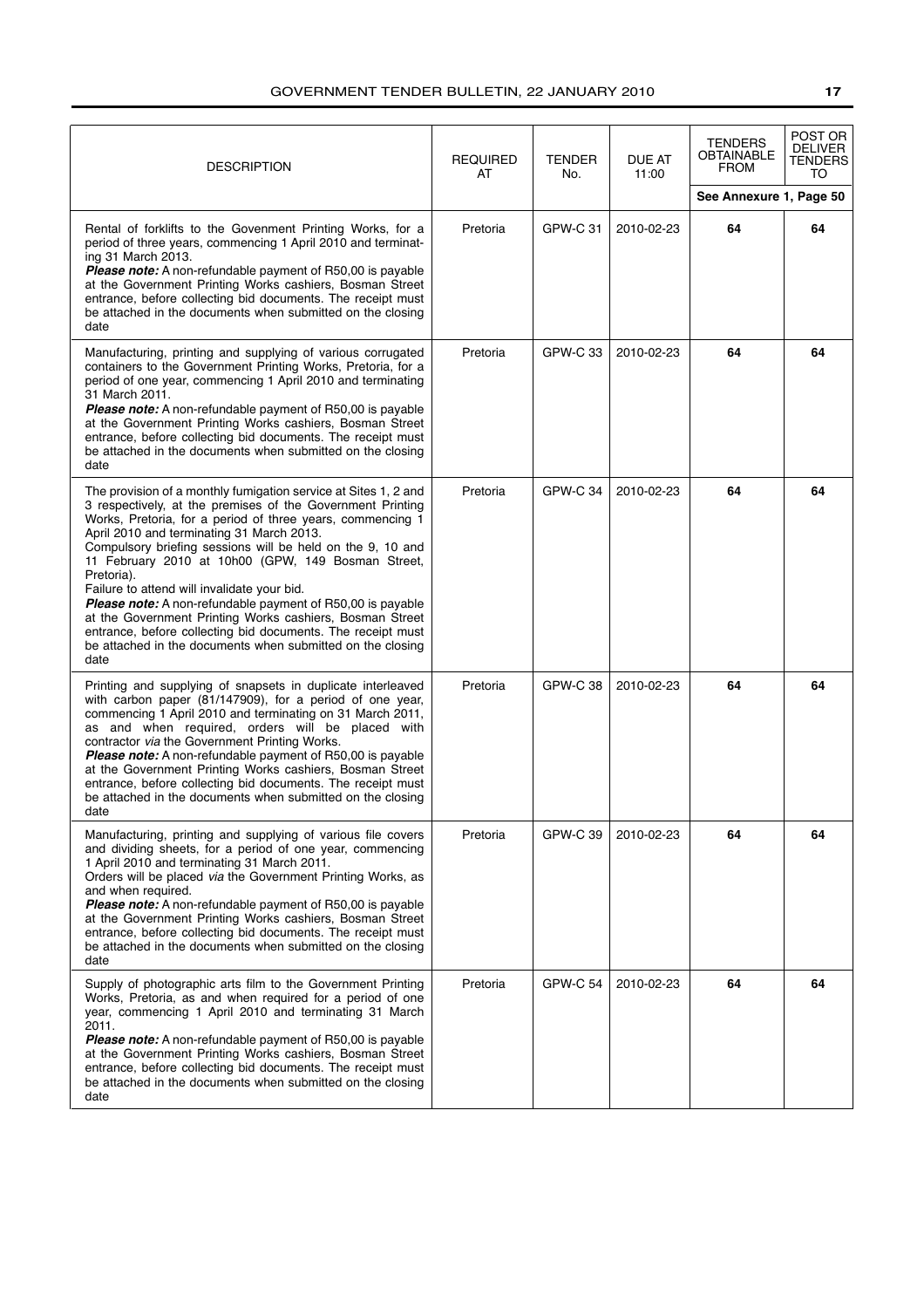| <b>DESCRIPTION</b>                                                                                                                                                                                                                                                                                                                                                                                                                                                                                                                                                                                                              | <b>REQUIRED</b><br>AT | <b>TENDER</b><br>No. | <b>DUE AT</b><br>11:00 | <b>TENDERS</b><br><b>OBTAINABLE</b><br><b>FROM</b> | POST OR<br><b>DELIVER</b><br>TENDERS<br>TO |
|---------------------------------------------------------------------------------------------------------------------------------------------------------------------------------------------------------------------------------------------------------------------------------------------------------------------------------------------------------------------------------------------------------------------------------------------------------------------------------------------------------------------------------------------------------------------------------------------------------------------------------|-----------------------|----------------------|------------------------|----------------------------------------------------|--------------------------------------------|
|                                                                                                                                                                                                                                                                                                                                                                                                                                                                                                                                                                                                                                 |                       |                      |                        | See Annexure 1, Page 50                            |                                            |
| Supply of Litho offset ink to the Government Printing Works,<br>Pretoria, as and when required, for a period of one year,<br>commencing 1 April 2010 and terminating 31 March 2011.<br>Please note: A non-refundable payment of R50,00 is payable<br>at the Government Printing Works cashiers, Bosman Street<br>entrance, before collecting bid documents. The receipt must<br>be attached in the documents when submitted on the closing<br>date                                                                                                                                                                              | Pretoria              | GPW-C 55             | 2010-02-23             | 64                                                 | 64                                         |
| The covering of printing machine rollers with rubber as<br>required by the Government Printing Works, Pretoria, for a<br>period of one year commencing 1 April 2010 and terminating<br>31 March 2011.<br>Compulsory briefing session will held on 8 February 2010 at<br>10h00 (GPW, 149 Bosman Street, Pretoria).<br>Failure to attend will invalidate your bid.<br>Please note: A non-refundable payment of R50,00 is payable<br>at the Government Printing Works cashiers, Bosman Street<br>entrance, before collecting bid documents. The receipt must<br>be attached in the documents when submitted on the closing<br>date | Pretoria              | GPW-C 61             | 2010-02-23             | 64                                                 | 64                                         |
| Various continuous stationery forms, eye-lined and/or blank,<br>required by the Government Printing Works, for a period of<br>one year, commencing 1 May 2010 and terminating 30 April<br>2011.<br><b>Please note:</b> A non-refundable payment of R50,00 is payable<br>at the Government Printing Works cashiers, Bosman Street<br>entrance, before collecting bid documents. The receipt must<br>be attached in the documents when submitted on the closing<br>date                                                                                                                                                           | Pretoria              | GPW-C 62             | 2010-02-23             | 64                                                 | 64                                         |
| Purchase of redundant litho plates from the Government<br>Printing Works, Pretoria, for a period of two years, commenc-<br>ing 1 April 2010 and terminating 31 March 2012.<br>Please note: A non-refundable payment of R50,00 is payable<br>at the Government Printing Works cashiers, Bosman Street<br>entrance, before collecting bid documents. The receipt must<br>be attached in the documents when submitted on the closing<br>date                                                                                                                                                                                       | Pretoria              | GPW-C 67             | 2010-02-23             | 64                                                 | 64                                         |
| <b>SERVICES: BUILDING</b>                                                                                                                                                                                                                                                                                                                                                                                                                                                                                                                                                                                                       |                       |                      |                        |                                                    |                                            |
| DOD: South African Health Services: Military Health Base<br>Depot: Construction of new pharmaceutical depot: Contract 2,<br>New Facility.<br>It is estimated that tenderers should have CIDB contractor<br>grading designation of 9GB or higher.<br>It is estimated that potentially emerging enterprises should<br>have a CIDB contractor grading designation of 8GB PE.<br>This bid will be evaluated in terms of:<br>90/10 point scoring system                                                                                                                                                                              | Pretoria              | PT10/001             | 2010-02-23             | 63                                                 | 63                                         |
| Preference:<br>Price and quality/functionality:                                                                                                                                                                                                                                                                                                                                                                                                                                                                                                                                                                                 |                       |                      |                        |                                                    |                                            |
| Historically Disadvantaged Individuals (HDI)<br>Price:<br>Persons who had no<br>3 points<br>100% (of 90)<br>franchise in the national<br>elections before the 1983<br>and 1993 Constitutions<br>Quality/Functionality:<br>Who is a female:<br>1 point<br>0% (of 90)                                                                                                                                                                                                                                                                                                                                                             |                       |                      |                        |                                                    |                                            |
| Persons with disability:<br>1 point                                                                                                                                                                                                                                                                                                                                                                                                                                                                                                                                                                                             |                       |                      |                        |                                                    |                                            |
| 5 points<br>Other:                                                                                                                                                                                                                                                                                                                                                                                                                                                                                                                                                                                                              |                       |                      |                        |                                                    |                                            |
| Total must equal:<br>10 points<br>Total must equal:<br>100% (of 90)<br>A compulsory site inspection on 4 February 2010 at 10h00.<br>Prospective bidders/tenderers to meet at Military Health Base:<br>Thaba Tshwane.<br>Note: Documents will be sold at a non-refundable deposit of<br>R300,00 CASH per set.<br>Contact for bid information: Ms Mmabore Manala/<br>Mr Josias Raphesu, Tel: (012) 310-5043/5965.<br>General enquiries: Project Manager: Cebo Ndlovu/Derrick                                                                                                                                                      |                       |                      |                        |                                                    |                                            |
| Webster, Tel: 083 645 5349/082 889 0065                                                                                                                                                                                                                                                                                                                                                                                                                                                                                                                                                                                         |                       |                      |                        |                                                    |                                            |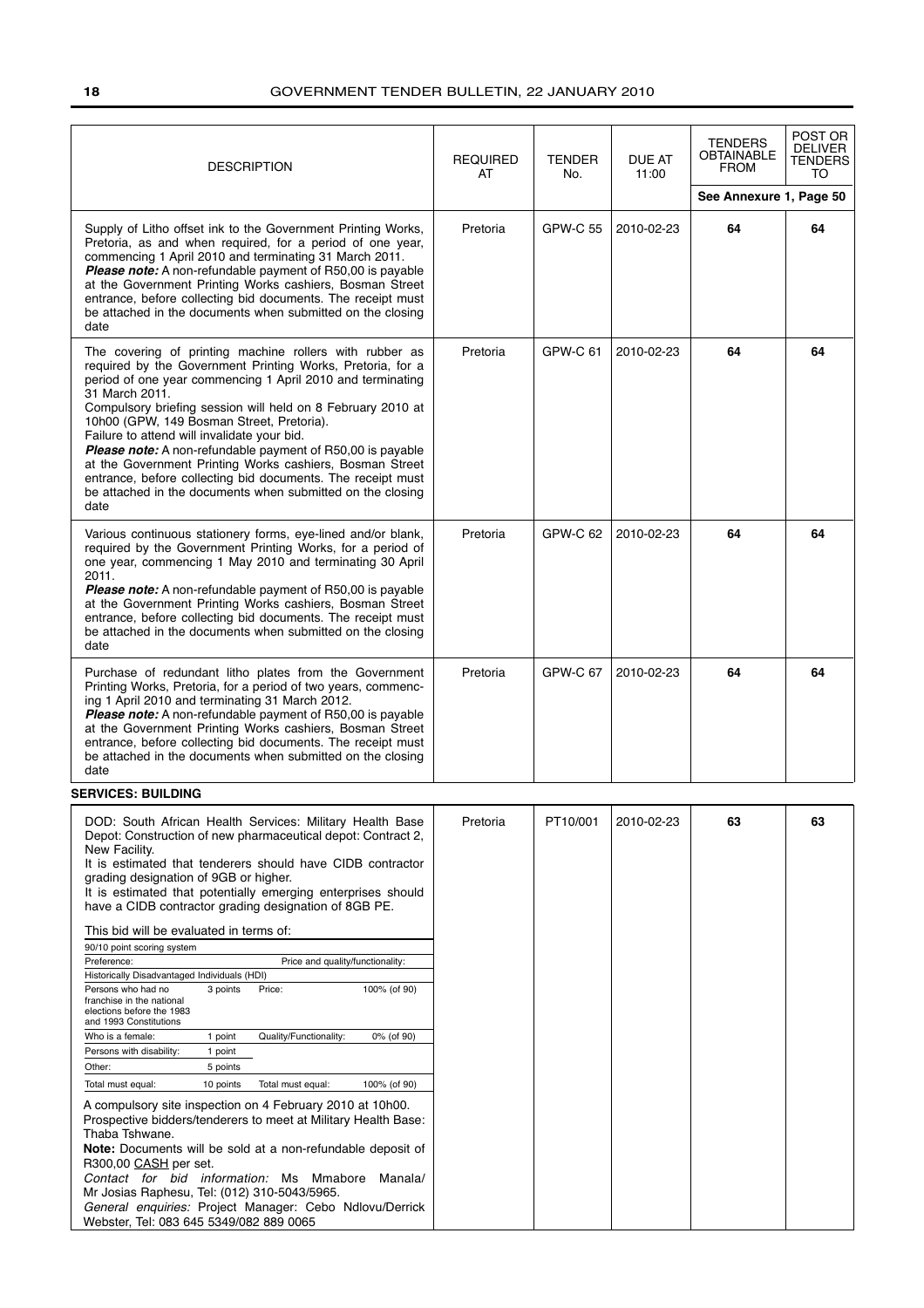| <b>DESCRIPTION</b>                                                                                                                                                                                                                                                                                                                                                                                                                                                                                                                                                                                     | <b>REQUIRED</b><br>AT                                                          | <b>TENDER</b><br>No. | DUE AT<br>11:00 | <b>TENDERS</b><br><b>OBTAINABLE</b><br><b>FROM</b> | POST OR<br><b>DELIVER</b><br>TENDERS<br>TO |
|--------------------------------------------------------------------------------------------------------------------------------------------------------------------------------------------------------------------------------------------------------------------------------------------------------------------------------------------------------------------------------------------------------------------------------------------------------------------------------------------------------------------------------------------------------------------------------------------------------|--------------------------------------------------------------------------------|----------------------|-----------------|----------------------------------------------------|--------------------------------------------|
|                                                                                                                                                                                                                                                                                                                                                                                                                                                                                                                                                                                                        |                                                                                |                      |                 | See Annexure 1, Page 50                            |                                            |
| Construction and maintenance of asbestos-free, pre-<br>fabricated office blocks at Jan Kempdorp, Williston and<br>Groblershoop, Northern Cape Province.<br>A compulsory site inspections will be conducted as follows:<br>7 Piet Retief Street, Jane Kempdorp on 27 January 2010 at<br>10h00; Plot 97, Oranje Street, Groblershoop on 27 January<br>2010 at 15h00; Amandelboom Residential area-Old Sports<br>Ground, Williston on 28 January 2010 at 13h30.<br>NB: A non-refundable fee of R50,00 will be payable for a set<br>of bid documents                                                       | Department<br>of Social<br>Development,<br><b>Northern</b><br>Cape<br>Province | NC/SOC/<br>0001/2010 | 2010-02-05      | 643                                                | 643                                        |
| Renovations to Vryheid Laboratory.<br>Compulsory site meeting: 11 February 2010, 10h00, NHLS<br>Laboratory, Vryheid Hospital, Coswald Brown St, Vryheid.<br>Enquiries: Ms M. Taylor/Ms N. Mangolele, Tel: (011)<br>386-6165/6250.<br>Technical queries: Mr C. Swart, Cell: 082 809 5987                                                                                                                                                                                                                                                                                                                | National Health<br>Laboratory<br>Service,<br>KwaZulu-Natal                     | 270/09-10            | 2010-02-25      | 900                                                | 900                                        |
| Renovations to Thusong Laboratory.<br>Compulsory site meeting: 9 February 2010, 10h00, NHLS<br>Laboratory, Thusong Hospital.<br>Enquiries: Ms M. Taylor/Ms N. Mangolele, Tel: (011)<br>386-6165/6250.<br>Technical queries: Mr C. Swart, Cell: 082 809 5987                                                                                                                                                                                                                                                                                                                                            | National Health<br>Laboratory<br>Service,<br>North West<br>Province            | 271/09-10            | 2010-02-19      | 900                                                | 900                                        |
| <b>SERVICES: CIVIL</b>                                                                                                                                                                                                                                                                                                                                                                                                                                                                                                                                                                                 |                                                                                |                      |                 |                                                    |                                            |
| Contract No. C 865.10<br>Flood damage repairs on Trunk Road 2 Section 12 to slope<br>failures in the Bloukrans River pass.<br>A compulsory site visit/clarification meeting with represen-<br>tatives of the Employer/Engineer will take place at the Kurland<br>Club on Wednesday, 3 February 2010, starting at 11h30.<br>Tenderers must be registered with the Construction Industry<br>Development Board (CIDB). It is estimated that tenderers<br>should have a CIDB contractor grading designation of 7CE or<br>higher.<br>Non-refundable deposit: R400,00.<br>Expiry date: 16 April 2010         | <b>Western Cape</b>                                                            | C 865.10             | 2010-02-19      | 265                                                | 265                                        |
| Contract No. C 615.6<br>Provision of traffic data (electronic) collection services for the<br>Western Cape.<br>A compulsory site visit/clarification meeting with represen-<br>tatives of the Employer/Engineer will take place at the offices<br>of the Engineer, 65 Riebeek Street, Cape Town on Thursday,<br>28 January 2010, starting at 10h00.<br>Tenderers must be registered with the Construction Industry<br>Development Board (CIDB).<br>Non-refundable deposit: R200,00.<br>Expiry date: 9 April 2010                                                                                       | <b>Western Cape</b>                                                            | C615.6               | 2010-02-12      | 265                                                | 265                                        |
| Contract No. C 864.4<br>Proposed bridge over the Krom River on Divisional Road 1285<br>(Valley Road).<br>A compulsory site visit/clarification meeting with represen-<br>tatives of the Employer/Engineer will take place at the<br>Tri Active Lodge 6.5 km outside of Grabouw on Monday,<br>1 February 2010, starting at 10h00.<br>Tenderers must be registered with the Construction Industry<br>Development Board (CIDB). It is estimated that tenderers<br>should have a CIDB contractor grading designation of 5CE or<br>higher.<br>Non-refundable deposit: R400,00.<br>Expiry date: 9 April 2010 | <b>Western Cape</b>                                                            | C 864.4              | 2010-02-12      | 265                                                | 265                                        |
| Sewer works: Upgrading and alterations: Rooiheuwel<br>Proefplaas: Oudtshoorn.<br>Designated grading: 4CE or higher.<br>A non-compulsory clarification meeting will be held on<br>Thursday, 4 February 2010 at 08h30 at Oudtshoorn, 305 Jan<br>van Riebeeck Road, Tuiniqua Consulting Engineering Offices.<br>NB: A non-refundable deposit of R100,00 per set is payable.<br>Technical information: H. Bouwer, Cell: 083 636 7121                                                                                                                                                                       | Eden                                                                           | S248/09              | 2010-02-24      | 349                                                | 349                                        |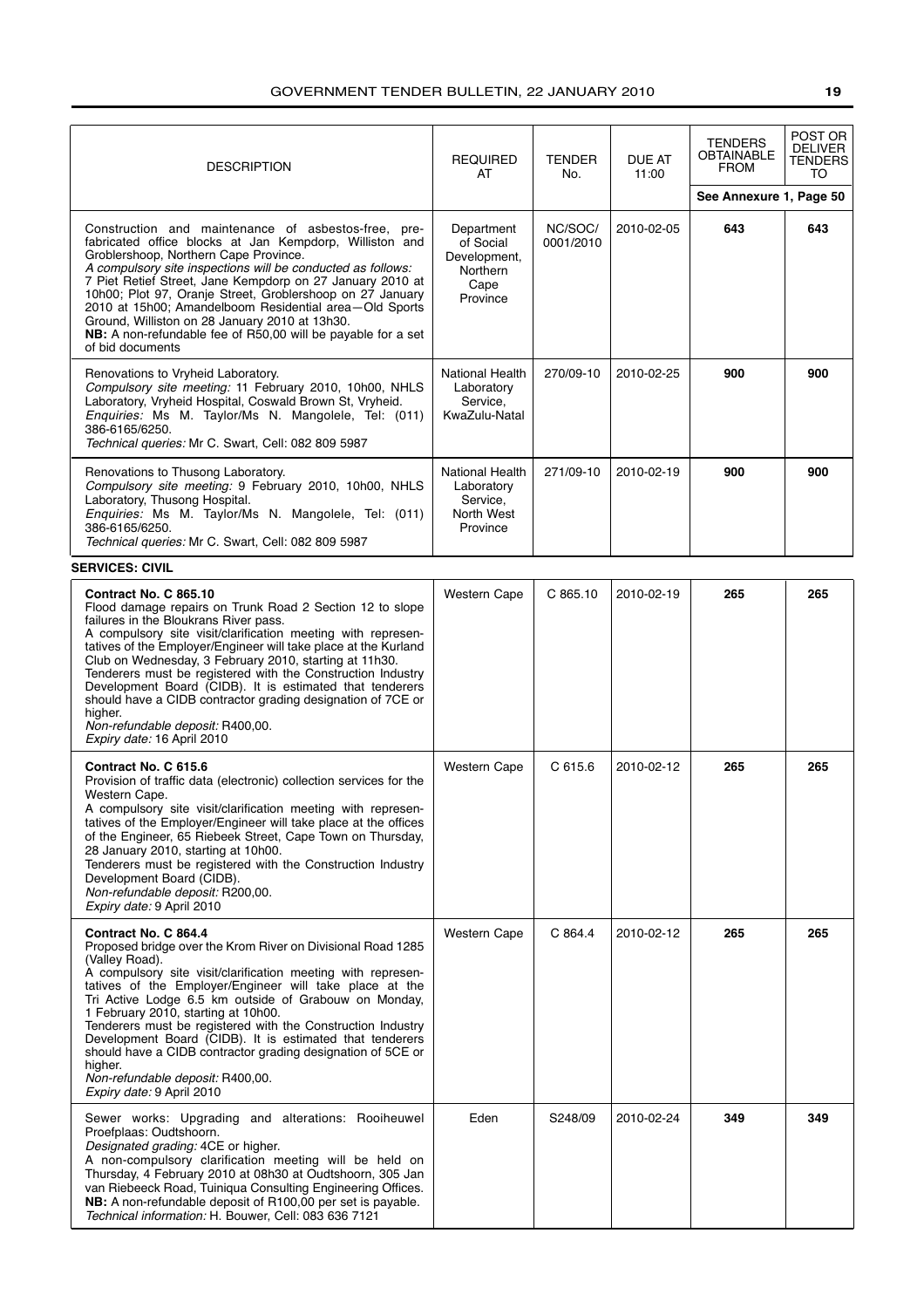| <b>DESCRIPTION</b>                                                                                                                                                                                                                                                                                                                                                                                                                                                                                                                                                                                                                                                                                                                                                                                                                                                                                                                                                                                               | <b>REQUIRED</b><br>AT                                                                                 | <b>TENDER</b><br>No.      | <b>DUE AT</b><br>11:00 | <b>TENDERS</b><br><b>OBTAINABLE</b><br><b>FROM</b> | POST OR<br><b>DELIVER</b><br>TENDERS<br>TO |
|------------------------------------------------------------------------------------------------------------------------------------------------------------------------------------------------------------------------------------------------------------------------------------------------------------------------------------------------------------------------------------------------------------------------------------------------------------------------------------------------------------------------------------------------------------------------------------------------------------------------------------------------------------------------------------------------------------------------------------------------------------------------------------------------------------------------------------------------------------------------------------------------------------------------------------------------------------------------------------------------------------------|-------------------------------------------------------------------------------------------------------|---------------------------|------------------------|----------------------------------------------------|--------------------------------------------|
|                                                                                                                                                                                                                                                                                                                                                                                                                                                                                                                                                                                                                                                                                                                                                                                                                                                                                                                                                                                                                  |                                                                                                       |                           |                        | See Annexure 1, Page 50                            |                                            |
| <b>SERVICES: GENERAL</b>                                                                                                                                                                                                                                                                                                                                                                                                                                                                                                                                                                                                                                                                                                                                                                                                                                                                                                                                                                                         |                                                                                                       |                           |                        |                                                    |                                            |
| Upgrade to existing battery charge and construction of a<br>new battery charge room at Jagersrust Dam and Driel<br>Barrage.<br>Compulsary briefing session:<br>Date: 2 February 2010. Time: 10h00. Venue: Jagersrust Dam<br>in KwaZulu-Natal Province.<br>For technical information: Deon van der Merwe, Tel: (036)<br>438-6211, Cell: 082 895 1538                                                                                                                                                                                                                                                                                                                                                                                                                                                                                                                                                                                                                                                              | KwaZulu-Natal<br>(Jagersrust<br>Dam)                                                                  | W 0045-<br><b>WTE</b>     | 2010-02-18             | 95                                                 | 95                                         |
| Invitation of bids for provision of cellular routing system in the<br>Department of Minerals Resources and Department of<br>Energy, for a period of two years.<br>A compulsary briefing session will be held on:<br>4 February 2010 at 13h30 at DME Head Office in Pretoria.<br>Evaluation will be based on 80/20 principle.<br>Further information: Tlangelani Baloyi, Tel: (012) 317-8702.<br>Fax: (012) 320-7370                                                                                                                                                                                                                                                                                                                                                                                                                                                                                                                                                                                              | Department of<br><b>Minerals</b><br>and<br>Energy                                                     | DME/031/<br>2009/10       | 2010-02-22             | 11                                                 | 11                                         |
| Rendering of a comprehensive catering service to Eerste<br>River Hospital, Eerste River, Cape Town, for a five year<br>period.<br>A compulsary site meeting will be held on:<br>5 February 2010 at 10h00 am and no persons will be allowed<br>after said time.<br>Validity expiring date: 14 May 2010.<br>Please note:<br>The successful bidder will be required to fill in and sign a<br>written contract form (WCBD7).<br>Bidders should ensure that bids are delivered timeously to the<br>correct address. If the bid is late, it will not be accepted for<br>consideration.<br>The bid box is generally open Mondays to Fridays, 24 hours.<br>All bids must be submitted on the official forms (not to be<br>re-typed).<br>This bid is subject to the general conditions of contract (GCC)<br>and, if applicable, any other special conditions of contract.<br>Preferential procurements policy 90/10 will be applied when<br>awarding this bid.<br>Bidders must bid on all menues attached in the contract | Department<br>of Health:<br>Eerste River<br>Hospital,<br>Cape Town                                    | ERH<br>1/2010             | 2010-02-19             | 662                                                | 662                                        |
| Erratum:<br>Invitation of bids for the leasing of furniture to DME in relation<br>to travenna buildings for five years period.<br>A compulsary briefing session will be held on:<br>26 January 2010 at 10h00 at Travenna Office Campus,<br>70 Meintijes Street, Sunnyside, Pretoria.<br>Evaluation will be based on 90/10 principle.<br>Further information: Mr Tlangelani Baloyi, Tel: (012) 317-8702.<br>Fax No: (012) 320-7370                                                                                                                                                                                                                                                                                                                                                                                                                                                                                                                                                                                | Department of<br><b>Minerals</b><br>and<br>Energy                                                     | DME/029/<br>2009/10       | 2010-02-05             | 11                                                 | 11                                         |
| Rendering of hygiene services to NHLS laboratories at<br>Universitas Hospital, Bloemfontein.<br>Enquiries: Ms M. Taylor/Ms N. Mangolele, Tel: (011)<br>386-6165/6250.<br><i>Technical queries:</i> Mr P. Letanta, Tel: (051) 405-3025/3437                                                                                                                                                                                                                                                                                                                                                                                                                                                                                                                                                                                                                                                                                                                                                                       | National Health<br>Laboratory<br>Service,<br><b>Free State</b>                                        | 229/09-10                 | 2010-02-09             | 900                                                | 900                                        |
| <b>Request for proposal:</b><br>Provision of debt collection services to the Financial Services<br>Board                                                                                                                                                                                                                                                                                                                                                                                                                                                                                                                                                                                                                                                                                                                                                                                                                                                                                                         | <b>Riverwalk Office</b><br>Park, Block B,<br>41 Matroosberg<br>Road, Ashlea<br>Gardens<br>Extension 6 | FSB<br>2010/02            | 2010-02-16<br>16:00    | 747                                                | 747                                        |
| <b>Specifications:</b><br>Appointment of a service provider for the distribution of<br>Government communication and information products.<br>Bidders should note that there would be a briefing session:<br>Date: 26 January 2010. Time: 10h00 to 11h30. Venue:<br>Auditorium First Floor, Midtown Building, c/o Vermeulen and<br>Prinsloo Streets, Pretoria.<br>Bidding documents are available on the following web<br>address: www.gcis.gov.za; or at the enquiries counter,<br>Midtown Building, c/o Vermeulen and Prinsloo Streets,<br>Pretoria                                                                                                                                                                                                                                                                                                                                                                                                                                                             | G.C.I.S.                                                                                              | GCIS<br>010/2009-<br>2010 | 2010-02-05             | 20                                                 | 20                                         |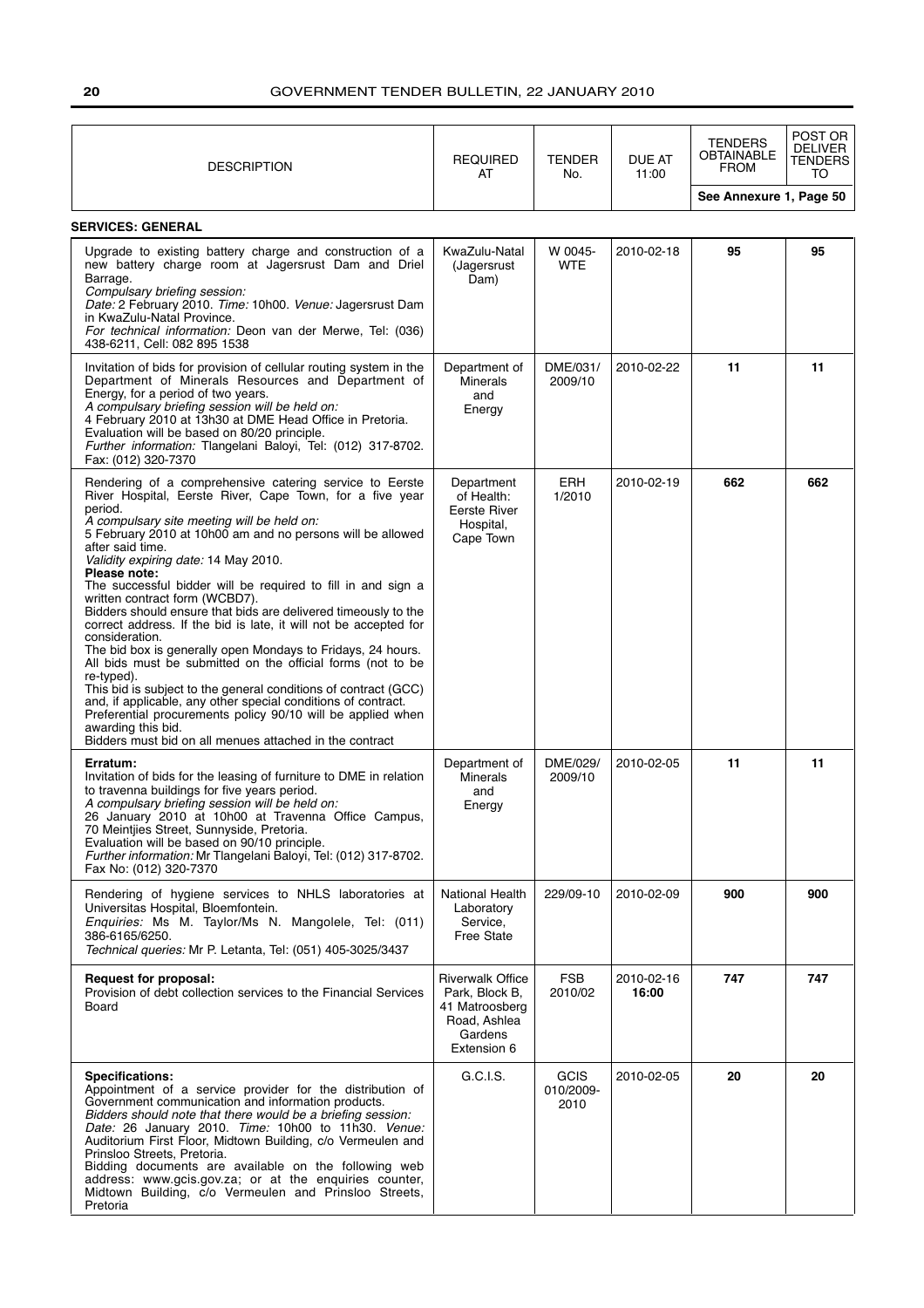| <b>DESCRIPTION</b>                                                                                                                                                                                                                                                                                                                                                                                                                                                                                                                                                                                                                                                                                                                                                                                                                                                                                                                                                                                                                                                                                                                                                                                                                                                                   | <b>REQUIRED</b><br>AT                 | <b>TENDER</b><br>No. | DUE AT<br>11:00 | <b>TENDERS</b><br><b>OBTAINABLE</b><br><b>FROM</b> | POST OR<br><b>DELIVER</b><br>TENDERS<br>TO |
|--------------------------------------------------------------------------------------------------------------------------------------------------------------------------------------------------------------------------------------------------------------------------------------------------------------------------------------------------------------------------------------------------------------------------------------------------------------------------------------------------------------------------------------------------------------------------------------------------------------------------------------------------------------------------------------------------------------------------------------------------------------------------------------------------------------------------------------------------------------------------------------------------------------------------------------------------------------------------------------------------------------------------------------------------------------------------------------------------------------------------------------------------------------------------------------------------------------------------------------------------------------------------------------|---------------------------------------|----------------------|-----------------|----------------------------------------------------|--------------------------------------------|
|                                                                                                                                                                                                                                                                                                                                                                                                                                                                                                                                                                                                                                                                                                                                                                                                                                                                                                                                                                                                                                                                                                                                                                                                                                                                                      |                                       |                      |                 | See Annexure 1, Page 50                            |                                            |
| Amendment of request for proposal:<br>Bidders are hereby invited to submit proposals for:<br>Implementation of language in Education Policy (LIEP)<br>Research in the context of Gauteng Demographics.<br>Briefing session is not compulsory, but highly recommended:<br>Date: 5 February 2010. Time: 10h00. Venue: 75 Fox Street,<br>Johannesburg, Imbumba House, Ground Floor, Auditorium.<br>RFP documents are obtainable at Imbumba House, 75 Fox<br>Street, Marshalltown, Ground Floor, Tender Issue Desk or<br>online at www.gssc.gpg.gov.za / www.gautengonline.gov.za /<br>Go to Vendors/Open "Tenders".<br>Technical enquiries: Phumelele Tloubatla, Tel: (011)<br>355-0390.<br>Tender issue enquiries: Jaco Smit, Tel: (011) 689-6058 or<br>Jacob.smit@gauteng.gov.za / Lenard Billings, Tel: (011)<br>689-6416                                                                                                                                                                                                                                                                                                                                                                                                                                                            | Gauteng<br>Department of<br>Education | GT/GDE/<br>01/2010   | 2010-02-12      | 323                                                | 323                                        |
| Amendment of request for proposal:<br>Bidders are hereby invited to submit proposals for:<br>Development of an integrated education, training and<br>development intervention at the Abet Levels of National<br>Qualification Framework (NQF).<br>Briefing session is not compulsory, but highly recommended:<br>Date: 29 January 2010. Time: 10h00. Venue: 75 Fox Street,<br>Johannesburg, Imbumba House, Ground Floor, Auditorium.<br>RFP documents are obtainable at Imbumba House, 75 Fox<br>Street, Marshalltown, Ground Floor, Tender Issue Desk or<br>online at www.gssc.gpg.gov.za / www.gautengonline.gov.za /<br>Go to Vendors/Open "Tenders".<br>Technical enquiries: Lydia Mathinya, Tel: (011) 556-9001.<br>Administrative enquiries: Noduno Buso, Tel: (011) 689-8095 or<br>Helen.Buso@gauteng.gov.za<br>Tender issue enquiries: Jaco Smit, Tel: (011) 689-6058 or<br>Jacob.smit@gauteng.gov.za / Lenard Billings, Tel: (011)<br>689-6416                                                                                                                                                                                                                                                                                                                              | Gauteng City<br>Region<br>Academy     | GT/GCRA/<br>03/2010  | 2010-02-05      | 323                                                | 323                                        |
| <b>Correction notice:</b><br>Please note that the following advert was incorrectly<br>advertised on the Tender Bulletin of the 15-01-2010.<br>The closing date was incorrectly advertised as<br>17 February 2009 and the correct date is 17 February<br>2010.<br>Rendering of access control functions for the National<br>Department of Public Works (Head Office Buildings).<br>This bid/tender will be evaluated in terms of:<br>90/10 point scoring system<br>Preference:<br>1. Historically Disadvantaged Individuals (HDI)<br>(a) Persons who had no franchise in national elections before<br>6 points<br>the 1983 and 1993 Constitutions<br>(b) Who is a female<br>3 points<br>(b) Persons with disability<br>1 point<br>Total<br>10 points<br>Price and quality weighting:<br>50% (of 90)<br>Functionality:<br>Price:<br>50% (of 90)<br><b>Total 100%</b><br>Compulsory site inspection: Prospective bidders to meet at<br>main entrance, Public Works House, c/o Bosman and Church<br>Street on the 29 January 2010 at 10h00.<br>Note: Documents will be sold at a non-refundable deposit of<br>R200 CASH per set.<br>Contact for bid information: Ramasekiwa-Tshokwe, Tel: (012)<br>337-2054.<br>Technical enquiries: Mr E. Monyadi, Tel: (012) 337-3213/<br>082 808 7328 | <b>Head Office</b>                    | HP10/001             | 2010-02-17      | $\mathbf{2}$                                       | $\mathbf{2}$                               |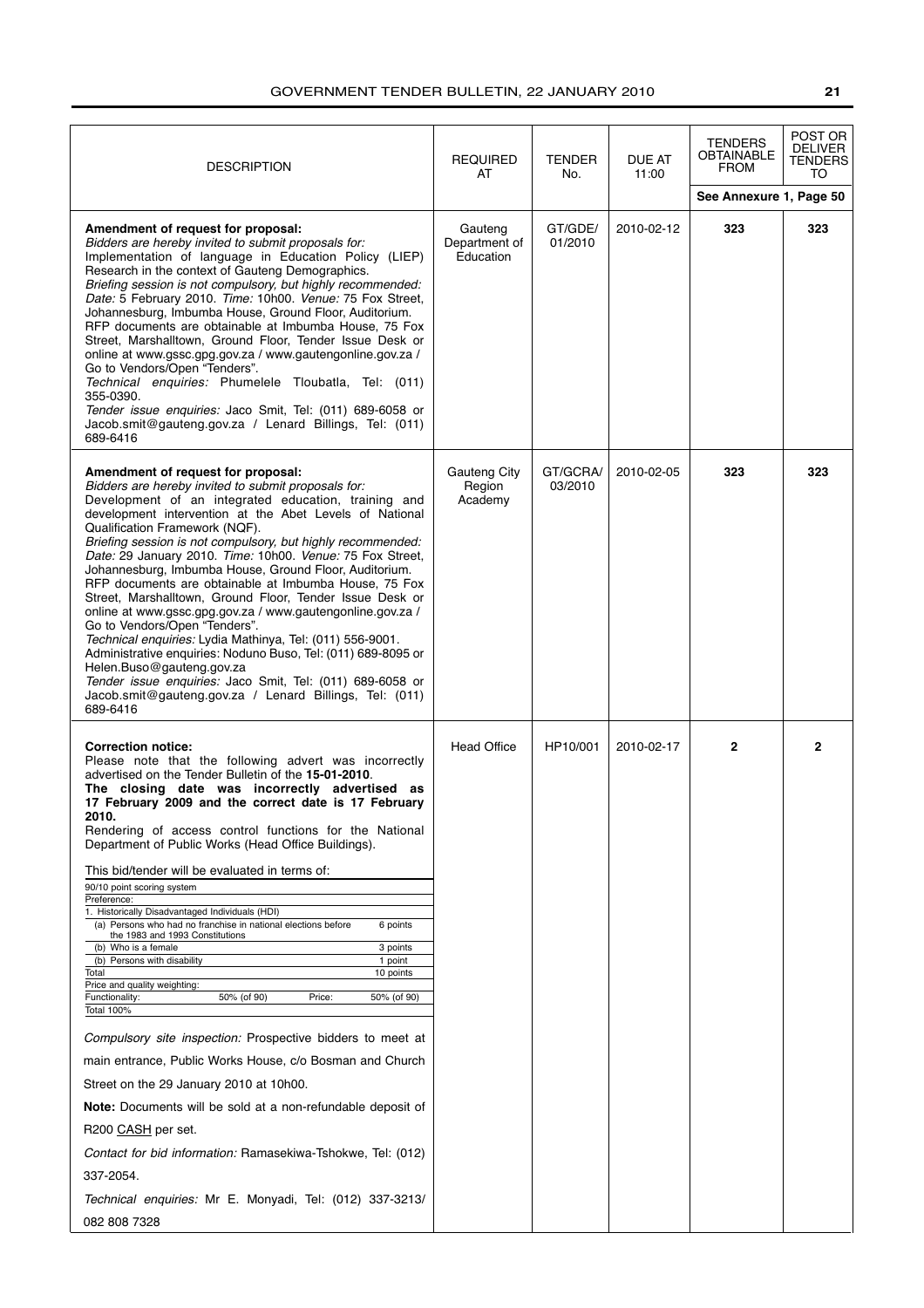| <b>DESCRIPTION</b><br>AT                                                                                                                                                                                                                                                                                                                                                                                                                                                                                                                                                                                                                                                                                                                                                                                                                                                                                                                                                                                                                                                                                                                                                                                                                                                                                                                                                                                                                                                                                                                                                     | <b>REQUIRED</b>    | <b>TENDER</b><br>No. | DUE AT<br>11:00 | <b>TENDERS</b><br><b>OBTAINABLE</b><br><b>FROM</b> | POST OR<br><b>DELIVER</b><br><b>TENDERS</b><br>TO |
|------------------------------------------------------------------------------------------------------------------------------------------------------------------------------------------------------------------------------------------------------------------------------------------------------------------------------------------------------------------------------------------------------------------------------------------------------------------------------------------------------------------------------------------------------------------------------------------------------------------------------------------------------------------------------------------------------------------------------------------------------------------------------------------------------------------------------------------------------------------------------------------------------------------------------------------------------------------------------------------------------------------------------------------------------------------------------------------------------------------------------------------------------------------------------------------------------------------------------------------------------------------------------------------------------------------------------------------------------------------------------------------------------------------------------------------------------------------------------------------------------------------------------------------------------------------------------|--------------------|----------------------|-----------------|----------------------------------------------------|---------------------------------------------------|
|                                                                                                                                                                                                                                                                                                                                                                                                                                                                                                                                                                                                                                                                                                                                                                                                                                                                                                                                                                                                                                                                                                                                                                                                                                                                                                                                                                                                                                                                                                                                                                              |                    |                      |                 | See Annexure 1, Page 50                            |                                                   |
| Acquisition of existing office accommodation measuring<br>1 800 m <sup>2</sup> and 18 parking bays for usage by Department of<br>Justice and Constitutional Development Regional Office in<br>Nelspruit.<br>• Within the required clients needs (submit floor plans<br>labelled in terms of square metres).<br>Compliant to OHSA and other National Building<br>Regulations.<br>· Submit proof of ownership and mandate to serve as a<br>representative to the owner.<br>Requirements for technicality, addressing, delivery, open-<br>ning and evaluation models/criteria and conditions of tender<br>and contract are found in the single volume document that<br>will be sold by Public Works.<br>This bid will be evaluated in terms of:<br>90/10 point scoring system<br>Preference:<br>Price and quality/functionality<br>Historically Disadvantaged Individuals (HDI)<br>7 points<br>Persons who had no<br>Price:<br>60% (of 90)<br>franchise in national<br>elections before the 1983<br>and 1993 Constitutions<br>Quality/Functionality:<br>Who is a female:<br>2 points<br>40% (of 90)<br>Persons with disability:<br>1 point<br>Other:<br>points<br>Total must equal:<br>10 points<br>Total must equal:<br>100% (of 90)<br>No site inspection.<br><b>Note:</b> The bid documents will be available from 08h00 a.m.<br>until 15h00 p.m.<br>Note: Documents will be sold at a non-refundable deposit of<br>R200 CASH per set.<br>Contact for bid information: Miss N. Silangwe, Tel: (013)<br>753-6300.<br>General enquiries: Miss Faith Khoza, Tel: (013) 753-6300 | Nelspruit          | <b>NST 10/01</b>     | 2010-02-22      | 113                                                | 113                                               |
| Acquisition of existing office accommodation measuring<br>153 m <sup>2</sup> for usage by Department of Correctional Service in<br>Piet Retief.<br>This bid will be evaluated in terms of:<br>80/20 point scoring system<br>Preference:<br>Price and quality/functionality<br>Historically Disadvantaged Individuals (HDI)<br>14 points<br>60% (of 80)<br>Persons who had no<br>Price:<br>franchise in national<br>elections before the 1983<br>and 1993 Constitutions<br>Quality/Functionality:<br>40% (of 80)<br>Who is a female:<br>4 points<br>Persons with disability:<br>2 points<br>Other:<br>points<br>Total must equal:<br>20 points<br>Total must equal:<br>100% (of 80)<br>No site inspection.<br>The bid documents will be available from 08h00 a.m. until<br>15h00 p.m.<br>Note: Documents will be sold at a non-refundable deposit of<br>R100 CASH per set.<br>Contact for bid information: Miss N. Silangwe, Tel: (013)<br>753-6300.<br>General enquiries: Mr C. Yeko, Tel: (013) 753-6300                                                                                                                                                                                                                                                                                                                                                                                                                                                                                                                                                                    | <b>Piet Retief</b> | <b>NST 10/02</b>     | 2010-02-22      | 113                                                | 113                                               |
| Acquisition of existing office accommodation measuring<br>145.01 m <sup>2</sup> and 1 parking bay for usage by Department of<br>Home Affairs in Breyten.<br>• Within the required clients needs (submit floor plans<br>labelled in terms of square metres).<br>Compliant to OHSA and other National Building<br>Regulations.                                                                                                                                                                                                                                                                                                                                                                                                                                                                                                                                                                                                                                                                                                                                                                                                                                                                                                                                                                                                                                                                                                                                                                                                                                                 | <b>Breyten</b>     | <b>NST 10/03</b>     | 2010-02-22      | 113                                                | 113                                               |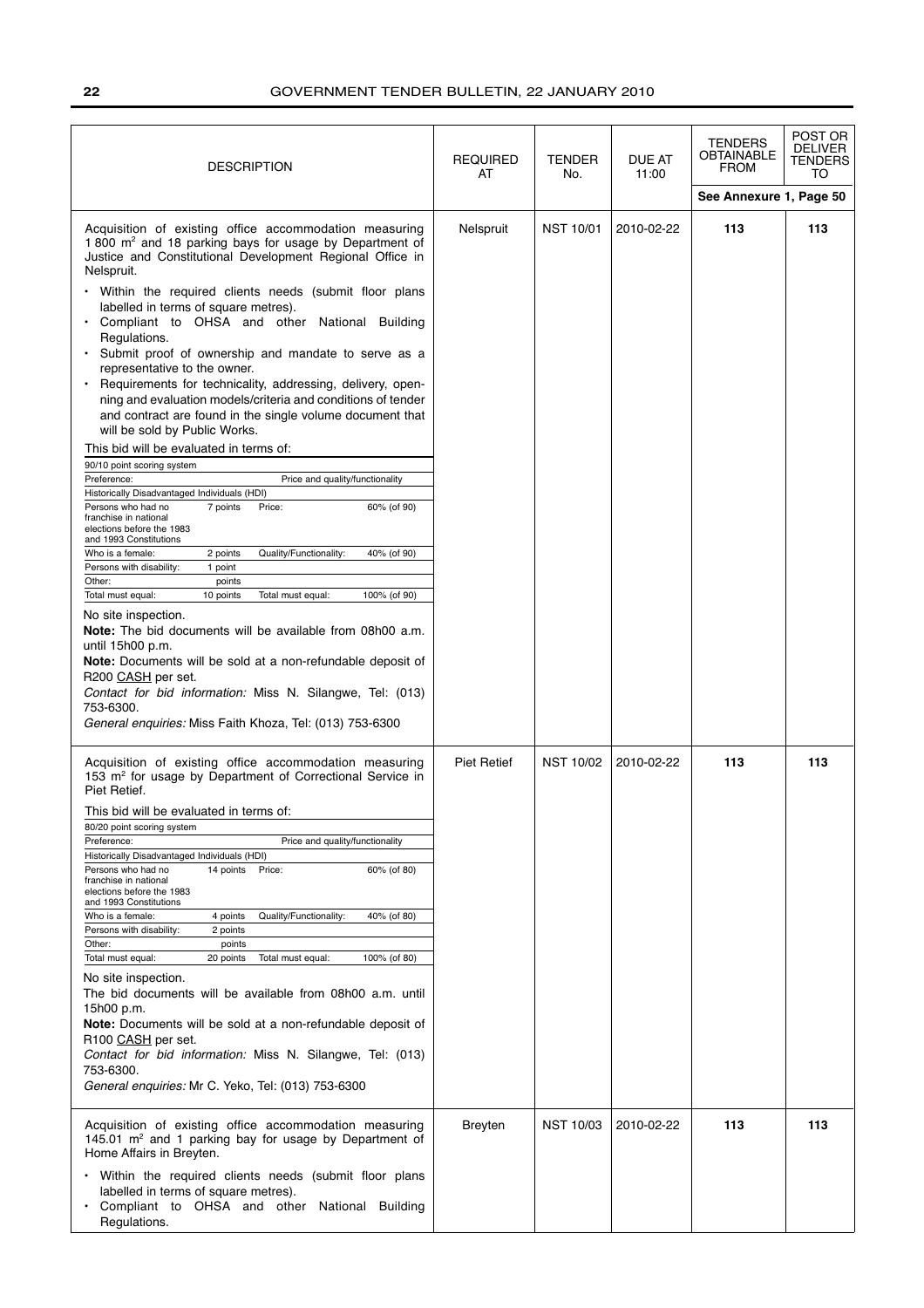| <b>DESCRIPTION</b>                                                                                                                                                                                                                                                                                                                                                                                                                                                                                                                                                                                                                                                                                                                                                                                                                                                                                                                                                                                                                                                                                                                                                                                                                                                                                                                                                                                                                                                                                                      | <b>REQUIRED</b><br>AT | <b>TENDER</b><br>No. | DUE AT<br>11:00 | TENDERS<br>OBTAINABLE<br><b>FROM</b> | POST OR<br><b>DELIVER</b><br>TENDERS<br>TO |
|-------------------------------------------------------------------------------------------------------------------------------------------------------------------------------------------------------------------------------------------------------------------------------------------------------------------------------------------------------------------------------------------------------------------------------------------------------------------------------------------------------------------------------------------------------------------------------------------------------------------------------------------------------------------------------------------------------------------------------------------------------------------------------------------------------------------------------------------------------------------------------------------------------------------------------------------------------------------------------------------------------------------------------------------------------------------------------------------------------------------------------------------------------------------------------------------------------------------------------------------------------------------------------------------------------------------------------------------------------------------------------------------------------------------------------------------------------------------------------------------------------------------------|-----------------------|----------------------|-----------------|--------------------------------------|--------------------------------------------|
|                                                                                                                                                                                                                                                                                                                                                                                                                                                                                                                                                                                                                                                                                                                                                                                                                                                                                                                                                                                                                                                                                                                                                                                                                                                                                                                                                                                                                                                                                                                         |                       |                      |                 | See Annexure 1, Page 50              |                                            |
| Submit proof of ownership and mandate to serve as a<br>representative to the owner.<br>Requirements for technicality, addressing, delivery, opening<br>and evaluation models/criteria and conditions of tender and<br>contract are found in the single volume document that will<br>be sold by Public Works.<br>This bid will be evaluated in terms of:<br>80/20 point scoring system<br>Price and quality/functionality<br>Preference:<br>Historically Disadvantaged Individuals (HDI)<br>14 points Price:<br>60% (of 80)<br>Persons who had no<br>franchise in national<br>elections before the 1983<br>and 1993 Constitutions<br>Who is a female:<br>4 points<br>Quality/Functionality:<br>40% (of 80)<br>Persons with disability:<br>2 points<br>Other:<br>points<br>Total must equal:<br>20 points<br>Total must equal:<br>100% (of 80))<br>No site inspection.<br>Note: The bid documents will be available from 08h00 a.m.<br>until 15h00 p.m.<br>Note: Documents will be sold at a non-refundable deposit of<br>R <sub>100</sub> CASH per set.<br>Contact for bid information: Miss N. Silangwe, Tel: (013)<br>753-6300.<br>General enquiries: Mr C. Yeko, Tel: (013) 753-6300                                                                                                                                                                                                                                                                                                                                  |                       |                      |                 |                                      |                                            |
| Acquisition of existing office accommodation measuring<br>145.01 $m2$ and 1 parking bay for usage by Department of<br>Home Affairs in Marapyane.<br>• Within the required clients needs (submit floor plans<br>labelled in terms of square metres).<br>Compliant to OHSA and other National Building<br>$\bullet$<br>Regulations.<br>· Submit proof of ownership and mandate to serve as a<br>representative to the owner.<br>Requirements for technicality, addressing, delivery, open-<br>ning and evaluation models/criteria and conditions of tender<br>and contract are found in the single volume document that<br>will be sold by Public Works.<br>This bid will be evaluated in terms of:<br>80/20 point scoring system<br>Preference:<br>Price and quality/functionality<br>Historically Disadvantaged Individuals (HDI)<br>14 points<br>Persons who had no<br>Price:<br>60% (of 80)<br>franchise in national<br>elections before the 1983<br>and 1993 Constitutions<br>Who is a female:<br>40% (of 80)<br>4 points<br>Quality/Functionality:<br>Persons with disability:<br>2 points<br>Other:<br>points<br>Total must equal:<br>20 points<br>Total must equal:<br>100% (of 80))<br>No site inspection.<br>Note: The bid documents will be available from 08h00 a.m.<br>until 15h00 p.m.<br>Note: Documents will be sold at a non-refundable deposit of<br>R100 CASH per set.<br>Contact for bid information: Miss N. Silangwe, Tel: (013)<br>753-6300.<br>General enquiries: Mr C. Yeko, Tel: (013) 753-6300 | Marapyane             | <b>NST 10/04</b>     | 2010-02-22      | 113                                  | 113                                        |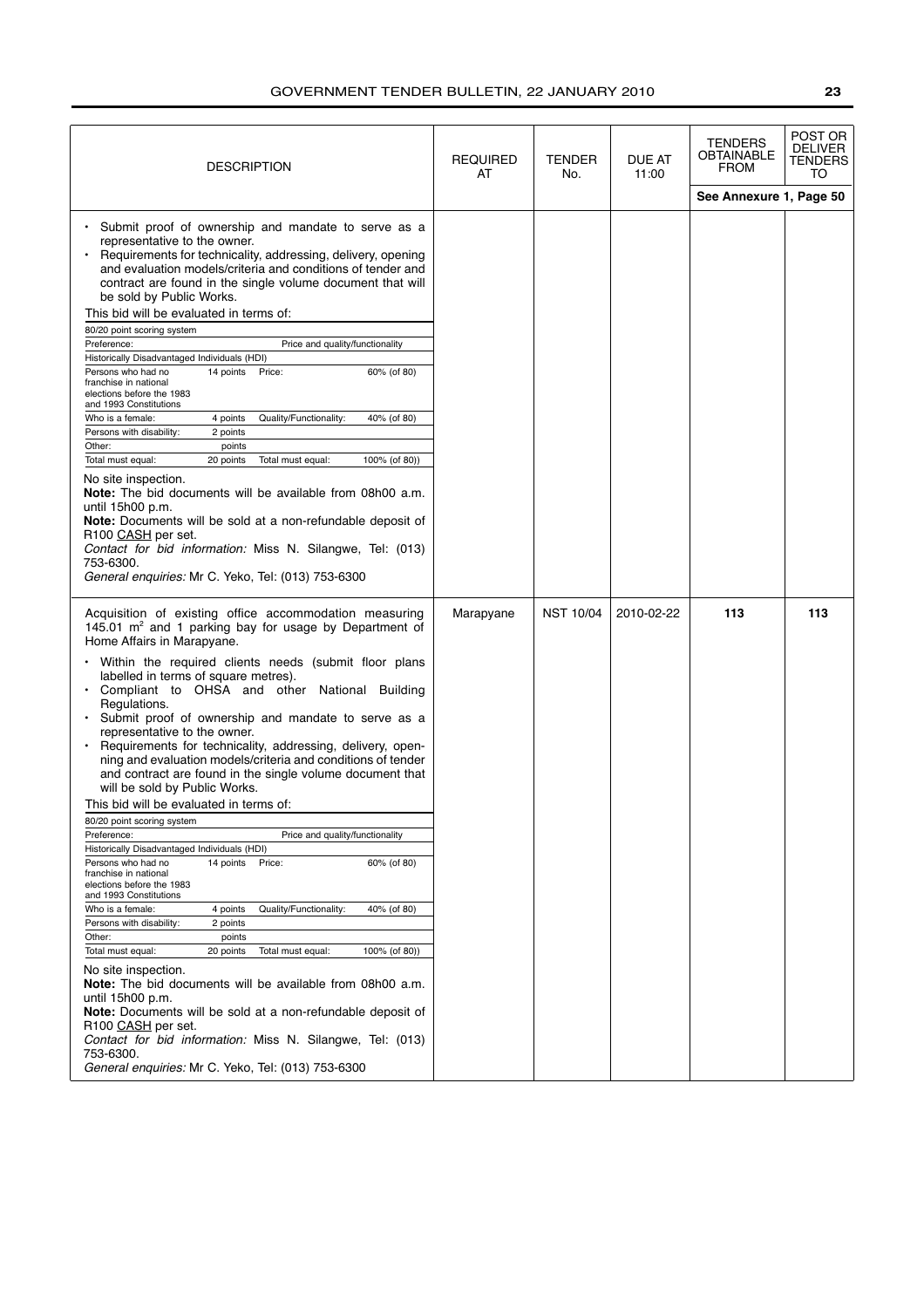| DESCRIPTION                                                                                                                                                                                                                                                                                                                                                                                                                                                                                                                                                                                                                                                                                                                                                                                                                                                                                                                                                                                                                                                                                                                                                                                                                                                                                                                                                                                                                                                                                                        | <b>REQUIRED</b><br>AT | <b>TENDER</b><br>No. | DUE AT<br>11:00 | TENDERS<br><b>OBTAINABLE</b><br><b>FROM</b> | POST OR<br><b>DELIVER</b><br><b>TENDERS</b><br>TO |
|--------------------------------------------------------------------------------------------------------------------------------------------------------------------------------------------------------------------------------------------------------------------------------------------------------------------------------------------------------------------------------------------------------------------------------------------------------------------------------------------------------------------------------------------------------------------------------------------------------------------------------------------------------------------------------------------------------------------------------------------------------------------------------------------------------------------------------------------------------------------------------------------------------------------------------------------------------------------------------------------------------------------------------------------------------------------------------------------------------------------------------------------------------------------------------------------------------------------------------------------------------------------------------------------------------------------------------------------------------------------------------------------------------------------------------------------------------------------------------------------------------------------|-----------------------|----------------------|-----------------|---------------------------------------------|---------------------------------------------------|
|                                                                                                                                                                                                                                                                                                                                                                                                                                                                                                                                                                                                                                                                                                                                                                                                                                                                                                                                                                                                                                                                                                                                                                                                                                                                                                                                                                                                                                                                                                                    |                       |                      |                 | See Annexure 1, Page 50                     |                                                   |
| Acquisition of existing office accommodation measuring<br>145.01 $m^2$ and 1 parking bay for usage by Department of<br>Home Affairs in Matsamo.<br>Within the required clients needs (submit floor plans<br>labelled in terms of square metres).<br>• Compliant to OHSA and other National Building<br>Regulations.<br>Submit proof of ownership and mandate to serve as a<br>$\bullet$<br>representative to the owner.<br>Requirements for technicality, addressing, delivery, opening<br>and evaluation models/criteria and conditions of tender and<br>contract are found in the single volume document that will<br>be sold by Public Works.<br>This bid will be evaluated in terms of:<br>80/20 point scoring system<br>Preference:<br>Price and quality/functionality<br>Historically Disadvantaged Individuals (HDI)<br>Persons who had no<br>14 points Price:<br>60% (of 80)<br>franchise in national<br>elections before the 1983<br>and 1993 Constitutions<br>Who is a female:<br>4 points<br>Quality/Functionality:<br>40% (of 80)<br>2 points<br>Persons with disability:<br>Other:<br>points<br>Total must equal:<br>20 points<br>Total must equal:<br>100% (of 80)<br>No site inspection.<br><b>Note:</b> The bid documents will be available from 08h00 a.m.<br>until 15h00 p.m.<br>Note: Documents will be sold at a non-refundable deposit of<br>R100 CASH per set.                                                                                                                               | Matsamo               | <b>NST 10/05</b>     | 2010-02-22      | 113                                         | 113                                               |
| Contact for bid information: Miss N. Silangwe, Tel: (013)<br>753-6300.                                                                                                                                                                                                                                                                                                                                                                                                                                                                                                                                                                                                                                                                                                                                                                                                                                                                                                                                                                                                                                                                                                                                                                                                                                                                                                                                                                                                                                             |                       |                      |                 |                                             |                                                   |
| General enquiries: Mr C. Yeko, Tel: (013) 753-6300                                                                                                                                                                                                                                                                                                                                                                                                                                                                                                                                                                                                                                                                                                                                                                                                                                                                                                                                                                                                                                                                                                                                                                                                                                                                                                                                                                                                                                                                 |                       |                      |                 |                                             |                                                   |
| Acquisition of existing office accommodation measuring<br>145.01 m <sup>2</sup> and 1 parking bay for usage by Department of<br>Home Affairs in Thuthukane.<br>Within the required clients needs (submit floor plans<br>labelled in terms of square metres).<br>Compliant to OHSA and other National Building<br>Regulations.<br>Submit proof of ownership and mandate to serve as a<br>representative to the owner.<br>Requirements for technicality, addressing, delivery, opening<br>and evaluation models/criteria and conditions of tender and<br>contract are found in the single volume document that will<br>be sold by Public Works.<br>This bid will be evaluated in terms of:<br>80/20 point scoring system<br>Preference:<br>Price and quality/functionality<br>Historically Disadvantaged Individuals (HDI)<br>Persons who had no<br>14 points Price:<br>60% (of 80)<br>franchise in national<br>elections before the 1983<br>and 1993 Constitutions<br>Quality/Functionality:<br>Who is a female:<br>4 points<br>40% (of 80)<br>Persons with disability:<br>2 points<br>Other:<br>points<br>Total must equal:<br>20 points<br>Total must equal:<br>100% (of 80))<br>No site inspection.<br><b>Note:</b> The bid documents will be available from 08h00 a.m.<br>until 15h00 p.m.<br>Note: Documents will be sold at a non-refundable deposit of<br>R100 CASH per set.<br>Contact for bid information: Miss N. Silangwe, Tel: (013)<br>753-6300.<br>General enquiries: Mr C. Yeko, Tel: (013) 753-6300 | Thuthukane            | <b>NST 10/06</b>     | 2010-02-22      | 113                                         | 113                                               |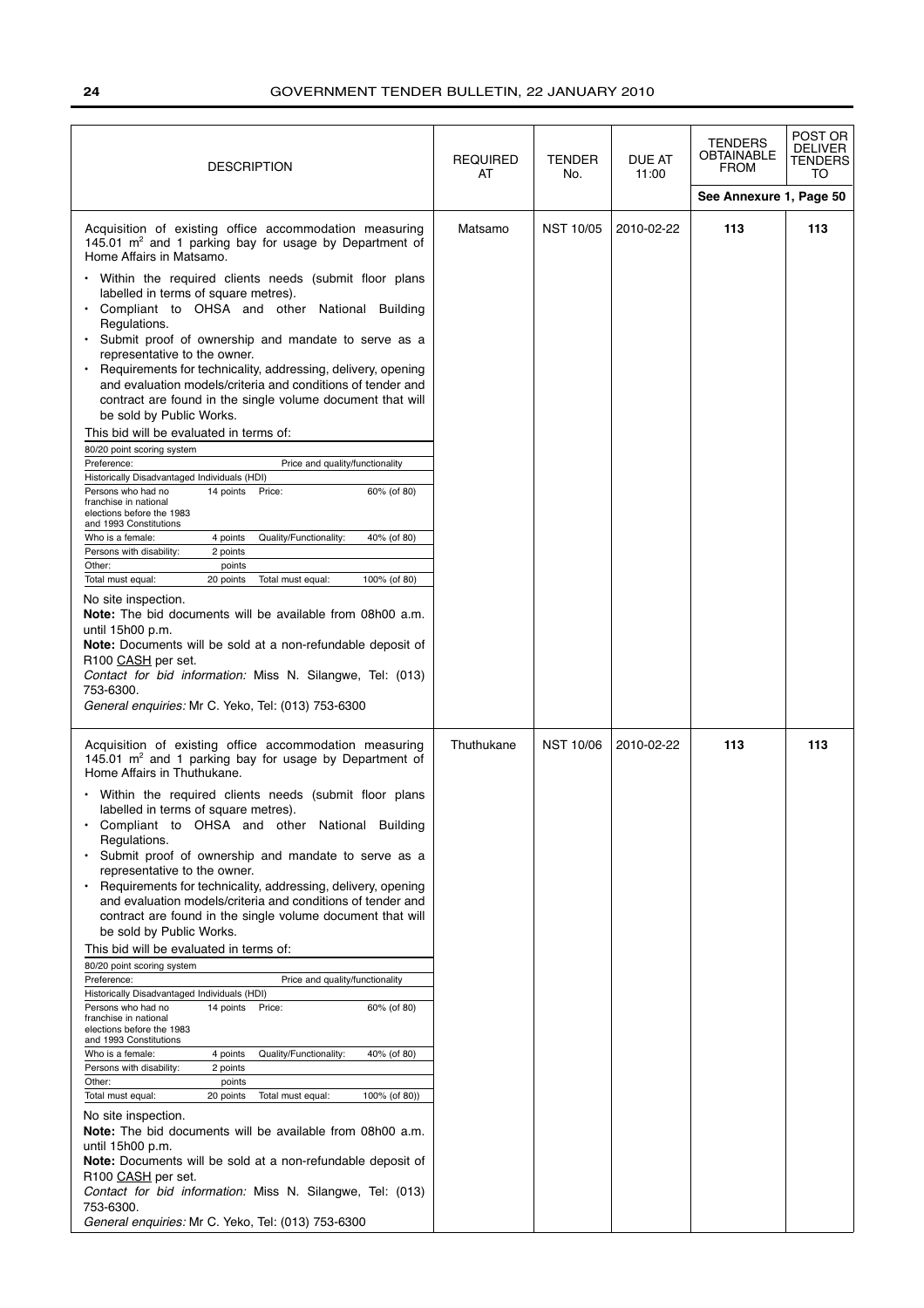| <b>DESCRIPTION</b>                                                                                                                                                                                                                                                                                                                                                                                                                                                                                                                                                                                                                                                                                                                                                                                                                                                                                  | <b>REQUIRED</b><br>AT                                       | <b>TENDER</b><br>No.                  | DUE AT<br>11:00 | <b>TENDERS</b><br><b>OBTAINABLE</b><br><b>FROM</b><br>See Annexure 1, Page 50 | POST OR<br><b>DELIVER</b><br>TENDERS<br>TO |
|-----------------------------------------------------------------------------------------------------------------------------------------------------------------------------------------------------------------------------------------------------------------------------------------------------------------------------------------------------------------------------------------------------------------------------------------------------------------------------------------------------------------------------------------------------------------------------------------------------------------------------------------------------------------------------------------------------------------------------------------------------------------------------------------------------------------------------------------------------------------------------------------------------|-------------------------------------------------------------|---------------------------------------|-----------------|-------------------------------------------------------------------------------|--------------------------------------------|
| <b>SERVICES: PROFESSIONAL</b>                                                                                                                                                                                                                                                                                                                                                                                                                                                                                                                                                                                                                                                                                                                                                                                                                                                                       |                                                             |                                       |                 |                                                                               |                                            |
| Appointment of a service provider to conduct review and<br>update of National Land Transport Strategic Framework<br>(NLTSF) and Development of Monitoring and Evaluation Tool.<br>Compulsory briefing session will be held as follows:<br>Date: 9 February 2010. Time: 10h00. Venue: Department of<br>Transport: Indaba Boardroom, corner Bosman and Struben<br>Streets, 159 Forum Building, Pretoria, 0001.<br>Contact persons: Mr Lucky Mashile/Ms Johanna Maditsi,<br>Tel: (012) 309-3429/3445, Fax: (012) 309-3334/086 212 1634.<br>Technical enquiries: Mr Steven Shalang, Tel: (012)<br>309-3444                                                                                                                                                                                                                                                                                              | Pretoria                                                    | DOT/25/<br>2009/<br>IP & IC           | 2010-02-23      | 108                                                                           | 108                                        |
| Appointment of a service provider for the rendering of a<br>mentoring and coaching programme for senior managers and<br>district office managers for a 12-month period for the<br>Department of Social Development.<br>A compulsory information meeting will be held on:<br>Tuesday, 9 February 2010 at 11h00 at Department of Social<br>Development, Head Office, 14 Queen Victoria Street,<br>Cape Town, 11th Floor, Conference Room.<br>Bid documents are to be collected, as no bids will be sent via<br>mail, courier or fax.<br>The following persons can be contacted for enquiries:<br>In respect of specifications and requirements of the service:<br>Thuli Mtheku @ Tel. No: (021) 483-5763 or Fax No. (021)<br>483-6824.<br>In respect of bid procedures: Vernon Mathee, Tel. No: (021)<br>483-8597 or Chris Jansche van Rensburg, Tel. No: (021)<br>483-4283 or Fax No: (021) 483-3818 | Department<br>of Social<br>Development                      | SD11/<br>2009-2010                    | 2010-02-19      | 702                                                                           | 702                                        |
| See information on bids on the website: http://www.<br>dla.gov.za<br>Appointment of a service provider to conduct an audit of the<br>indigenous knowledge system (IKS) potential initiatives in the<br>CRDP sites for a period of two months.<br>Please note: A compulsory briefing session will be held on<br>15 March 2010 at 14h00 at Department of Rural Development<br>and Land Reform, 184 Jacob Mare Street, Pretoria.<br>Technical enquiries: Mr Mfanafuthi Gama, Tel: (012)<br>312-8113.<br>Bid related enquiries: Ms Collette Januarie, Tel: (012)<br>312-8117                                                                                                                                                                                                                                                                                                                            | Department of<br>Rural<br>Development<br>and Land<br>Reform | K7/3/6/3<br>(RDLR<br>0030)<br>2009/10 | 2010-02-22      | 60                                                                            | 60                                         |
| See information on bids on the website: http://www.<br>dla.gov.za<br>Appointment of a service provider to conduct an audit of<br>available and appropriate technologies that could be<br>applicable to Rural areas with specific focus to<br>Comprehensive Rural Development Programme (CRDP) pilot<br>sites, for a period of two months.<br>Please note: A compulsory briefing session will be held on<br>15 March 2010 at 10h00 at Department of Rural Development<br>and Land Reform, 184 Jacob Mare Street, Pretoria<br>Technical enquiries: Mr Mfanafuthi Gama, Tel: (012)<br>312-8113.<br>Bid related enquiries: Ms Collette Januarie, Tel: (012)<br>312-8117                                                                                                                                                                                                                                 | Department of<br>Rural<br>Development<br>and Land<br>Reform | K7/3/6/3<br>(RDLR<br>0029)<br>2009/10 | 2010-02-22      | 60                                                                            | 60                                         |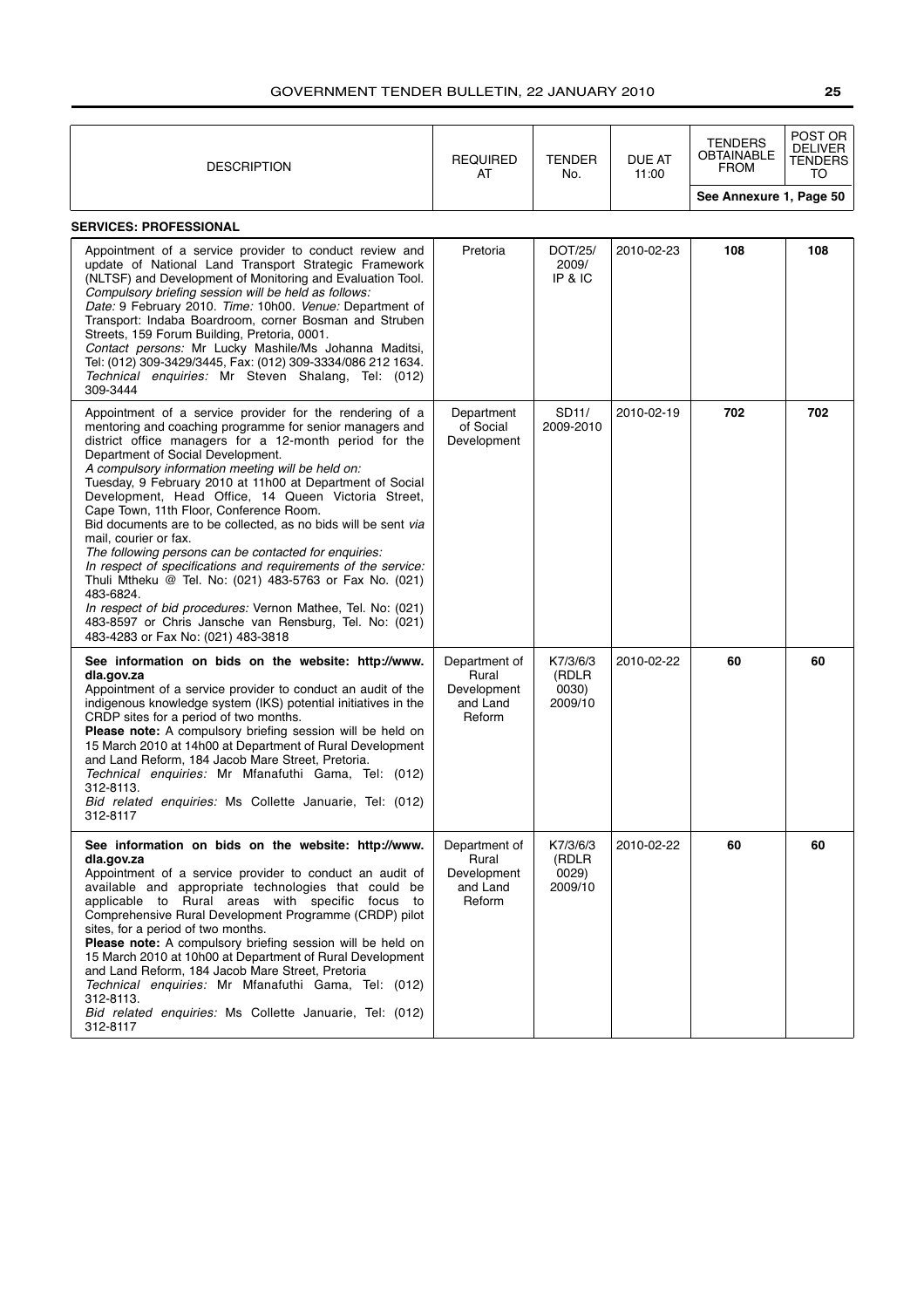| <b>DESCRIPTION</b>                                                                                                                                                                                                                                                                                                                                                                                                                                                                                                                                                                                                                                                                                                                                                                                                                                                                                                                                                                                                                                                                                                                                                                                                                             | <b>REQUIRED</b><br>AT                                                                                                       | <b>TENDER</b><br>No.                  | DUE AT<br>11:00 | <b>TENDERS</b><br><b>OBTAINABLE</b><br><b>FROM</b> | POST OR<br><b>DELIVER</b><br>TENDERS<br>TO |
|------------------------------------------------------------------------------------------------------------------------------------------------------------------------------------------------------------------------------------------------------------------------------------------------------------------------------------------------------------------------------------------------------------------------------------------------------------------------------------------------------------------------------------------------------------------------------------------------------------------------------------------------------------------------------------------------------------------------------------------------------------------------------------------------------------------------------------------------------------------------------------------------------------------------------------------------------------------------------------------------------------------------------------------------------------------------------------------------------------------------------------------------------------------------------------------------------------------------------------------------|-----------------------------------------------------------------------------------------------------------------------------|---------------------------------------|-----------------|----------------------------------------------------|--------------------------------------------|
|                                                                                                                                                                                                                                                                                                                                                                                                                                                                                                                                                                                                                                                                                                                                                                                                                                                                                                                                                                                                                                                                                                                                                                                                                                                |                                                                                                                             |                                       |                 | See Annexure 1, Page 50                            |                                            |
| See information on bids on the website: http://www.<br>dla.gov.za<br>Request for proposals to appoint a panel of professional<br>service providers to render professional services to the<br>Department of Rural Development and Land Reform on a<br>wide range issues pertaining to Comprehensive Rural<br>Development Programme, for a period of two years.<br>Please note: A compulsory briefing will be held on 8 February<br>2010 at 10h00 at Department of Rural Development and Land<br>Reform, 184 Jacob Mare Street, Pretoria<br>Technical enquiries: Mr Clinton Heimann, Tel: (012)<br>312-9310.<br>Bid related enquiries: Ms Collette Januarie, Tel: (012)<br>312-8117                                                                                                                                                                                                                                                                                                                                                                                                                                                                                                                                                              | Department of<br>Rural<br>Development<br>and Land<br>Reform                                                                 | K7/3/6/3<br>(RDLR<br>0032)<br>2009/10 | 2010-02-22      | 60                                                 | 60                                         |
| See information on bids on the website: http://www.<br>dla.gov.za<br>Accreditation of service providers to form a panel that will<br>assist the Department with thehead hunting of suitably<br>qualified candidates wih scarce skills.<br>Please note: A compulsory briefing will be held on<br>12 February 2010 at 10h00 at Department of Rural<br>Development and Land Reform, 184 Jacob Mare Street,<br>Pretoria<br>Technical enquiries: Mr Mohemedi Molefi, Tel: (012)<br>312-8730.<br>Bid related enquiries: Sphiwe Mlangene, Tel: (012)<br>312-8117/Collette Januarie, Tel: (012) 312-8117                                                                                                                                                                                                                                                                                                                                                                                                                                                                                                                                                                                                                                               | Department of<br>Rural<br>Development<br>and Land<br>Reform                                                                 | K7/3/6/3<br>(RDLR<br>0031)<br>2009/10 | 2010-02-22      | 60                                                 | 60                                         |
| Appointment of a service provider for the Development of<br>Blueprint for Resource Management Agency.<br>NB: Documents will be issued from 25 January 2010 to<br>29 January 2010.<br>Enquiries: Mr S. R. Baloyi, Tel: (012) 441-3671.<br>Technical enquiries: Ms C. Marais, Tel: (012) 441-3823,<br>E-mail: Christine.marais@dac.gov.za                                                                                                                                                                                                                                                                                                                                                                                                                                                                                                                                                                                                                                                                                                                                                                                                                                                                                                        | Department of<br>Arts and<br>Culture,<br>Kingsley<br>Centre, 8th<br>Floor, cnr.<br>Beatrix and<br>Church Street.<br>Arcadia | DAC/015/<br>$09-10$                   | 2010-02-12      | 354                                                | 354                                        |
| Appointment of six or more Graphic Designs Companies for<br>DAC for three years.<br>NB: Compulsory briefing session will be held on the<br>29 January 2010 at 11h00, 2nd Floor.<br>No documents will be issued after briefing session.<br>Enquiries: Mr S. R. Baloyi, Tel: (012) 441-3671.<br>Technical enquiries: Mr C. Wright, Tel: (012) 441-3703.<br>E-mail: Corney.wright@dac.gov.za / Mr J. Mathibeng,<br>Tel: (012) 441-3639. E-mail: James.mathibeng@dac.gov.za                                                                                                                                                                                                                                                                                                                                                                                                                                                                                                                                                                                                                                                                                                                                                                        | Department of<br>Arts and<br>Culture,<br>Kingsley<br>Centre, 8th<br>Floor, cnr.<br>Beatrix and<br>Church Street,<br>Arcadia | DAC/014/<br>$09-10$                   | 2010-02-12      | 354                                                | 354                                        |
| The Unemployment Insurance Fund invite prospective service<br>providers; complying with all the necessary legislation, have<br>the appropriate background, experience and technical<br>expertise in the supply, installation, commissioning and<br>guarantee of an air-conditioning system for an office block to<br>submit tenders for tender number UIF1/2010.<br>The service provider will be appointed based on their ability to<br>render a specialized service with regard to the Fund's require-<br>ments. Previous experience in the installation of an<br>air-conditioning system in an office block will be a pre-<br>requisite for the appointment of a service provider. This tender<br>is expected to exceed R500 000 and therefore the 90/10<br>Preference Point System shall be applicable.<br>Tender documents must be obtained electronically from<br>wilmari.kruger@labour.gov.za.<br>Please note: All prospective bidders must attend the<br>compulsory briefing session in order to submit proposals for<br>this tender. The compulsory briefing session is scheduled to<br>take place on 5 February 2010 at 10h00, UIF Building,<br>94 Church Street, Pretoria.<br>Please note: The tender will close on 19 February 2010 | Unemployment<br><b>Insurance Fund</b>                                                                                       | UIF1/2010                             | 2010-02-19      | 586                                                | 586                                        |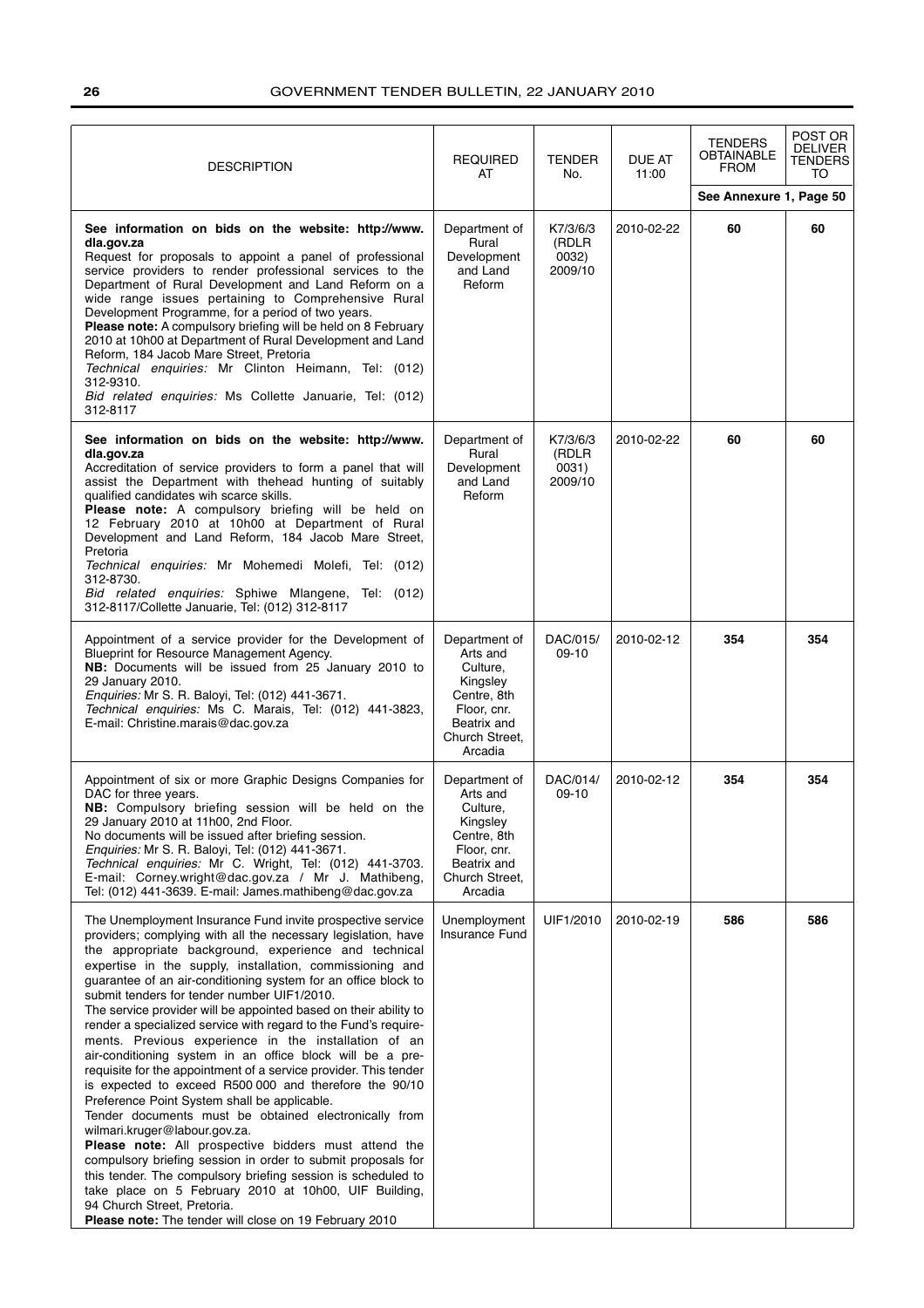| <b>DESCRIPTION</b>                                                                                                                                                                                                                                                                                                                                                                                                                                                                                                                                                                                                                                                                                                                                                                                                                                                                                                                                             | <b>REQUIRED</b><br>AT                                                                                 | <b>TENDER</b><br>No.   | DUE AT<br>11:00     | <b>TENDERS</b><br>OBTAINABLE<br>FROM | POST OR<br><b>DELIVER</b><br>TENDERS<br>TO |
|----------------------------------------------------------------------------------------------------------------------------------------------------------------------------------------------------------------------------------------------------------------------------------------------------------------------------------------------------------------------------------------------------------------------------------------------------------------------------------------------------------------------------------------------------------------------------------------------------------------------------------------------------------------------------------------------------------------------------------------------------------------------------------------------------------------------------------------------------------------------------------------------------------------------------------------------------------------|-------------------------------------------------------------------------------------------------------|------------------------|---------------------|--------------------------------------|--------------------------------------------|
|                                                                                                                                                                                                                                                                                                                                                                                                                                                                                                                                                                                                                                                                                                                                                                                                                                                                                                                                                                |                                                                                                       |                        |                     | See Annexure 1, Page 50              |                                            |
| Invitation for suppliers to express their interest for the issuing<br>of Social Relief of Distress (SRD).<br>An invitation to express interest is hereby extended to all<br>retailers/general dealers in various regions, at both district and<br>local levels, for the issuing of Social Relief of Distress (SRD)<br>through the redemption of a voucher system for identified<br>beneficiaries.<br>SASSA desires to obtain the service of suppliers to issue<br>goods to Social Relief of Distress beneficiaries.<br>The service provider will be appointed as independent service<br>provider on the terms and conditions of the service level<br>agreement.<br>Technical enquiries, please contact: Felicia Tiholoe, Tel: (012)<br>400-2077.<br>Supply Chain Management enquiries, please contact:<br>Mr Jonas Thema, Tel: (012) 400-2270.<br>Interested parties are invited to come and collect registration<br>forms available at the following address: |                                                                                                       |                        |                     |                                      |                                            |
| <b>EASTERN CAPE REGIONAL OFFICE (EC)</b><br>1st Floor, Waverly Office Park, 3-33 Phillip Frame Road,<br>Private Bag X9001, Chiselhurst, East London, 5200.<br>Fax: (043) 707-6486                                                                                                                                                                                                                                                                                                                                                                                                                                                                                                                                                                                                                                                                                                                                                                              | Eastern (EC)<br>Regional<br>Office APE                                                                | SRD<br>Database        | 2010-02-26          |                                      |                                            |
| <b>FREE STATE REGIONAL OFFICE (FS)</b><br>African Life Building, 75 St. Andrews Street, Bloemfontein;<br>Private Bag X4424, Bloemfontein, 9300                                                                                                                                                                                                                                                                                                                                                                                                                                                                                                                                                                                                                                                                                                                                                                                                                 | <b>Free State</b><br><b>Regional Office</b><br>(FS)                                                   | <b>SRD</b><br>Database | 2010-02-26          |                                      |                                            |
| <b>LIMPOPO REGIONAL OFFICE (LP)</b><br>43 Landros Mare Street, Polokwane, 0699; Private Bag<br>X9677, Polokwane, 0700                                                                                                                                                                                                                                                                                                                                                                                                                                                                                                                                                                                                                                                                                                                                                                                                                                          | Limpopo<br><b>Regional Office</b><br>(LP)                                                             | SRD<br>Database        | 2010-02-26          |                                      |                                            |
| <b>NORTH WEST REGIONAL OFFICE (NW)</b><br>SASSA House, University Drive, Mmabatho, 2735; Private<br>Bag X44, Mmabatho, 2735                                                                                                                                                                                                                                                                                                                                                                                                                                                                                                                                                                                                                                                                                                                                                                                                                                    | North West<br><b>Regional Office</b><br>(NW)                                                          | <b>SRD</b><br>Database | 2010-02-26          |                                      |                                            |
| <b>KWAZULU-NATAL REGIONAL OFFICE (KZN)</b><br>1 Bank Street, Pietermaritzburg, 3201; Private Bag X9146,<br>Pietermaritzburg, 3201                                                                                                                                                                                                                                                                                                                                                                                                                                                                                                                                                                                                                                                                                                                                                                                                                              | KwaZulu-Natal<br><b>Regional Office</b><br>(KZN)                                                      | SRD<br>Database        | 2010-02-26          |                                      |                                            |
| <b>MPUMALANGA REGIONAL OFFICE (MP)</b><br>18 Ferreira Street, Nelspruit, 1200; Private Bag X11230,<br>Nelspruit, 1200                                                                                                                                                                                                                                                                                                                                                                                                                                                                                                                                                                                                                                                                                                                                                                                                                                          | Mpumalanga<br><b>Regional Office</b><br>(MP)                                                          | <b>SRD</b><br>Database | 2010-02-26          |                                      |                                            |
| <b>NORTHERN CAPE REGIONAL OFFICE (NC)</b><br>Cecil Sussman 2, Kimberley, 8300; Private Bag X6011,<br>Kimberley, 8300                                                                                                                                                                                                                                                                                                                                                                                                                                                                                                                                                                                                                                                                                                                                                                                                                                           | Northern Cape<br><b>Regional Office</b><br>(NC)                                                       | SRD<br>Database        | 2010-02-26          |                                      |                                            |
| <b>GAUTENG REGIONAL OFFICE (GP)</b><br>28 Harrison Street, Johannesburg, 2000; Private Bag X120,<br>Marshalltown, 2107                                                                                                                                                                                                                                                                                                                                                                                                                                                                                                                                                                                                                                                                                                                                                                                                                                         | Gauteng<br><b>Regional Office</b><br>(GP)                                                             | SRD<br>Database        | 2010-02-26          |                                      |                                            |
| <b>WESTERN CAPE REGIONAL OFFICE (WC)</b><br>Golde Acre, Adderly Street, Cape Town; Private Bag X9189,<br>Cape Town, 8000                                                                                                                                                                                                                                                                                                                                                                                                                                                                                                                                                                                                                                                                                                                                                                                                                                       | <b>Western Cape</b><br><b>Regional Office</b><br>(WC)                                                 | SRD<br>Database        | 2010-02-26          |                                      |                                            |
| Request for suppliers to provide design, production and<br>printing of the FSB's various annual reports                                                                                                                                                                                                                                                                                                                                                                                                                                                                                                                                                                                                                                                                                                                                                                                                                                                        | <b>Riverwalk Office</b><br>Park, Block B,<br>41 Matroosberg<br>Road, Ashlea<br>Gardens<br>Extension 6 | <b>FSB</b><br>2010/01  | 2010-02-15<br>16:00 | 747                                  | 747                                        |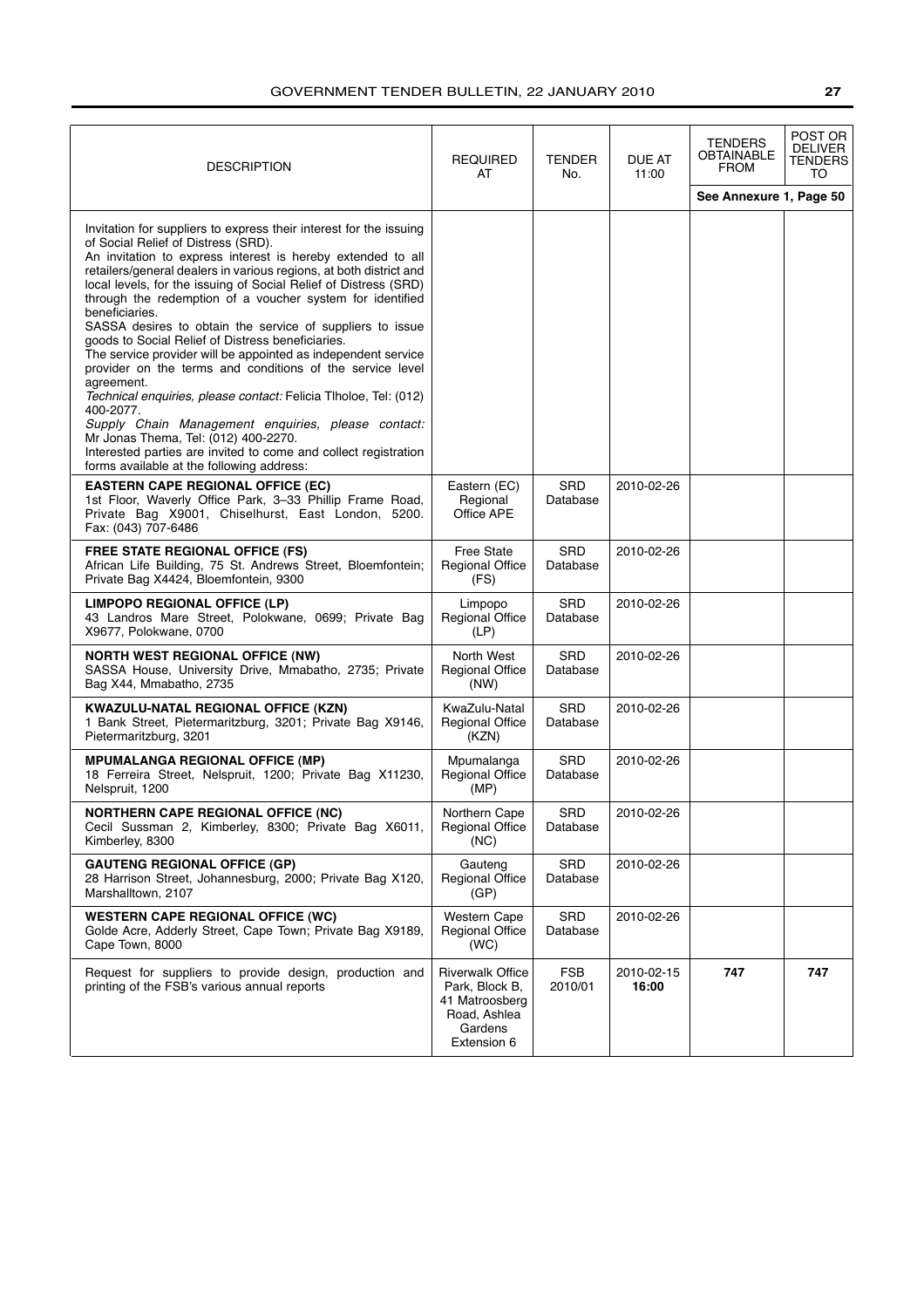| <b>DESCRIPTION</b>                                                                                                                                                                                                                                                                                                                                                                                                                                                                                                                                                                                                           | <b>REQUIRED</b><br>AT                                           | <b>TENDER</b><br>No. | DUE AT<br>11:00 | <b>TENDERS</b><br><b>OBTAINABLE</b><br><b>FROM</b> | POST OR<br><b>DELIVER</b><br><b>TENDERS</b><br>TO |
|------------------------------------------------------------------------------------------------------------------------------------------------------------------------------------------------------------------------------------------------------------------------------------------------------------------------------------------------------------------------------------------------------------------------------------------------------------------------------------------------------------------------------------------------------------------------------------------------------------------------------|-----------------------------------------------------------------|----------------------|-----------------|----------------------------------------------------|---------------------------------------------------|
| <b>DISPOSALS: GENERAL</b>                                                                                                                                                                                                                                                                                                                                                                                                                                                                                                                                                                                                    |                                                                 |                      |                 | See Annexure 1, Page 50                            |                                                   |
| Amendment:<br><b>Please note:</b> This is a re-advertisement. This was previously<br>advertised on Government Tender Bulletin dated 6 November<br>2009, No. 2607. Please take note of the new closing date.<br>Prospective service providers are requested to submit an offer<br>for 3 caravans that are currently been disposed. The caravans<br>are currently in the offices of the Chief Directorate: National<br>Geo-Spatial Information, Van der Sterr Building, Rhodes<br>Avenue, Mowbray, 7700.<br>Contact person: Mr S. Zwane, Tel: (021) 658-4321.<br>For technical information: Mr P. Vorster, Tel: (021) 658-4300 | Chief<br>Directorate:<br>National<br>Geo-Spatial<br>Information |                      | 2010-02-05      | 438                                                | 438                                               |

## **SPECIAL ADVERTISEMENTS**

## **DEPARTMENT OF TRANSPORT, ROADS AND PUBLIC WORKS**

## **NORTHERN CAPE PROVINCE**

## **ADDENDUM**

**Tender No. DTRPW 018/2009:** RICHMOND: Repair of the road base layer and the resealing of the road MR606;

**Tender No. DTRPW 019/2009:** PHILIPSTOWN—HANOVER: Repair of the road base layer and the resealing of the road TR39/1;

**Tender No. DTRPW 020/2009:** MOTHIBISTAD: Repair of the road base layer and the resealing of the road MR947;

**Tender No. DTRPW 021/2009:** MOTHIBISTAD: Repair of the road base layer and the resealing of the road MR950;

**Tender No. DTRPW 022/2009:** STEINKOPF: Repair of the road base layer, surface and drainage maintenance of the road TR8201;

**Tender No. DTRPW 023/2009:** COLESBURG—NOVALSPOND: Repair of the road base layer and the resealing of the road TR52/2;

**Tender No. DTRPW 025/2009:** POSTMASBURG: Repair of the road base layer and the resealing of the road TR70/2: N14; and

**Tender No. DTRPW 026/2009:** PRIESKA: Repair of the road base layer and the resealing of the road TR69/1: Prieska— Spitskop.

**NB:** Please be advised that all the above tenders closing date have been extended to a new date.

The revised closing date is Friday, 29 January 2010 at 11h00 at Department of Roads and Public Works 09-11 Stockroos Street, Squarehill Park, Kimberley, 8301.

## **DEPARTMENT OF PUBLIC WORKS: NORTH COAST REGIONAL OFFICE**

## **INVITES BIDS TO UNDERTAKE:**

| SERVICE:                                    | Additio     |
|---------------------------------------------|-------------|
| Bid number:                                 | <b>ZNTU</b> |
| Closing date:                               | $2010 -$    |
| Time:                                       | 11:00.      |
| Technical enquiries:                        | MrP.        |
| <b>CIDB Contractor Grading/Designation:</b> | 9GB c       |
| Compulsory site inspection (Yes):           | $28 - 01$   |
| Time:                                       | 12h00       |
| Venue:                                      | On sit      |

Additions and alterations to existing hospital at Empangeni Hospital, Empangeni. ZNTU 00952 W. 2010-02-18. Mr P. Oelsen, Tel: (035) 753-1205. 9GB or higher. Compulsory site inspection **(Yes)**: 28-01-2010. 12h00. On site.

Times for collection of bid documents: 07h30 to 12h30 and 13h00 to 16h00.

Administrative enquiries: Miss N. E. Mbatha/Miss P. F. Zulu, Tel. (035) 874-3360/3361.

Closing of tender: KZN Department of Public Works: North Coast Region, Legislative Assembly Administrative Building (1st Floor), Zone 1, Prince Mangosuthu Street, Ulundi, 3838.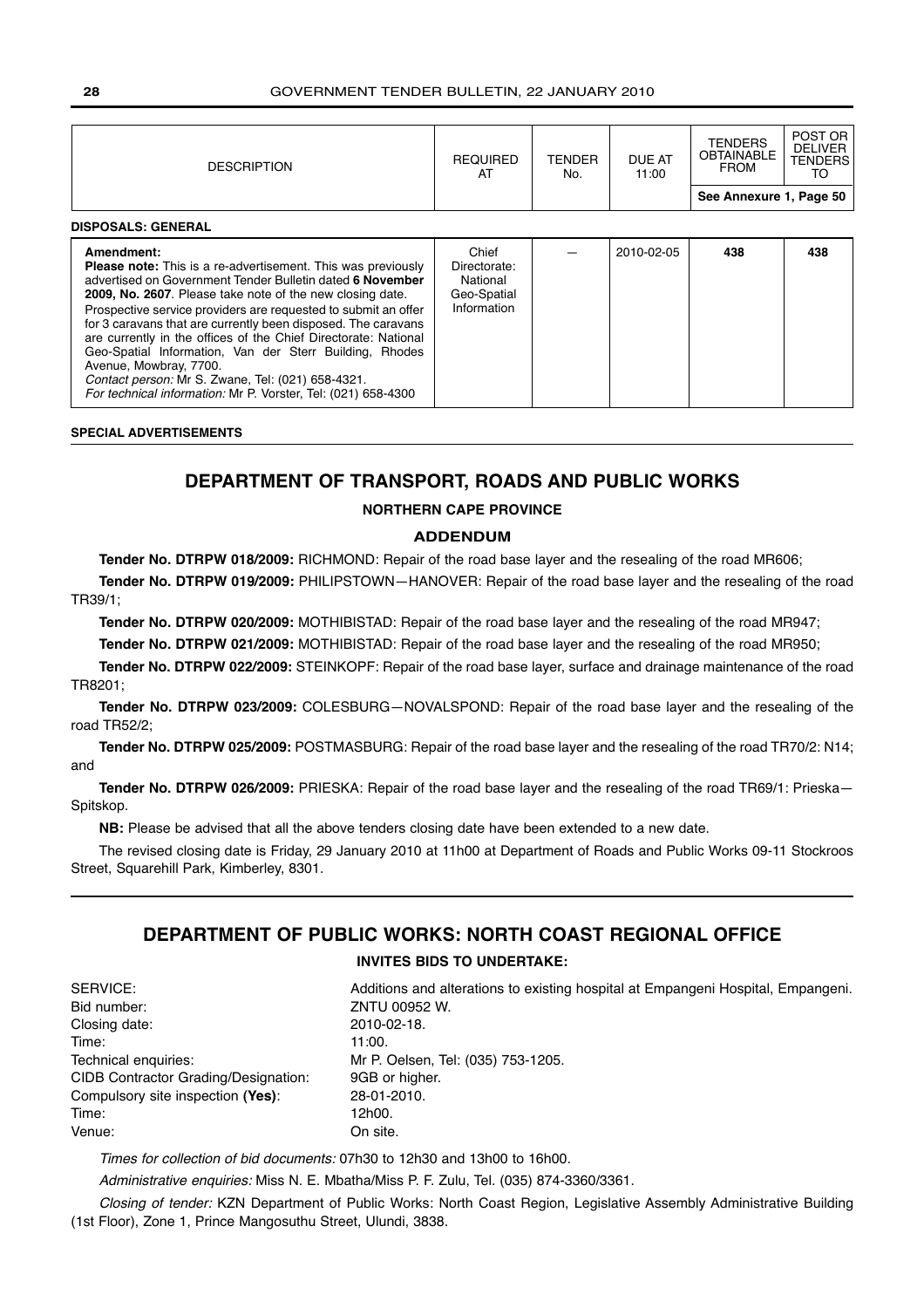**Note:** Tender documents will be **strictly** issued to bidders who provide proof that they attended a compulsory site inspection meeting and the date for the collection of tender documents will be communicated by the Department of Public Works Representative/Consultant at the site meeting.

Telegraphic, faxed and late bids will not be accepted. Bid documents may only be submitted on the bid documentation that is issued. Joint venture/s are encouraged to bid. Building Communities through Construction/Sithuthukisa Imiphakathi Ngokwakha.

## **DEPARTMENT OF HEALTH, KWAZULU-NATAL**

## **LADYSMITH PROVINCIAL HOSPITAL**

## **ADMINISTRATION OF KWAZULU BIDS ARE INVITED FOR THE UNDERMENTIONED REQUIREMENTS FOR THE PROVINCIAL NATAL**

- (i) Bids must be on the official quotation form, which shall be completed in all respects, and all information must be supplied as stipulated on the quotation document.
- (ii) Each price quotation must be submitted in a sealed envelope.
- (iii) The envelope/s must be addressed to Ladysmith Provincial Hospital: Bid Evaluation Committee, with the quotation number and the closing date written on the outside.
- (iv) The name and address of the bidder must be endorsed on the back of the envelope. These envelopes must be placed in the tender box next to switchboard at the main entrance.
- (v) All Department of Health contracts awarded are subject to appeals being lodged timeously (if any) and a letter of acceptance being issued.
- (vi) Bid documents to be collected from: Ladysmith Provincial Hospital, 36 Malcolm Road, Ladysmith, KwaZulu-Natal. Tel: (036) 637-2111, Ext 295/297. Fax. (036) 631-2136/637-6457.
- (vii) An original ZNT 30 (Application for Preference Points) form together with an original Tax Clearance Certificate must be submitted, regardless of the price, to Ladysmith Provincial Hospital.
- (viii) Bid documents faxed will not be accepted.
- (ix) Bid documents that is being posted is done at own risk. Ladysmith Provincial Hospital will not be held liable for any documentation that is being delayed by postal services.
- (x) No bid documents will be accepted after the closing time stipulated on the quotation form.

| SUPPLY:       | 4 x double infant Meco with warmer, Ladysmith Provincial Hospital. |
|---------------|--------------------------------------------------------------------|
| Bid number:   | ZNB 31/2009/10.                                                    |
| Closing time: | 11h00.                                                             |
| Closing date: | 05-02-2010.                                                        |
| Time:         | 11h00.                                                             |
| Enguiries:    | Mr M. Masuku.                                                      |

## **DEPARTMENT OF HEALTH**

## **QUOTATIONS ARE INVITED FOR THE UNDERMENTIONED REQUEST FOR THE ETHEKWINI DISTRICT OFFICE: KWAZULU-NATAL DEPARTMENT OF HEALTH**

## **Requirements:**

- (i) Quotations must be on the official quotation price sheet, all the relevant details required must be completed in full.
- (ii) All prices quoted must be VAT inclusive.
- (ii) All quotations exceeding R30 000, the ZNT 30 documents must be completed and a current Tax Clearance Certificate to be attached. Only original documents will be accepted.
- (iv) Quotations to be submitted in a sealed envelope, clearly addressed to the Ethekwini District Office, KwaZulu-Natal Health, quoting the quotation number.
- (v) The envelope must display the company name.
- (vi) All quotation documents can be fetched from the Ethekwini District Office, 83 Jan Smuts Highway, Mayville. Specific outcomes of the quotations are to be fetched from the office mentioned. No documents will be handed out after closing date or on closing date.
- (vii) Companies are requested to view sample at the above address and are also requested to provide their own sample.

| SUPPLY:       | HBC bags.     |
|---------------|---------------|
| Quotation No: | ZNQ 69.12.09. |
| Closing date: | 29-01-2010.   |
| Closing time: | 11h00.        |
| Enguiries:    | Heston.       |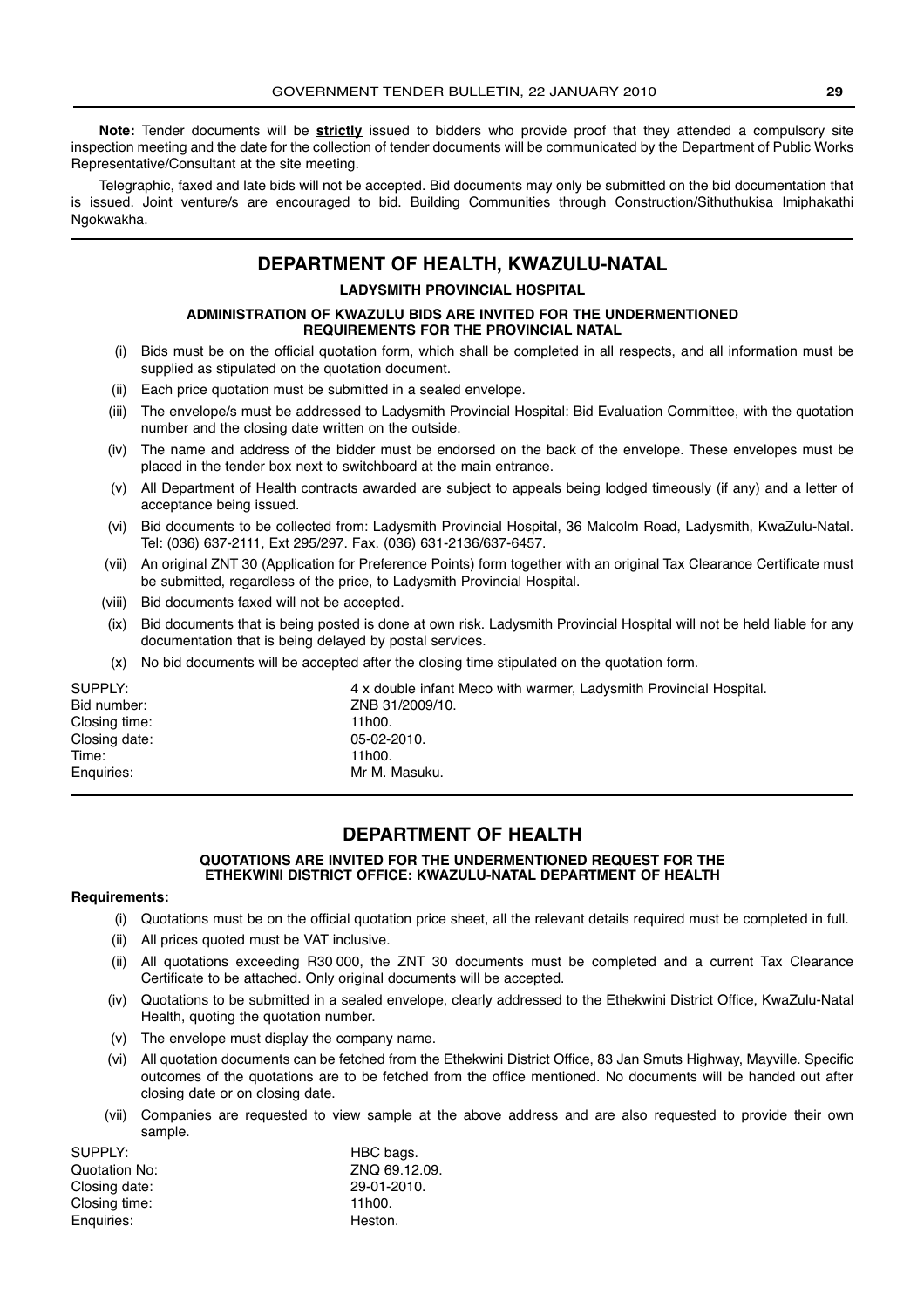## **THE CONSTRUCTION INDUSTRY DEVELOPMENT BOARD (CIDB)**

## **TENDER No. 2009/06**

## **CALL FOR TENDERS FOR THE SERVICES OF INTERNAL AUDIT FUNCTION**

The Construction Industry Development Board (CIDB) is a Schedule 3A public entity established in terms of CIDB Act, 2000, to provide leadership to stakeholders for sustainable growth, reform and improvement of the construction sector and the industry's enhanced role in the country's economy.

It is the policy of the CIDB to establish and support an internal audit function as an independent appraisal body to examine and evaluate the activities of the CIDB, as stipulated in the Public Finance Management Act (PFMA) and King Report.

The CIDB requires the services of an internal audit specialist/expert that will provide an independent, objective assurance and consulting function designed to add value and improve the CIDB's operations, by bringing a systematic, disciplined approach to evaluate and improve the effectiveness of risk management, control and governance processes within the CIDB.

Preferences will be given to tenderers who can demonstrate ownership and control of the tendering entity/entities by Historically Disadvantaged Individuals.

Price and quality shall be considered in the evaluation of tenders. Quality shall be determined through evaluation of the tenderer's experience.

Only tendereres who fulfill the following criteria are eligible to submit tenders:

1. Submit a valid, original Tax Clearance Certificate.

2. Three (3) years experience in the public sector.

3. Three years (3) experience in the Internal Audit and risk management.

4. At least have an office within 80 km radius of CIDB's offices in Groenkloof, Pretoria.

The tender documents may be collected during working hours after 09h00 on Monday, 18 January 2010 at the following address: CIDB Reception, Block N & R, SABS Campus, 2 Dr. Lategan Road, Groenkloof, Pretoria.

There is no scheduled clarification meeting. Should any clarification be required on details of the tender. Tenderers will forward their questions to Tsholofelo Mothoa at tsholofelom@cidb.org.za before 3 February 2010 upon which a response will be compiled and sent to all tenderers by 5 February 2009.

Queries relating to the issuing of these documents may be addressed to Tsholofelo Mothoa. Fax No: 086 681 6954 or E-mail: tsholofelom@cidb.org.za.

The closing time for receipt of tenders is **11h00 on 18 February 2010.**

Telephonic, telegraphic, telex or e-mailed tender offers will not be accepted.

Requirements for sealing, addressing, delivery, opening and assessment of tenders are stated in the Tender Data.

## **THE CONSTRUCTION INDUSTRY DEVELOPMENT BOARD (CIDB)**

## **CIDB 2009/07**

## **SUPPLIER DATABASE**

## **INVITATION TO PROSPECTIVE SERVICE PROVIDERS/VENDORS FOR REGISTRATION ON THE CIDB SUPPLIER DATABASE**

The Construction Industry Development Board (CIDB) is a Schedule 3A public entity established in terms of CIDB Act, 2000, to provide leadership to stakeholders for sustainable growth, reform and improvement of the construction sector and the industry's enhanced role in the country's economy.

Potential bidders are hereby requested to apply for accreditation by the CIDB in order to be listed on the CIDB Supplier database of goods and services for procurement purposes.

Interested suppliers and service providers are invited to apply to be registered on the CIDB Supplier Database of the following goods and services:

Submission requirements:

• All applications must be on the standard template which will be available on www.cidb.org.za or at CIDB Head Office and Regional Offices from 18 January 2010.

• The front cover of the submission document must clearly state the province for which the service provider is applying for. Closing date:

Closing date for the applications is: **Friday, 19th February 2010 at 11h00**. (Late submissions will be evaluated and listed during June 2010).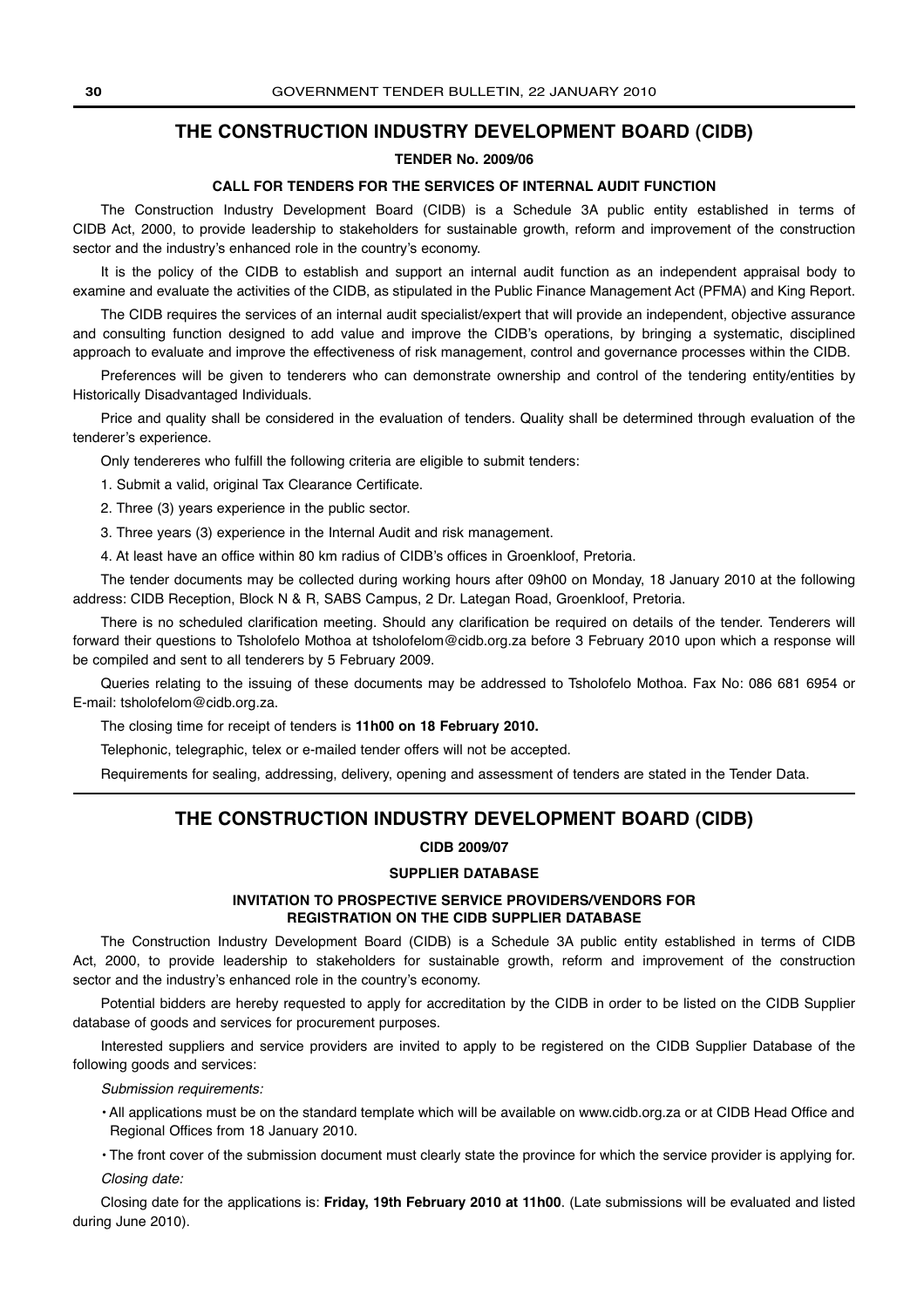Please contact Tsholofelo Mothoa for an application form at supplierdb@cidb.org.za or download the application form from www.cidb.org.za as from 18 January 2010.

**Note:** Interested firms should submit their application forms and supporting documents at:

- CIDB, Block N & R, SABS Campus, 2 Dr Lategan Road, Groenkloof, Pretoria.
- The tender box is located at Reception.
- It is the responsibility of the supplier or vendor to ensure that posted documents reach the CIDB Head Office before or on the above stipulated closing date.
- Providers will only be eligible to receive "Request for Quotation" once their application and supporting documents have been received, verified and approved by CIDB.
- All enquiries with regards to submissions must be in writing and addressed to Tsholofelo Mothoa at supplierdb@cidb.org.za or Fax to 086 681 6954.

Listing on the database does not guarantee procurement, but rather an opportunity to be invited to quote or bid when the need arises.

No briefing sessions will be held and the CIDB reserves the right to conduct site visits where deemed necessary.

## **THE CONSTRUCTION INDUSTRY DEVELOPMENT BOARD (CIDB)**

## **TENDER No. 2009/08**

## **CALL FOR TENDERS FOR THE PROVISION OF FRAUD, CORRUPTION AND FORENSIC INVESTIGATION SERVICES COMPLIANCE REPORTING AND GENERAL INVESTIGATION SERVICES TO THE CIDB**

The Construction Industry Development Board (CIDB) is a Schedule 3A public entity established in terms of CIDB Act, 2000, to provide leadership to stakeholders for sustainable growth, reform and improvement of the construction sector and the industry's enhanced role in the country's economy.

The tenderer will assist CIDB in the discharging its responsibility in dealing with fraud, corruption, forensic investigation services, compliance reporting and general investigation services for a period of three years.

The CIDB seeks to appoint suitable and qualified service provider with knowledge of law and expertise in fraud, corruption and forensic investigations and construction procurement.

Interested and suitable persons are invited to submit tenders.

The following eligibility criteria will be applied:

1. Five years experience in fraud, corruption and forensic investigations.

2. Three years extensive knowledge in construction procurement.

3. Valid and original Tax Clearance Certificate.

4. A minimum of three contactable references of projects of a similar nature.

Preferences are offered to tenderers who can demonstrate ownership and control of the tendering entity/entities by Historically Disadvantaged Individuals.

Price and quality shall be considered in the evaluation of tenders. Quality shall be determined through evaluation of the tenderer's qualification, work experience and/or experience in investigation and forensic projects.

The tender documents may be collected during working hours between 09h00 and 15h30 on 18 January 2010 at the following address: CIDB Reception, Block N & R, SABS Campus, 2 Dr. Lategan Road, Groenkloof, Pretoria.

There is no scheduled clarification meeting. Should any clarification be required on details of the tender, the tenderers should forward their questions to Tsholofelo Mothoa at tsholofelom@cidb.org.za on or before 1 February 2010.

The closing time for receipt of tenders is **11h00 on 18 February 2010.**

Telephonic, telegraphic, telex or e-mailed tender offers will not be accepted.

Requirements for sealing, addressing, delivery, opening and assessment of tenders are stated in the Tender Data.

## **DEPARTMENT OF HEALTH**

## **UMZINYATHI DISTRICT OFFICE**

## **QUOTATIONS ARE INVITED FOR UNDERMENTIONED REQUIREMENTS OF THE PROVINCIAL ADMINISTRATION OF KWAZULU-NATAL**

- (i) Quotations must be on the official quotation form, which shall be completed in respects, and all information must be supplied as stipulated in the quotation document.
- (ii) Quotations must be submitted in sealed envelopes.
- (iii) All quotations must be deposited in the tender box situated in Umzinyathi District Office, 34 Wilson Street, Dundee, 3000.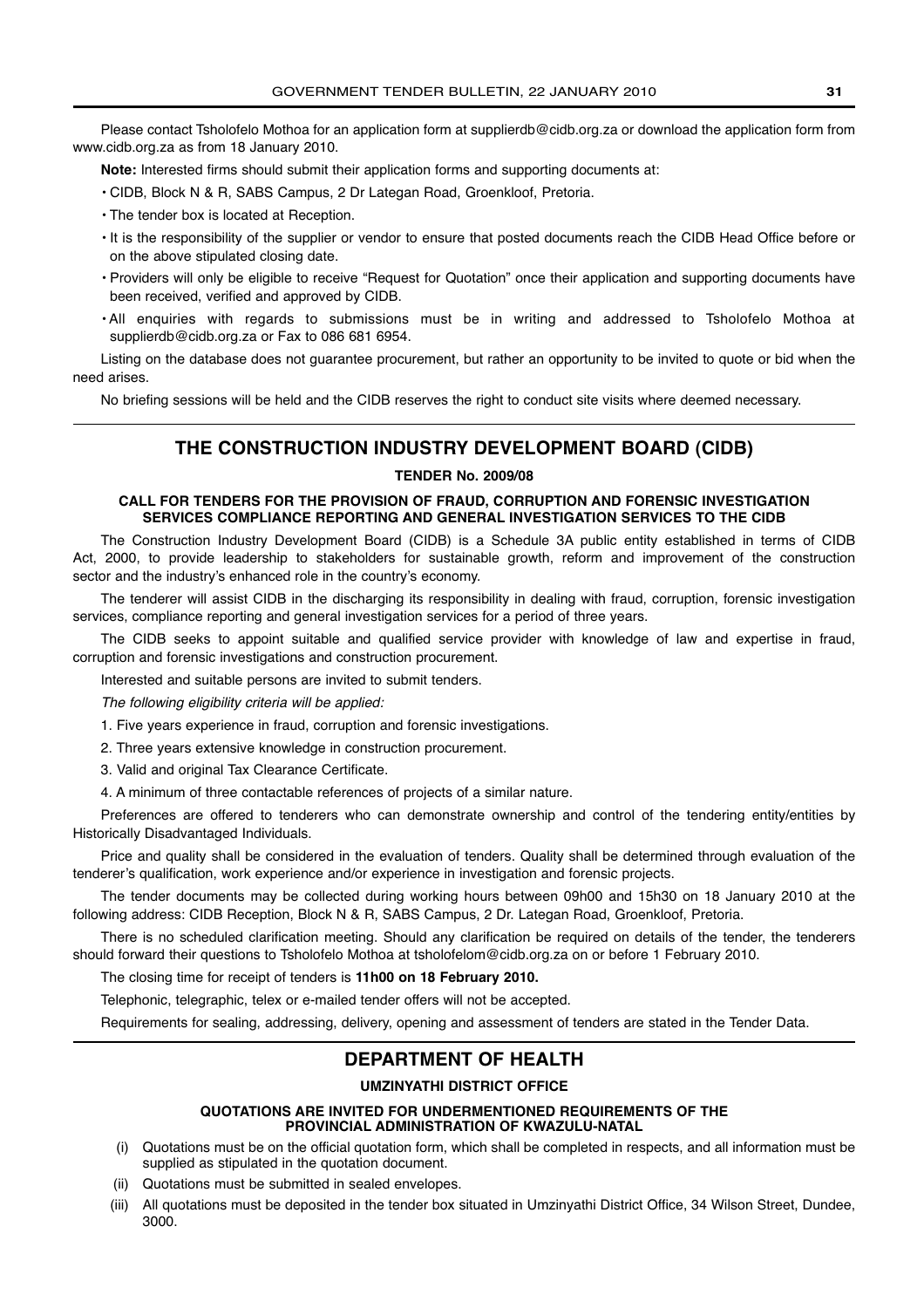- (iv) The envelopes must be addressed to Umzinyathi District Office, Bid Evaluation Committee, together with the quotation number and closing date.
- (v) The name and address of the quoting contractor must be endorsed on the back of the envelope.
- (vi) All Department of Health contracts awarded are subject to appeals being timeously lodged (if any) and letters of acceptance being issued.
- (vii) Quotations documents are available from Umzinyathi District Office—Supply Chain Management Section, 34 Wilson Street, Dundee, 3000.
- (viii) For bids exceeding R30 000,00 an original ZNT 30 (application for preference points) forms must be submitted to Umzinyathi District Office, an original tax clearance certificate must be submitted regardless of price.
- (ix) No faxed copies of quotations will be accepted.

| 1. SUPPLY:               | Once off cleaning of carpets.         |
|--------------------------|---------------------------------------|
| Bid number:              | 038/2009.                             |
| Compulsory site meeting: | 04-02-2010.                           |
| Closing date:            | 12-02-2010.                           |
| Enquiries:               | Mr B. W. Mchunu/Miss N. G. Mkhwanazi. |
| Contact details:         | (034) 299-9159/9163.                  |
|                          |                                       |

## **DEPARTMENT OF HEALTH**

## **NEWCASTLE PROVINCIAL HOSPITAL**

## **QUOTATIONS ARE INVITED FOR THE UNDERMENTIONED REQUIREMENTS OF THE PROVINCIAL ADMINISTRATION OF KWAZULU-NATAL**

- (i) Quotations must be on official quotation form, which shall be completed in all respects, and all information must be supplied as stipulated in the quotation document.
- (ii) Quotation must be submitted in sealed envelope.
- (iii) The envelope must be addressed to Newcastle Provincial Hospital, P.O. Box 6653, Newcastle, 2940, Quotation Evaluation Committee with the quotation number and closing date.
- (iv) The name and address of the quoting contractor must be endorsed on the back of the envelope.
- (v) All Department of Health contracts awarded are subject to appeals being timeously lodged (if any) and a letter of acceptance being issued.
- (vi) Quotation documents are available from Newcastle Provincial Hospital—Stores Department, Tel. No.: (034) 328-0048, Fax: (034) 315-5495.
- (vii) For quotation exceeding R30 000,00, an original ZNT 30 (application for preference points) form must be submitted to the Newcastle Provincial Hospital, an original Tax Clearance Certificate must be submitted regardless of price.

| SUPPLY:                            | 1 x Nihon Kodhen defibrillator.                                           |
|------------------------------------|---------------------------------------------------------------------------|
|                                    | Portable Tec-7500 Series.                                                 |
| Quotation number:                  | ZNQ 1083/09.                                                              |
| Closing date:                      | 2010-02-11.                                                               |
| Closing time:                      | 11h00.                                                                    |
| Contact person:                    | Mrs N. V. Twala, Tel: (034) 328-0048. Fax: (034) 315-5495/(034) 328-0022. |
| Enquiries regarding specification: | Mrs Nokuthula, Tel: (034) 328-0048.                                       |
| SUPPLY:                            | 2 x ECG Machine Model 9132k.                                              |
|                                    | Nihon Kodhen.                                                             |
| Quotation number:                  | ZNQ 904 & 850/09.                                                         |
| Closing date:                      | 2010-02-11.                                                               |
| Closing time:                      | 11h00.                                                                    |
| Contact person:                    | Mrs N. V. Twala, Tel: (034) 328-0048. Fax: (034) 315-5495/(034) 328-0022. |
| Enquiries regarding specification: | Mrs Nokuthula, Tel: (034) 328-0048.                                       |
| SUPPLY:                            | 1 x Diathermy machine Esu 200-300w.                                       |
| Quotation number:                  | ZNQ 1196/09.                                                              |
| Closing date:                      | 2010-02-11.                                                               |
| Closing time:                      | 11h00.                                                                    |
| Contact person:                    | Mr T. S. Jele, Tel: (034) 328-0050. Fax: (034) 315-5495/(034) 328-0022.   |
| Enquiries regarding specification: | Mr Sifiso, Tel: (034) 328-0050.                                           |
|                                    |                                                                           |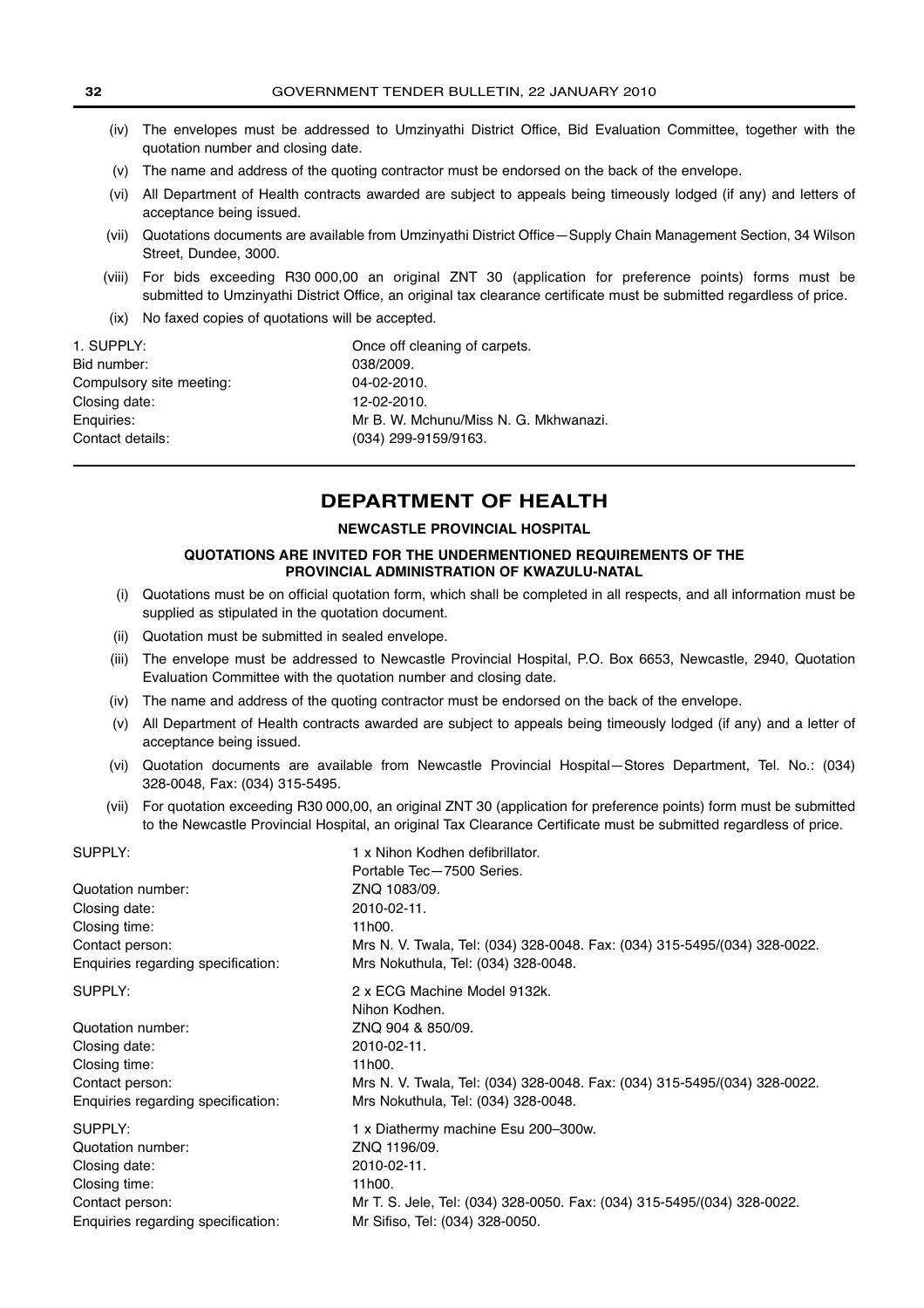## **INDEPENDENT COMMUNICATIONS AUTHORITY OF SOUTH AFRICA (ICASA)**

**INVITATION TO BID**

## **ICASA HEREBY INVITES BIDDERS FOR THE FOLLOWING BID:**

**OPEN BIDDING PROCESS: APPOINTMENT OF A SERVICE PROVIDER TO ASSIST INDEPENDENT COMMUNICATIONS AUTHORITY OF SOUTH AFRICA (ICASA) TO REVIEW THE ASSETS RESIDUAL VALUES AND TO ASSIST WITH THE DETERMINATION OF IMPAIRMENT LOSSES ON THE 80/20 PPPFA**

## **BID No. ICASA 56/2009**

Hard copies of the bid document will be available on 25 January 2010 and are obtainable at ICASA, 164 Katherine Street, Pin Mill Farm Block B, Sandton, Johannesburg, South Africa from Bid Administrator. A soft copy of the bid document will be available on the ICASA website www.icasa.org.za (on the website click the following icons i.e. Corporate; bids, relevant bid and follow command).

Contact person: Mr Fhatuwani Matshili

Office hours: 08h30–16h30 (Monday to Friday) Tel: (011) 566-3103 Fax: (011) 566-3104 E-mail: fmatshili@icasa.org.za

Bids must be deposited in ICASA's bid box on or before **11 February 2010 and not later than 11:00 am (South African time)**. The bid box is situated at the reception area of ICASA Head Office at 164 Katherine Street, Pin Mill Farm Block B, Sandton and Johannesburg.

**NB:** It is the prospective bidders' responsibility to obtain documents in time so as to ensure that responses reach ICASA, timeously. ICASA cannot be held responsible for delays in the postal service.

**ICASA reserves the right to cancel or withdraw any item published on this bid.**

## **INDEPENDENT COMMUNICATIONS AUTHORITY OF SOUTH AFRICA (ICASA)**

## **INVITATION TO BID**

## **ICASA HEREBY INVITES BIDDERS FOR THE FOLLOWING BID:**

## **OPEN BIDDING PROCESS: APPOINTMENT OF A SERVICE PROVIDER TO SUPPLY ONE (1) EMI MONITORING RECEIVER TO INDEPENDENT COMMUNICATIONS AUTHORITY OF SOUTH AFRICA (ICASA) ON A 90/10 PPPFA**

## **BID No. ICASA 55/2009**

Hard copies of the bid document will be available on 25 January 2010 and are obtainable at ICASA, 164 Katherine Street, Pin Mill Farm Block B, Sandton, Johannesburg, South Africa from bid administrator. A soft copy of the bid document will be available on the ICASA website www.icasa.org.za (on the website click the following icons i.e. Corporate; bids, relevant bid and follow command).

Contact person: Mr Fhatuwani Matshili

Office hours: 08h30–16h30 (Monday to Friday) Tel: (011) 566-3103 Fax: (011) 566-3104 E-mail: fmatshili@icasa.org.za

Bids must be deposited in ICASA's bid box on or before **12 February 2010 and not later than 11:00 am (South African time)**. The bid box is situated at the reception area of ICASA Head Office at 164 Katherine Street, Pin Mill Farm Block B, Sandton and Johannesburg.

**NB:** It is the prospective bidders' responsibility to obtain documents in time so as to ensure that responses reach ICASA, timeously. ICASA cannot be held responsible for delays in the postal service.

**ICASA reserves the right to cancel or withdraw any item published on this bid.**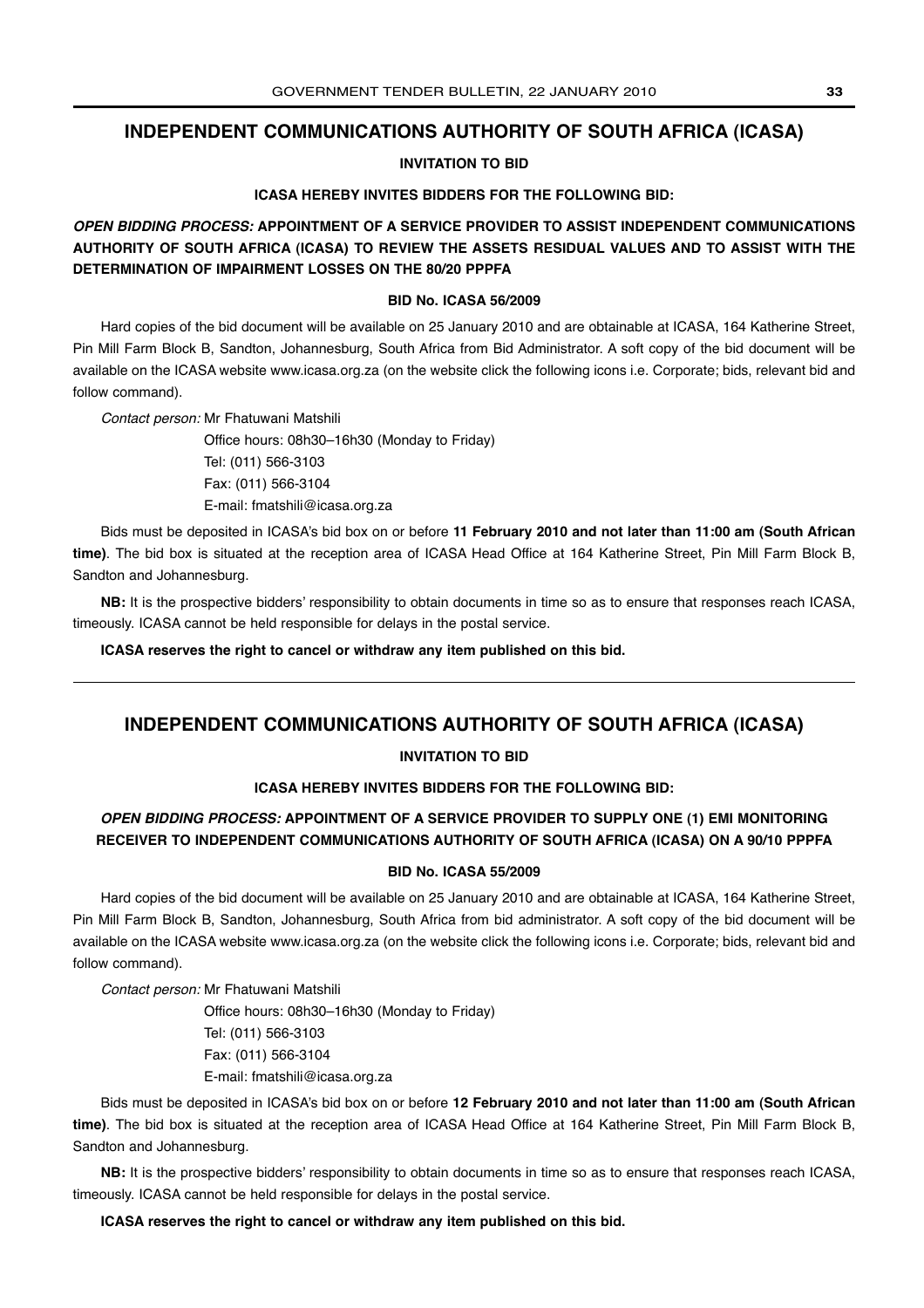## **INDEPENDENT COMMUNICATIONS AUTHORITY OF SOUTH AFRICA (ICASA)**

## **EXTENSION OF CLOSING DATE**

**Kindly note:** The closing date of the below-mentioned bid has been extended to Friday, 5 February 2010:

**THE INDEPENDENT COMMUNICATIONS AUTHORITY OF SOUTH AFRICA INTENDS TO PROCURE A BROADCAST MONITORING SYSTEM, CAPABLE OF UNATTENDED MONITORING, ANALYZING, MANAGING, RECORDING AND ARCHIVING CONTENT TRANSMITTED FROM TERRESTRIAL DIGITAL TV, SATELLITE TV AND TERRESTRIAL SOUND BROADCAST TRANSMISSIONS. THE SYSTEM WILL CONSIST OF ONE CENTRAL BROADCAST MONITORING SYSTEM LOCATED AT ICASA'S HEAD OFFICE TO MONITOR AND RECORD LOCAL TRANSMISSIONS OF TV AND SOUND BROADCAST. ASSOCIATED WITH THE CENTRAL BROADCAST MONITORING SYSTEM WOULD BE 6 (SIX) FIXED SOUND BROADCAST MONITORING UNITS (87-108 MHz) SITUATED AT THE ICASA REGIONAL OFFICES AND 16 (SIXTEEN) REMOTE OR PORTABLE SOUND BROADCAST MONITORING UNITS (87-108 MHz) WITH ASSOCIATED CLIENT/SERVER SOFTWARE. A TOTAL OF AT LEAST 40 TV STATIONS AND 210 SOUND BROADCAST STATIONS ARE TO BE MONITORED AND CONTINUOUSLY RECORDED FOR A PERIOD OF 90 DAYS**

## **BID No. ICASA 50/2009**

For more information please contact: Mr Lwandle Mgidlana

Office hours: 08h30–16h30 (Monday to Friday) Tel: (011) 566-3131 E-mail: Imgidlanai@icasa.org.za

Bids must be deposited in ICASA's bid box on or before **5 February 2010 and not later than 11:00 am (South African time)**. The bid box is situated at the reception area of ICASA Head Office at 164 Katherine Street, Pin Mill Farm Block B, Sandton and Johannesburg.

## **BANKSETA**

## **INVITATION TO BID**

Kindly note that this bid **B-0002086/01/09** is a re-advertisement for this particular services.

The BANKSETA is a statutory body established through the Skills Development Act of 1998 to enable its stakeholders to advance the national and global position of the banking and micro-finance industry.

The BANKSETA is seeking to appoint a suitably qualified service provider who is located in South Africa to provide workshops on New Consumer Protection amendment bill to Small and Micro Enterprises (SMEs) within the broader Banking and Microfinance sector.

The objective of this project is to offer 13 full day workshops in all 9 provinces as follows:

- **•** 2 x Western Cape (Cape Town and George)
- **•** 2 x KwaZulu-Natal (Durban & Richards Bay)
- **•** 2 x Gauteng (Johannesburg & Pretoria)
- **•** 1 x Limpopo (Polokwane)
- **•** 1 x Mpumalanga (Nelspruit)
- **•** 1 x North West (Rustenburg)
- **•** 1 x Free State (Bloemfontein)
- **•** 1 x Northern Cape (Kimberley)
- **•** 2 x Eastern Cape (Port Elizabeth & East London)

To build capacity in the broader banking and microfinance sector as well as to enable and support BANKSETA registered SMEs in preparing for the implementation of the customer protection bill. This intervention should focus but not be limited to the implications of the bill to the microfinance sector in the following areas:

- **•** Promotion and protection of the economic interests of consumers
- **•** Improvement of access to, and the quality of information leading to
- **•** Creating and enabling environment for consumers to make informed choices
- **•** Protection of consumers from hazards to their well being and safety
- **•** Effective means of redress for consumers
- **•** Promotion and provision for consumers education, including education concerning the social and economic effects of the consumers choices
- **•** Freedom of consumers to associate and form groups to advocate and promote their common interests

Please quote **Reference No. B-0002086/01/09** in all correspondence. Correspondence without a reference number will not be attended to.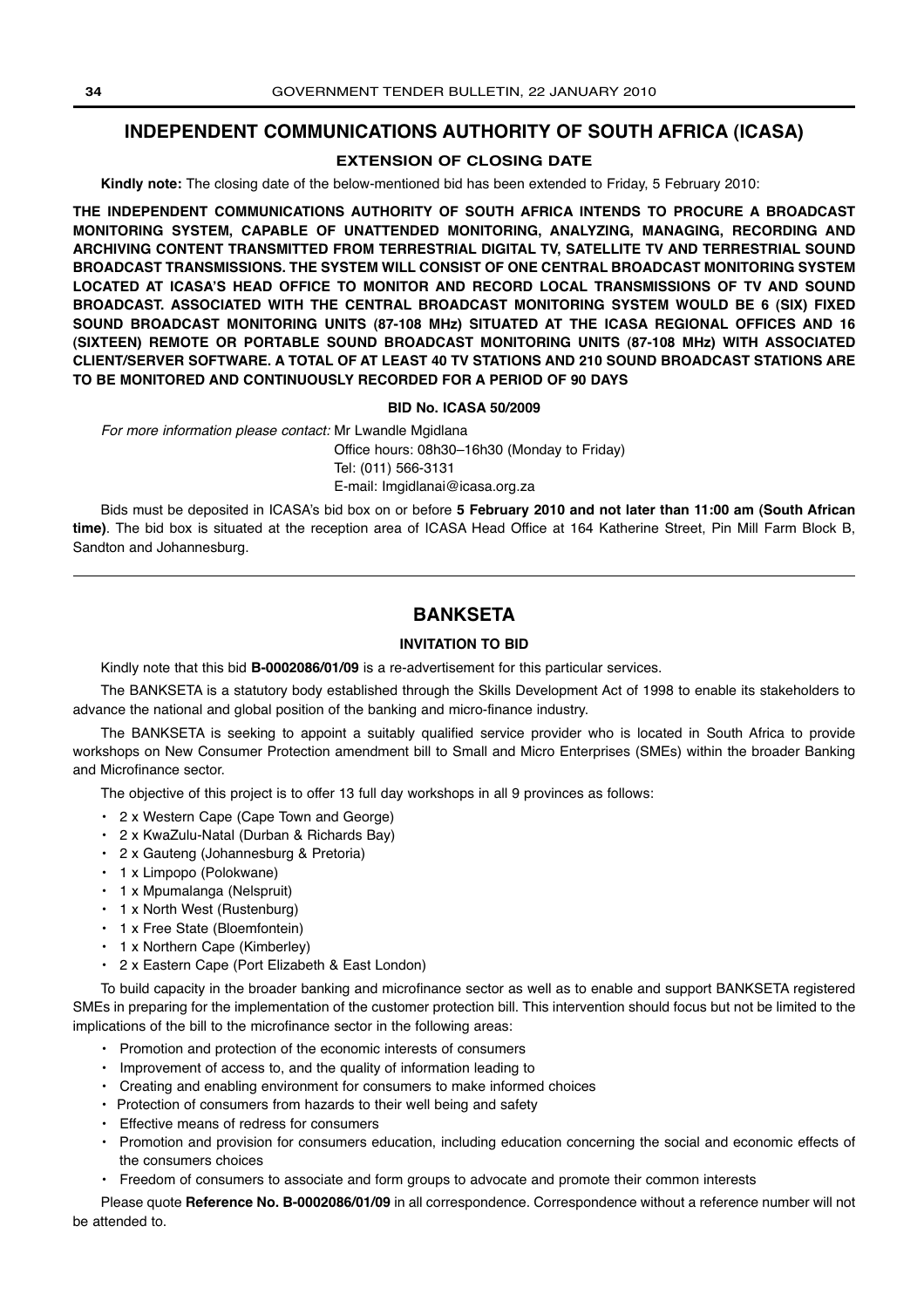**Note:** A non-compulsory briefing session will be held on Thursday, 11 February 2010 at 11h00 in the offices of the BANKSETA, Building 15, Thornhill Office Park, 94 Bekker Road, Midrand. Bidders should bring their own copies of the bid documentation to the briefing session as copies will not be made available at the briefing session.

Bid documentation is available for downloading from the BANKSETA website (www.bankseta.org.za) or electronically, on request by e-mail, from Mary Morudu at mmorudu@deloitte.co.za. Soft copies of the bid documentation are available, for collection only, on prior request by telephone from Mary Morudu at Tel: (012) 482-0397.

The closing date for submissions is: **Friday, 26 February 2010 at 11h00**. No late submissions will be considered. Submissions should be delivered to: The Procurement Manager, BANKSETA, Thornhill Office Park, Building 15, 94 Bekker Road, Midrand.

Procurement process administered by Deloitte.

## **DEPARTMENT OF CORRECTIONAL SERVICES**

## **INVITATION TO BE INCLUDED IN THE SUPPLIER DATABASE**

Applications are hereby invited from all potential service providers for the inclusion in "Pretoria Management Area Supplier's Database". Preference will be given to registered suppliers for possible assignments of rendering services to the Department. It is envisaged however, that this database will contribute to efficient administration, review of our corporate reference data and enhance compliance with the PFMA.

Application forms are available free at Supply Chain Offices, No. 3 Shengani Street, Skanskop, Pretoria, 0002, from the 11 January 2010 until 12 February 2010.

The completed registration forms with the supporting documents must be returned in a sealed envelope, clearly marked for the attention of the Administrator Supplier Database at the above address.

The accreditation process will be subjected to the Departmental Supply Chain Management User Manual: Directives in respect of Procurement. Submission of this application does not in any way guarantee any persons or company business with the (DCS) Pretoria Management Area.

For any enquiries please contact: Mr Robert Mbatha at Tel: (012) 334-3317 or Ms N. A. Nkadimeng @ Tel: (012) 334-3339.

## **DEPARTMENT OF HEALTH**

## **PRINCE MSHIYENI MEMORIAL HOSPITAL**

## **QUOTATIONS ARE INVITED FOR THE UNDERMENTIONED REQUIREMENTS OF THE PROVINCIAL ADMINISTRATION OF KWAZULU-NATAL**

- (i) Quotations must be on the official quotation form, which shall be completed in all respects, and all information must be supplied as stipulated in the quotation document.
- (ii) Quotations must be submitted in sealed envelopes.
- (iii) Separate envelopes must be used for each quotation.
- (iv) The envelope must be addressed to the Department of Health: Prince Mshiyeni Memorial Hospital with the quotation number and closing date.
- (v) The name and address of the quoting contractor must be endorsed on the back of the envelope.
- (vi) All Department of Health contracts awarded are subject to appeals being timeously lodged (if any) and letters of acceptance being issued.
- (vii) Quotation documents are available from the Department of Health: Prince Mshiyeni Memorial Hospital, Buying Section, Mangosuthu Highway, and Unit "V", Umlazi. Tel. No: (031) 907-8365. Facsimile: (031) 906-1391.

| SUPPLY:                            | 1000 pkts of garbage bags clear 50 micron 90 It pkt of 50 (sample needed).             |
|------------------------------------|----------------------------------------------------------------------------------------|
| Quotation number:                  | ZNQ 1667/2009/2010.                                                                    |
| Closing date:                      | 2010-02-08.                                                                            |
| Closing time:                      | 11h00.                                                                                 |
| Contact person:                    | Mr M. A. Mngadi, Tel: (031) 907-8214.                                                  |
| Enquiries regarding specification: | Mr M. A. Mngadi, Tel: (031) 907-8214.                                                  |
| SUPPLY:                            | 1 000 pkts of garbage bags clear 40 micron 350 x 400 mm pkt of 250 (sample<br>needed). |
| Quotation number:                  | ZNQ 1666/2009/2010.                                                                    |
| Closing date:                      | 2010-02-08.                                                                            |
| Closing time:                      | 11h00.                                                                                 |
| Contact person:                    | Mr M. A. Mngadi, Tel: (031) 907-8214.                                                  |
| Enquiries regarding specification: | Mr M. A. Mngadi, Tel: (031) 907-8214.                                                  |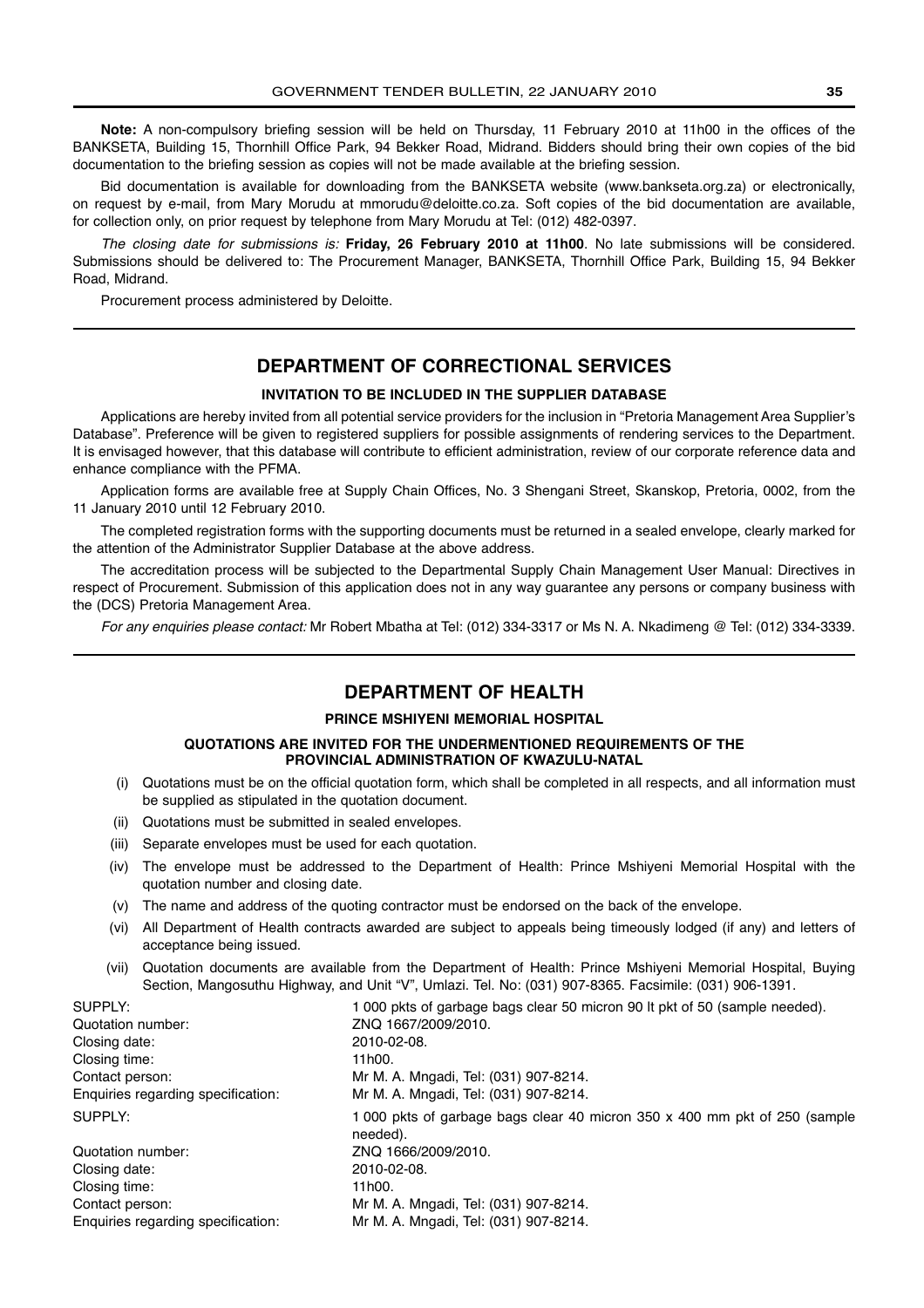| SUPPLY:                                                                                                                 | 50 cases of N95 Particulate filter respirator and surgical mask (sample needed).                                                                                                                                                                                          |
|-------------------------------------------------------------------------------------------------------------------------|---------------------------------------------------------------------------------------------------------------------------------------------------------------------------------------------------------------------------------------------------------------------------|
| Quotation number:                                                                                                       | ZNQ 1640/2009/2010.                                                                                                                                                                                                                                                       |
| Closing date:                                                                                                           | 2010-02-08.                                                                                                                                                                                                                                                               |
| Closing time:                                                                                                           | 11h00.                                                                                                                                                                                                                                                                    |
| Contact person:                                                                                                         | Mr M. A. Mngadi, Tel: (031) 907-8214.                                                                                                                                                                                                                                     |
| Enquiries regarding specification:                                                                                      | Mr M. A. Mngadi, Tel: (031) 907-8214.                                                                                                                                                                                                                                     |
| SUPPLY:                                                                                                                 | 500 pkts of garbage bags yellow 100 micron 90 lt pkts of 50 (sample needed).                                                                                                                                                                                              |
| Quotation number:                                                                                                       | ZNQ 1668/2009/2010.                                                                                                                                                                                                                                                       |
| Closing date:                                                                                                           | 2010-02-08.                                                                                                                                                                                                                                                               |
| Closing time:                                                                                                           | 11h00.                                                                                                                                                                                                                                                                    |
| Contact person:                                                                                                         | Mr M. A. Mngadi, Tel: (031) 907-8214.                                                                                                                                                                                                                                     |
| Enquiries regarding specification:                                                                                      | Mr M. A. Mngadi, Tel: (031) 907-8214.                                                                                                                                                                                                                                     |
| SUPPLY:<br>Quotation number:<br>Closing date:<br>Closing time:<br>Contact person:<br>Enquiries regarding specification: | 15 units of diagnostic sets—battery operated ophthalmoscope/auroscope,<br>specification: H.T.S. No. S14 (surgical) Revised: 22-10-2009.<br>ZNQ 1552/2009/2010.<br>2010-02-08.<br>11h00.<br>Mr M. A. Mngadi, Tel: (031) 907-8214.<br>Mr M. A. Mngadi, Tel: (031) 907-8214. |

## **DEPARTMENT OF HEALTH**

## **ST ANDREWS HOSPITAL**

## **QUOTATIONS ARE INVITED FOR THE UNDERMENTIONED REQUIREMENTS OF THE PROVINCIAL ADMINISTRATION OF KWAZULU-NATAL**

- (i) Quotation must be on the official form, which shall be completed in all respects, and all information must be supplied as stipulated in the quotation document.
- (ii) Quotations must be submitted in separated sealed envelopes. The envelope must be addressed to St Andrews Hospital: Quotation Evaluation Committee, Private Bag X1010, Harding, 4680, or deposited in the tender box at the security main gate in St Andrews Hospital, reflecting quotation number and closing date.
- (iii) The name and address of the quoting contractor must be endorsed on the back of the envelope.
- (iv) All Department of Health contracts awarded are subject to appeals being timeously lodged (if any) and letters of acceptance being issued.
- (v) Quotation documents are available at St. Andrews Hospital Stores Department, 14 Moodie Street, Harding, Tel: (039) 433-1955, Ext. 262 or 215. Fax: (039) 433-2051.
- (vi) An original ZNT 30 (Application for Preference Points) form and a valid original tax clearance certificate must be submitted with the quotation.
- (vii) No faxed copies of quotations will be accepted.

| SUPPLY:                                  | Milk 1 litres and Maas 500 ml.                                      |
|------------------------------------------|---------------------------------------------------------------------|
| Contract period:                         | 6 months.                                                           |
| Quotation number:                        | ZNQ803/09/10.                                                       |
| Closing date:                            | 12/02/2010.                                                         |
| Closing time:                            | 11h00.                                                              |
| Contact persons regarding specification: | Mr S. Makhanya and Mrs J. Jantjes.                                  |
| SUPPLY:                                  | Concentrated juice 5 $\ell$ and fruit juice assorted 250 m $\ell$ . |
| Contract period:                         | 6 months.                                                           |
| Quotation number:                        | ZNQ808/09/10.                                                       |
| Closing date:                            | 12/02/2010.                                                         |
| Closing time:                            | 11h00.                                                              |
| Contact persons regarding specification: | Mr S. Makhanya and Mrs J. Jantjes.                                  |
|                                          |                                                                     |

## **DEPARTMENT OF HEALTH**

## **KING EDWARD VIII REGIONAL HOSPITAL**

## **QUOTATIONS ARE INVITED FOR THE UNDERMENTIONED REQUIREMENTS OF THE PROVINCIAL ADMINISTRATION OF KWAZULU-NATAL**

(i) Quotations must be on the official quotation form, which shall be completed in all respects, and all information must be stipulated in the quotation document.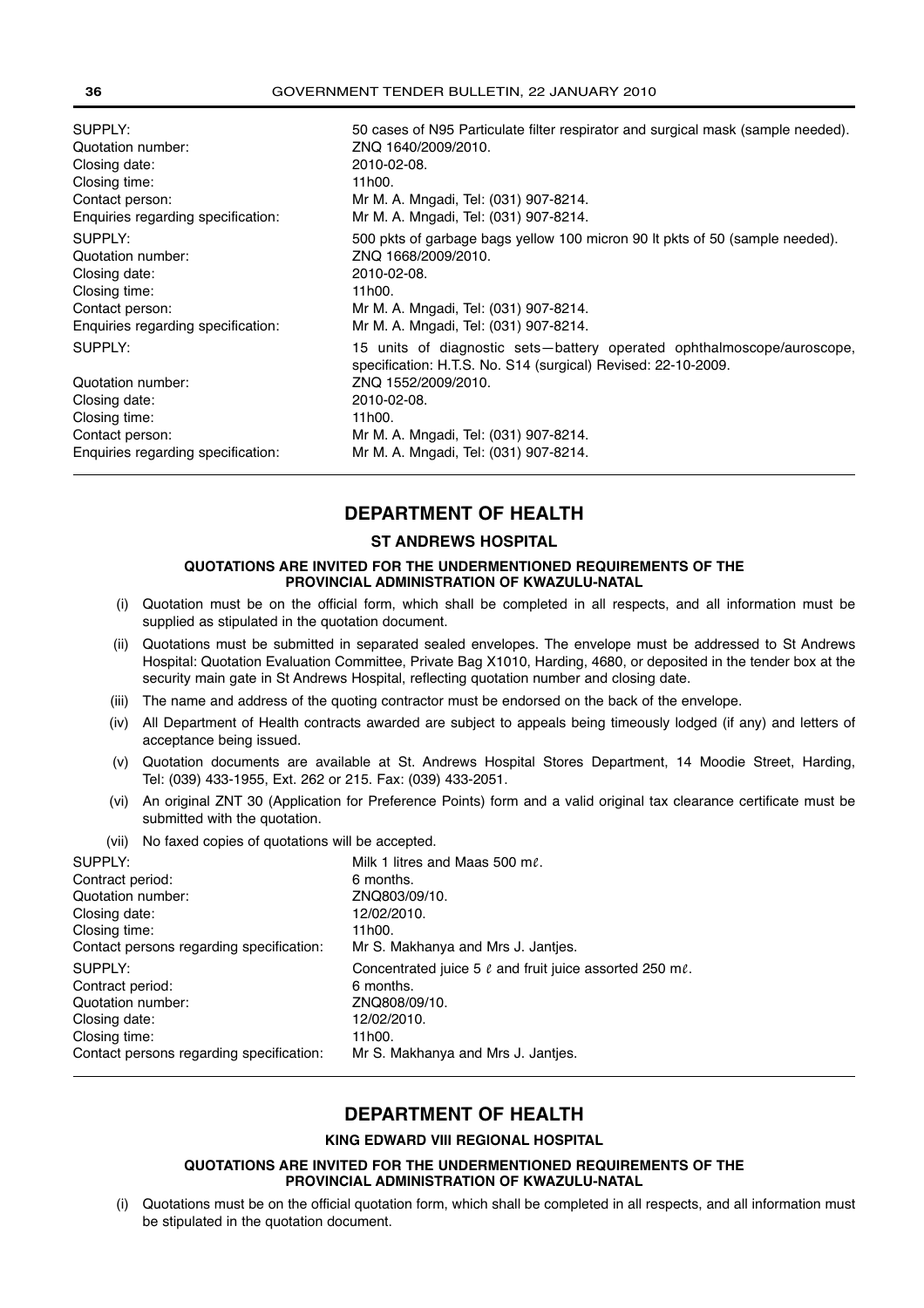- (ii) Quotations must be submitted in sealed envelopes.
- (iii) Separate envelopes must be used for each quotation.
- (iv) The envelope must be addressed to the Department of Health: King Edward VIII Hospital, together with the quotation number and closing date.
- (v) The name and address of the tendered must be endorsed on the back of the envelope.
- (vi) All Department of Health contracts awarded are subject to appeals being lodged (if any) and letters of acceptance being issued.
- (vii) The tender box is situated at the main entrance (Sydney Road).
- (viii) Quotation documents are available from the Department of Health: King Edward VIII Hospital Stores Department, Tel. No: (031) 360-3869 and Fax No: (031) 205-3629.

## INVITATION OF QUOTATION

| SUPPLY:         | Abdominal swabs disposable sterile taped (24 pouches per case, 5 swabs per                 |
|-----------------|--------------------------------------------------------------------------------------------|
|                 | pouch 370 x 450 x 4 ply) (350 cases).                                                      |
| Quotation:      | ZNQ KN883/09GAZ.                                                                           |
| Closing date:   | 08-02-2010.                                                                                |
| Time:           | 11:00 am.                                                                                  |
| Contact person: | Mr Q. Bhengu.                                                                              |
| SUPPLY:         | Gauze swabs sterile (500 pouches per case, 5 swabs per pouch 100 x 100 mm)<br>(350 cases). |
| Quotation:      | ZNQ KN884/09GAZ.                                                                           |
| Closing date:   | 08-02-2010.                                                                                |
| Time:           | 11:00 am.                                                                                  |
| Contact person: | Mr Q. Bhengu.                                                                              |
| SUPPLY:         | Gauze swabs rad-opaq 16 ply 100 x 365 mm (50 swabs per pkt) (3 000 pkts).                  |
| Quotation:      | ZNQ KN678/09GAZ.                                                                           |
| Closing date:   | 08-02-2010.                                                                                |
| Time:           | 11:00 am.                                                                                  |
| Contact person: | Mr Q. Bhengu.                                                                              |
| SUPPLY:         | Ripple mattress (2 units).                                                                 |
| Quotation:      | ZNQ KN813/09GAZ.                                                                           |
| Closing date:   | 08-02-2010.                                                                                |
| Time:           | 11:00 am.                                                                                  |
| Contact person: | Mr Q. Bhengu.                                                                              |
| SUPPLY:         | Ripple mattress with electronic gadget for inflation (2 units).                            |
| Quotation:      | ZNQ KN812/09GAZ.                                                                           |
| Closing date:   | 08-02-2010.                                                                                |
| Time:           | 11:00 am.                                                                                  |
| Contact person: | Mr Q. Bhengu.                                                                              |
| SUPPLY:         | Defibrilator (1 unit).                                                                     |
| Quotation:      | ZNQ KN885/09GAZ.                                                                           |
| Closing date:   | 08-02-2010.                                                                                |
| Time:           | 11:00 am.                                                                                  |
| Contact person: | Mr Q. Bhengu.                                                                              |
| SUPPLY:         | Catheter forgarty size 5FG (50 units).                                                     |
| Quotation:      | ZNQ KN589/09GAZ.                                                                           |
| Closing date:   | 08-02-2010.                                                                                |
| Time:           | 11:00 am.                                                                                  |
| Contact person: | Mr Q. Bhengu.                                                                              |
| SUPPLY:         | Filter pall I.V. solution (clear fluid) adult TPN2 (200 units).                            |
| Quotation:      | ZNQ KN189/09GAZ.                                                                           |
| Closing date:   | 08-02-2010.                                                                                |
| Time:           | 11:00 am.                                                                                  |
| Contact person: | Mr Q. Bhengu.                                                                              |
| SUPPLY:         | Birth right obstetric beds Model No. 35010 & 170010 (4 units).                             |
| Quotation:      | ZNQ KN682/09GAZ.                                                                           |
| Closing date:   | 08-02-2010.                                                                                |
| Time:           | 11:00 am.                                                                                  |
| Contact person: | Mr Q. Bhengu.                                                                              |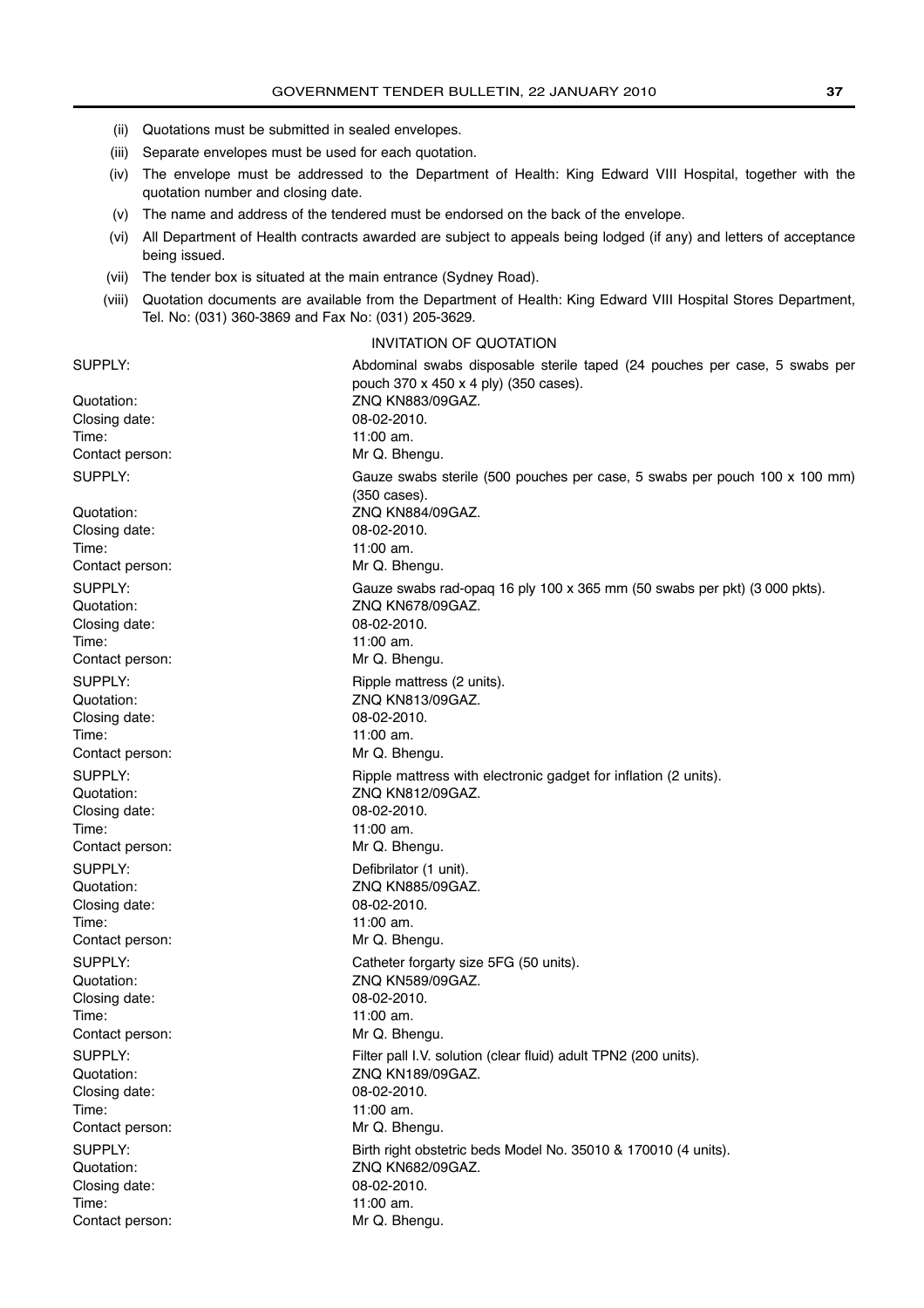## **ENERGY SECTOR EDUCATION AND TRAINING AUTHORITY (ESETA)**

INVITATION TO TENDER

## **REFERENCE No: ESETA 01/2009**

The ESETA is a statutory body established through the Skills Development Act of 1998 to facilitate skills development for Energy and Water Stakeholders, through integrated, value-added education and training services

The ESETA is seeking to appoint a potential service provider to train 810 unemployed learners (section 18.2) on Elconop II in the North West Province.

Areas of interest and deliverables that this tender seeks to address include but not limited to:

• The recruitment and training of unemployed learners in the identified villages within the North West on Elconop II training.

Tender documents must be hand-delivered or couriered to the following address: 19th Floor, 1066 Old Mutual Building, No. 35 Pritchard Street, Johannesburg, 2000.

The closing date for bids is: **12 February 2010**.

Time: 11h00 am.

**Note:** No late submissions will be considered.

Tender documents may be obtained by sending an e-mail to Paul Mnisi, paulm@eseta.org.za. Hard copies of the bid documents are available for collection.

Please quote: Ref. No: **ESETA 01/2010** in all correspondence, without a reference number will not be attended to.

Office hours: 08h00—16h30 (Monday–Friday).

## **NATIONAL NUCLEAR REGULATOR (NNR)**

The National Nuclear Regulator (NNR) is established under the NNR Act (NNRA), No. 47 of 1999. Its main object is to provide for the protection of persons, property and the environment against nuclear damage through the establishment of safety standards and regulatory practices.

Tenders are hereby invited from service providers to provide the following services:

1. **NNRSCM02/2010:** Review of the Natural Occurring Radioactive Material (Norm) Regulatory (Requirements and Guidance) Documents.

All technical enquiries: Mr Thabo Tselane. Tel: +27 12 674-7122 or ttselane@nnr.co.za

2. **NNRSCM01/2010:** Implementation of Third Line Support Service Level Agreement.

All technical enquiries: Mr Julian Boulton. Tel: +27 12 674-7846 or jrboulton@nnr.co.za

The detailed specifications of the expected deliverables are as outlined in the Terms of References (TOR).

The tender documents together with the terms of reference which are important for the preparation of the tender will be available from Joel Maatjie as of 18 January 2010 at Centurion Office Park, Block A, 2nd Floor, cnr. Embankment & Hendrik Verwoerd Drives, Centurion.

The closing date for submission for both tenders is: **Monday, 15 February 2010 at 12h00**.

No faxed, e-mailed or late proposals will be accepted.

The NNR reserves the right to withdraw this TOR at its own discretion. The tender will be awarded in accordance with the NNR's Supply Chain Management Policy and Procedures.

Bid related enquiries: Mr Joel Maatjie. Tel: +27 12 674-7138 or jmmaatjie@nnr.co.za

## **THE ELECTORAL COMMISSION (IEC)**

TENDER INVITATION

## **TENDER: PRODUCTION AND DISTRIBUTION OF IEC NEWSLETTER**

## **IEC/COM-01/2010**

THE ELECTORAL COMMISSION (IEC) HEREBY INVITES SUITABLY QUALIFIED SERVICE PROVIDERS TO SUPPLY THE COMMISSION WITH SERVICES FOR THE PRODUCTION AND DISTRIBUTION OF ITS EXTERNAL NEWSLETTER

Tender documents are available weekdays between 08:30 and 16:00 from Tuesday, 26 January 2010.

The closing date is: 16 February 2010.

A compulsory tender briefing session will be held at Election House, 260 Walker Street, Sunnyside, Pretoria, 0001, on 29 January 2010 at 11h00.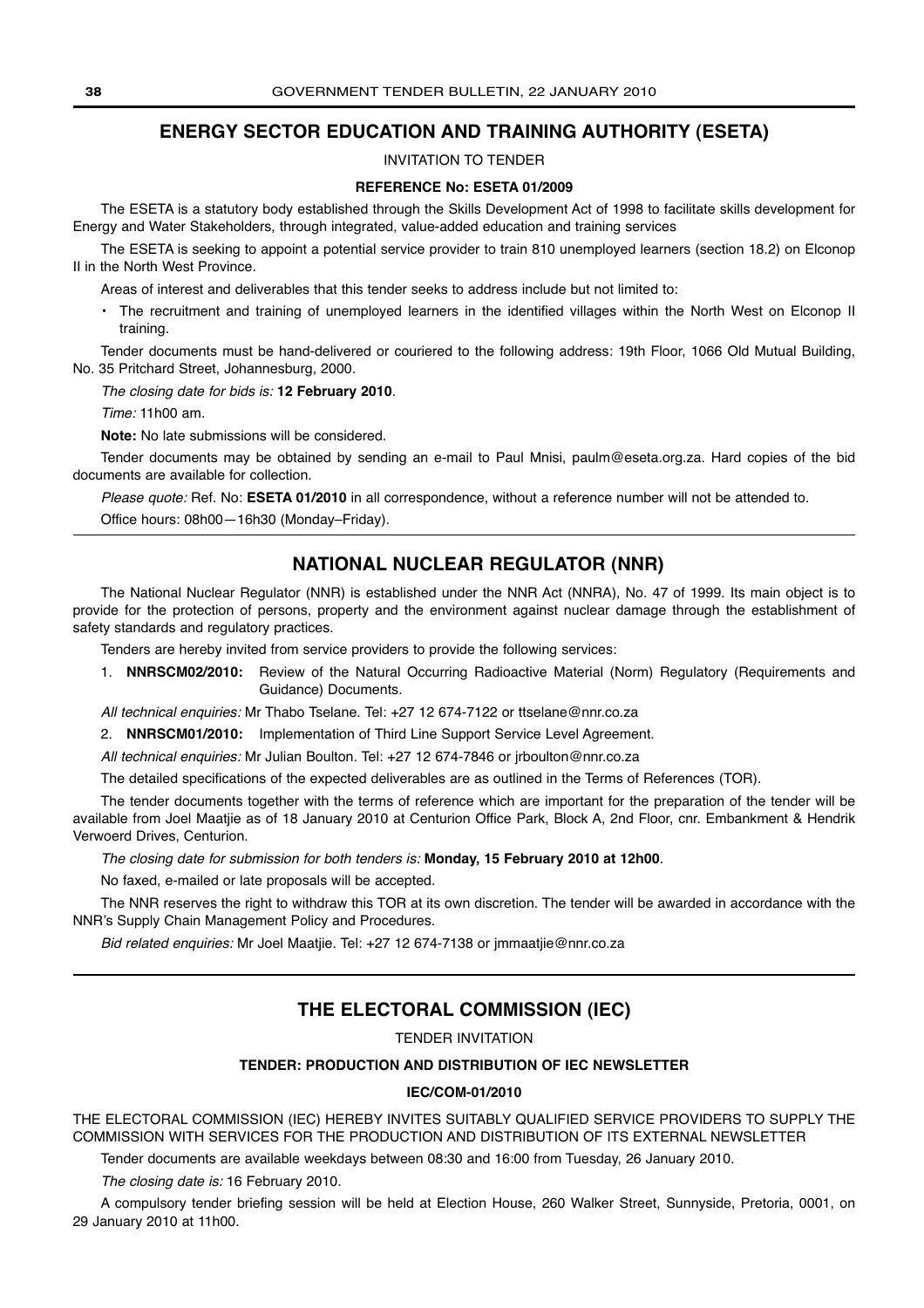Interested service providers must collect tender documents at a non-refundable tender levy of R100,00 per document. Tender documents will also be available at all the Commission's Provincial Offices.

Tender documents must only be submitted in the Electoral Commission's tender box situated in the foyer of the offices specified in the tender document. Tender documents submitted at the addresses not specified in the tender document shall be disqualified.

**Important:** No late tenders will be accepted.

Enquiries:

Procurement tendering procedures: Mr Vincent Qwabe, Tel: (012) 428-5576 / Ms Lindiwe Dlamini, Tel: (012) 428-5462. Tender specifications: Ms Kate Bapela, Tel: (012) 428-5579.

## **PUBLIC ADMINISTRATION LEADERSHIP AND MANAGEMENT ACADEMY (PALAMA)**

## **REQUEST FOR PROPOSALS**

## **BID No. 8/2009**

## **SECOND PHASE ROLLOUT OF THE PROJECT KHAEDU PROGRAMME**

PALAMA, the Public Administration Leadership and Management Academy, wishes to contract the services of consortia of reputable higher education institutions and private providers to deliver a high quality, relevant and applicable action learning programme known as Project Khaedu in all nine provinces to a cohort of executive, senior and middle managers.

The successful service provider(s), under the guidance of PALAMA, will facilitate the Project Khaedu Programme aimed to equip the cohort of managers with the skills to improve service delivery in the public sector. Guided by the South African Qualification Authority (SAQA), the National Qualifications Framework (NQF) and the Public Service Sector Education and Training Authority (PSETA), the education, training and development which will be delivered will be outcome-based and aligned to unit standards. The appointed service provider will use the training materials that adhere to the relevant SETA's accreditation requirements, and will deliver the programme to a cohort of executive, senior and middle managers and assess and moderate the portfolios of evidence.

Interested individuals, organisations or consortia with significant experience in service delivery and organisational change; Public Sector, facilitating the action learning methodology, facilitating adult learning, and project management, are invited to apply.

All bids will be evaluated on price and functionality, and the 90/10 preference point system in terms of the Preferential Procurement Policy Framework Act (Act 5 of 2000) will apply.

Bid documents are obtainable from the reception area at the physical address mentioned below OR on the PALAMA website (www.palama.gov.za). A sealed proposal envelope marked "**Project Khaedu, Bid 8/2009**" and addressed to the Director: Supply Chain Management must be mailed to PALAMA, Private Bag X759, Pretoria, 0001, to arrive before the closing date, OR hand delivered to PALAMA, ZK Matthews Building, 70 Meintje Street, Trevenna, Tshwane, and posted into the bid box situated on the ground floor before the closing date. E-mailed, faxed or late bids will not be accepted.

Enquiries stating the correct bid number may be directed in writing to: A. de Beer at (annetha.debeer@palama.gov.za)

No telephonic enquiries will be responded to.

The closing date for the submission of bids is: **12 February 2010 at 11:00**.

## **PUBLIC ADMINISTRATION LEADERSHIP AND MANAGEMENT ACADEMY (PALAMA)**

## **REQUEST FOR PROPOSALS**

## **BID No. 7/2009**

## **DESIGN AND DEVELOPMENT OF THE PROJECT KHAEDU PROGRAMME**

PALAMA, the Public Administration Leadership and Management Academy, wishes to contract the services of a consortium of reputable higher education institutions and private providers to design and develop a cutting edge action learning programme for executive, senior and middle managers.

The successful service provider(s), under the guidance of PALAMA, will design and develop Project Khaedu Programme materials such that the education, training and development which will be delivered is outcome-based and aligned to unit standards. The appointed service provider will therefore adhere to the National Qualifications Framework (NQF) and the relevant Education and Training Quality Assurance body's (ETQA) accreditation requirements.

Interested individuals, organisations or consortia with significant experience in the designing and development of large-scale education and training programmes, are invited to apply.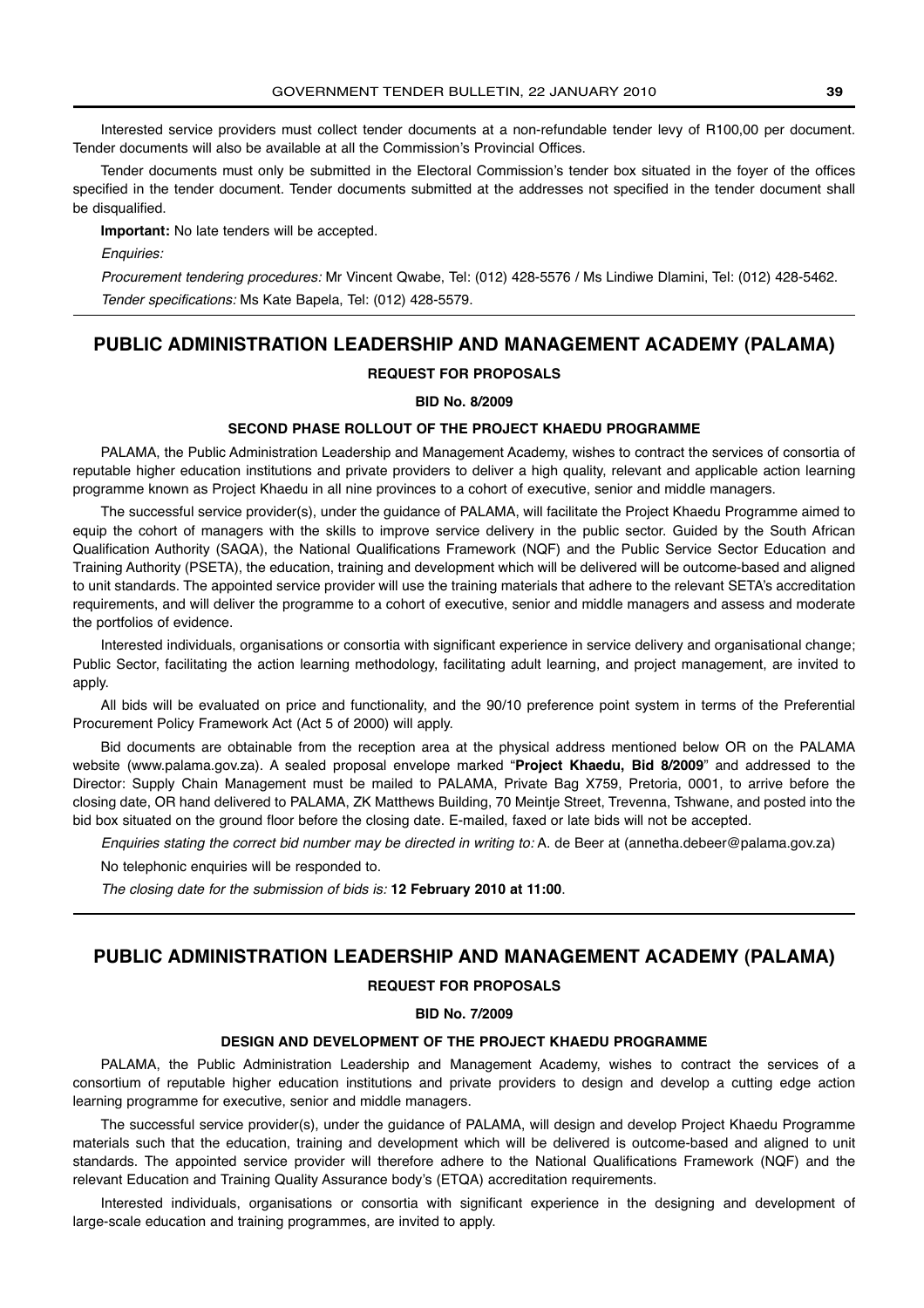All bids will be evaluated on price and functionality, and the 90/10 preference point system in terms of the Preferential Procurement Policy Framework Act (Act 5 of 2000) will apply.

Bid documents are obtainable from the reception area at the physical address mentioned below OR on the PALAMA website (www.palama.gov.za). A sealed proposal envelope marked "**Project Khaedu, Bid 7/2009**" and addressed to the Director: Supply Chain Management must be mailed to PALAMA, Private Bag X759, Pretoria, 0001, to arrive before the closing date, OR hand delivered to PALAMA, ZK Matthews Building, 70 Meintje Street, Trevenna, Tshwane, and posted into the bid box situated on the ground floor before the closing date. E-mailed, faxed or late bids will not be accepted.

Enquiries stating the correct bid number may be directed in writing to: A. de Beer at (annetha.debeer@palama.gov.za) No telephonic enquiries will be responded to.

The closing date for the submission of bids is: **12 February 2010 at 11:00**.

## **PUBLIC ADMINISTRATION LEADERSHIP AND MANAGEMENT ACADEMY (PALAMA)**

## **REQUEST FOR PROPOSALS**

## **BID No. 6/2009**

## **DESIGN AND PRINTING OF THE PALAMA STRATEGIC PLAN AND ANNUAL REPORT**

PALAMA, the Public Administration Leadership and Management Academy, is a government department whose responsibility is training and management development for public servants. It hereby invite bids from service providers for the provisioning of professional and effective designing and printing of Strategic Plans and Annual Reports for a period of three (3) years (2010 to 2013).

The successful service provider(s) will have substantial experience and expertise in design and printing services. The Departmental Strategic Plan and Annual Report must be professionally designed for print layout, language edited in line with professional writing standards and printed, which must be in line with Palama's brand, as guided by the Government's branding manual. PALAMA will expect the delivery of quality documents within stipulated timeframes.

All bids will be evaluated on price and functionality, and the 90/10 preference point system in terms of the Preferential Procurement Policy Framework Act (Act 5 of 2000) will apply.

Bid documents are obtainable from the reception area at the physical address mentioned below OR on the PALAMA website (www.palama.gov.za). A sealed proposal envelope marked "**Strategic Plan/Annual Report**" and addressed to the Director: Supply Chain Management must be mailed to PALAMA, Private Bag X759, Pretoria, 0001, to arrive before the closing date, OR hand delivered to PALAMA, ZK Matthews Building, 70 Meintje Street, Trevenna, Tshwane, and posted into the bid box situated on the ground floor before the closing date. E-mailed, faxed or late bids will not be accepted.

Enquiries stating the correct bid number may be directed in writing to: A. de Beer at (annetha.debeer@palama.gov.za)

No telephonic enquiries will be responded to.

The closing date for the submission of bids is: **12 February 2010 at 11:00**.

## **DEPARTMENT OF PUBLIC WORKS—HEAD OFFICE**

## **PROVINCE OF KWAZULU-NATAL**

## **BID No. ZNT 2235/6666W**

## **THE APPOINTMENT OF A SERVICE PROVIDER FOR THE SERVICING, MAINTENANCE, REPAIR, UPGRADING, REPLACEMENT AND MINOR NEW WORKS FOR ELECTRICAL EQUIPMENT AND INSTALLATIONS INSTALLED IN KWAZULU-NATAL PROVINCIAL ADMINISTRATION BUILDINGS AND INSTITUTIONS**

The Department of Public Works hereby invites bids from an experienced service provider for the servicing, maintenance, repair, upgrading, replacement and minor new works for electrical equipment and installations installed in KwaZulu-Natal Provincial Administration Buildings and Institutions.

The preference goals that will be utilised in terms of evaluation will be in accordance with for the 80/20 or the 90/10 preference point system as per the Provincial SCM Policy Framework.

Only tenderers who are registered on the Provincial Supplier Database are eligible to submit tenders. Tenderers should have CIDB Contractor grading designations of 1 EB or 1 EP, or higher.

The bid document detailing the work and bid requirements will be available for collection from the following offices: (During working hours 09h00 to 15h00).

**KwaZulu-Natal Department of Public Works—Head Office, 191 Prince Alfred Street, Lower Ground Floor Foyer, Pietermaritzburg, 3200:**

| Contact person: | Mr S. Luthuli.    |
|-----------------|-------------------|
| Telephone:      | $(033)$ 355-5416. |
| Fax:            | $(033)$ 355-5550. |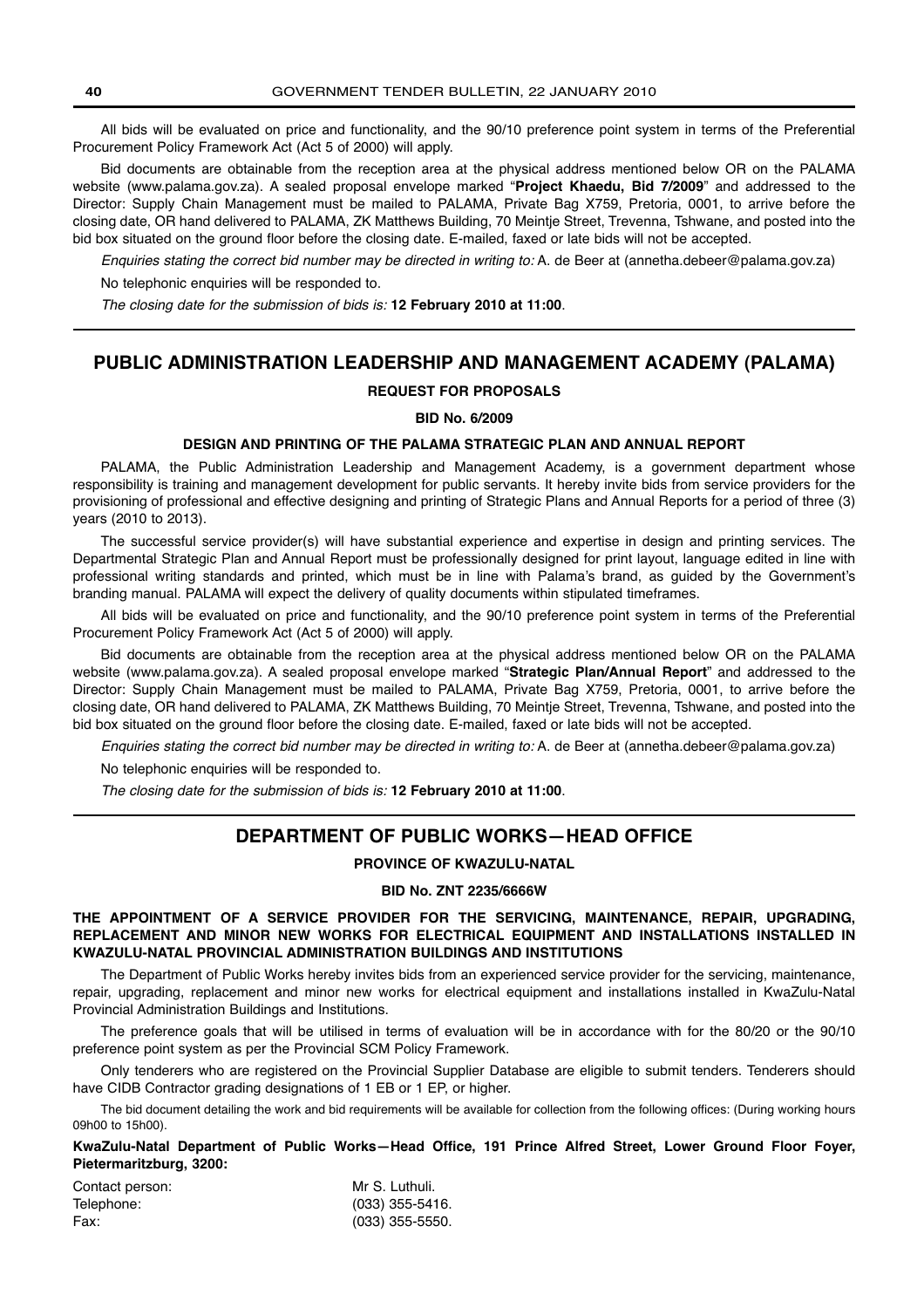| Administration Building, LA Complex, 1st Floor, Contract Section, Ulundi, 3838: |                                                                                                                   |
|---------------------------------------------------------------------------------|-------------------------------------------------------------------------------------------------------------------|
| Contact person:                                                                 | Mr D. F. Kambule.                                                                                                 |
| Telephone:<br>Fax:                                                              | (035) 874-3419.<br>(035) 874-2519.                                                                                |
|                                                                                 |                                                                                                                   |
| Department of Public Works, 455A Jan Smuts Avenue, Mayville, Durban, 4000:      |                                                                                                                   |
| Contact person:                                                                 | Mr Z. Duma.                                                                                                       |
| Telephone:<br>Fax:                                                              | $(031)$ 203-2155.                                                                                                 |
|                                                                                 | $(031)$ 203-2243.                                                                                                 |
|                                                                                 | Department of Public Works-Regional Office, 40 Shepstone Road, Ladysmith, 3370:                                   |
| Contact person:                                                                 | Ms J. H. Ziqubu.                                                                                                  |
| Telephone:<br>Fax:                                                              | (036) 638-2863.<br>(036) 638-2898.                                                                                |
|                                                                                 | Department of Public Works-Regional Office, 10 Prince Alfred Street-Ext, Southern Region, Pietermaritzburg, 3200: |
|                                                                                 | Mrs G. Ncanana.                                                                                                   |
| Contact person:<br>Telephone:                                                   | $(033)$ 897-1434.                                                                                                 |
| Fax:                                                                            | (033) 897-1435.                                                                                                   |
| Closing date and time: 26 February 2010 at 11 am.                               |                                                                                                                   |
|                                                                                 | NB: Tenders are only to be deposited in the tender box at 191 Prince Alfred Street, Pietermaritzburg.             |
| Compulsory pre-tender meetings will be held at the following venues:            |                                                                                                                   |
| Meeting No. 1:                                                                  | Department of Public Works, 10 Prince Alfred Street, Pietermaritzburg, 3201.                                      |
| Time:                                                                           | 14:00.                                                                                                            |
| Date:                                                                           | 1 February 2010.                                                                                                  |
| Venue:                                                                          | Hall.                                                                                                             |
| <b>Meeting No. 2:</b>                                                           | Department of Public Works, 455A Jan Smuts Avenue, Mayville, Durban.                                              |
| Time:                                                                           | 14:00.                                                                                                            |
| Date:                                                                           | 2 February 2010.                                                                                                  |
| Venue:                                                                          | Main Lecture Hall.                                                                                                |
| <b>Meeting No. 3:</b>                                                           | Department of Public Works, 40 Shepstone Road, Ladysmith.                                                         |
| Time:<br>Date:                                                                  | 14:00.<br>3 February 2010.                                                                                        |
| Venue:                                                                          | Main Lecture Hall.                                                                                                |
| <b>Meeting No. 4:</b>                                                           | Department of Public Works, Ulundi LA Complex, LA Building, Prince Mangosuthu                                     |
|                                                                                 | Street.                                                                                                           |
| Time:                                                                           | 14:00.                                                                                                            |
| Date:                                                                           | 5 February 2010.                                                                                                  |
| Venue:                                                                          | All parties to meet on the parade ground in front of building.                                                    |
| Validity: 120 days.                                                             |                                                                                                                   |
| Official briefing: As above compulsory pre-tender briefing meetings.            |                                                                                                                   |
| Contract period: 2 years.                                                       |                                                                                                                   |
|                                                                                 | Enquiries relating to the bid document may be directed to: Mr S. Luthuli, Tel: (033) 355-5416.                    |
|                                                                                 | All technical enquiries may be directed to: Mr Samuel Jacobs, Tel: (033) 355-5619.                                |
| Late submissions will not be accepted.                                          |                                                                                                                   |
| Faxed or e-mailed bids are not accepted.                                        |                                                                                                                   |

## **DEPARTMENT OF PUBLIC WORKS—HEAD OFFICE**

## **PROVINCE OF KWAZULU-NATAL**

## **BID No. ZNT 2234/55G**

## **THE APPOINTMENT OF A SERVICE PROVIDER FOR THE SERVICING, MAINTENANCE, REPAIR, UPGRADING, REPLACEMENT AND MINOR NEW WORKS OF FIXED MECHANICAL PLANT AND EQUIPMENT AND INSTALLATIONS INSTALLED IN KWAZULU-NATAL PROVINCIAL ADMINISTRATION BUILDINGS AND INSTITUTIONS**

The Department of Public Works hereby invites bids from an experienced service provider for the servicing, maintenance, repair, upgrading, replacement and minor new works of fixed mechanical plant and equipment and installations installed in KwaZulu-Natal Provincial Administration Buildings and Institutions.

The preference goals that will be utilised in terms of evaluation will be in accordance with for the 80/20 or the 90/10 preference point system as per the Provincial SCM Policy Framework.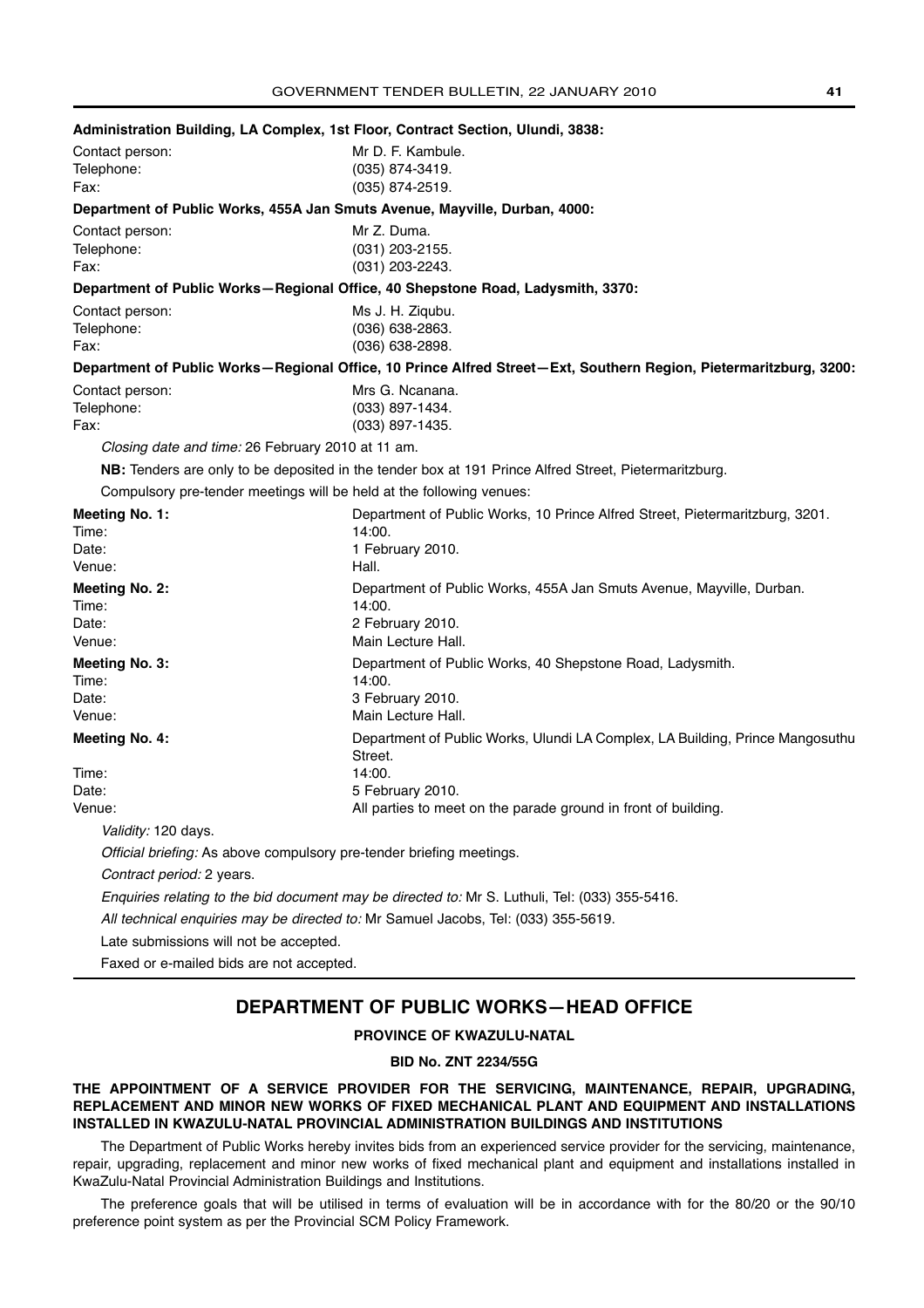Only tenderers who are registered on the Provincial Supplier Database are eligible to submit tenders. Tenderers should have CIDB Contractor grading designations of 1 ME, 1 EB, 1 EP, 1 SD, 1 SF, 1 SL, 1 SH, 1 SL or 1 SO, or higher.

The bid document detailing the work and bid requirements will be available for collection from the following offices: (During working hours 09h00 to 15h00).

**KwaZulu-Natal Department of Public Works—Head Office, 191 Prince Alfred Street, Lower Ground Floor Foyer, Pietermaritzburg, 3200:**

| Contact person:                                   | Mr S. Luthuli.                                                                                                    |
|---------------------------------------------------|-------------------------------------------------------------------------------------------------------------------|
| Telephone:                                        | (033) 355-5416.                                                                                                   |
| Fax:                                              | $(033)$ 355-5550.                                                                                                 |
|                                                   | Administration Building, LA Complex, 1st Floor, Contract Section, Ulundi:                                         |
| Contact person:                                   | Mr D. F. Kambule.                                                                                                 |
| Telephone:                                        | (035) 874-3419.                                                                                                   |
| Fax:                                              | $(035)$ 874-2519.                                                                                                 |
|                                                   | Department of Public Works, 455A Jan Smuts Avenue, Mayville, Durban, 4000:                                        |
| Contact person:                                   | Mr Z. Duma.                                                                                                       |
| Telephone:                                        | $(031)$ 203-2155.                                                                                                 |
| Fax:                                              | (031) 203-2243.                                                                                                   |
|                                                   | Department of Public Works-Regional Office, 40 Shepstone Road, Ladysmith, 3370:                                   |
| Contact person:                                   | Ms T. G. Ziqubu.                                                                                                  |
| Telephone:                                        | (036) 638-2863.                                                                                                   |
| Fax:                                              | $(036)$ 638-2898.                                                                                                 |
|                                                   | Department of Public Works-Regional Office, 10 Prince Alfred Street-Ext, Southern Region, Pietermaritzburg, 3200: |
| Contact person:                                   | Mrs G. Ncanana.                                                                                                   |
| Telephone:                                        | (033) 897-1434.                                                                                                   |
| Fax:                                              | (033) 897-1435.                                                                                                   |
| Closing date and time: 26 February 2010 at 11 am. |                                                                                                                   |
|                                                   | NB: Tenders are only to be deposited in the tender box at 191 Prince Alfred Street, Pietermaritzburg.             |
|                                                   | Compulsory pre-tender meetings will be held at the following venues:                                              |
| Meeting No. 1:                                    | Department of Public Works, 10 Prince Alfred Street, Pietermaritzburg, 3201.                                      |
| Time:                                             | 10:00 am.                                                                                                         |
| Date:                                             | 1 February 2010.                                                                                                  |
| Venue:                                            | Hall.                                                                                                             |
| Meeting No. 2:                                    | Department of Public Works, 455A Jan Smuts Avenue, Mayville, Durban.                                              |
| Time:                                             | 10:00 am.                                                                                                         |
| Date:                                             | 2 February 2010.                                                                                                  |
| Venue:                                            | Main Lecture Hall.                                                                                                |
| Meeting No. 3:                                    | Department of Public Works, 40 Shepstone Road, Ladysmith.                                                         |
| Time:                                             | 10:00 am.                                                                                                         |
| Date:                                             | 3 February 2010.                                                                                                  |
| Venue:                                            | Main Lecture Hall.                                                                                                |
| <b>Meeting No. 4:</b>                             | Department of Public Works, Ulundi LA Complex, LA Building, Prince Mangosuthu<br>Street.                          |
| Time:                                             | 10:00 am.                                                                                                         |
| Date:                                             | 5 February 2010.                                                                                                  |
| Venue:                                            | All parties to meet on the parade ground in front of building.                                                    |
| Validity: 120 days.                               |                                                                                                                   |
|                                                   | Official briefing: As above compulsory pre-tender briefing meetings.                                              |
| Contract period: 2 years.                         |                                                                                                                   |
|                                                   | Enquiries relating to the bid document may be directed to: Mr S. Luthuli, Tel: (033) 355-5416.                    |
|                                                   | All technical enquiries may be directed to: Mr Samuel Jacobs, Tel: (033) 355-5619.                                |
| Late submissions will not be accepted.            |                                                                                                                   |
| Faxed or e-mailed bids are not accepted.          |                                                                                                                   |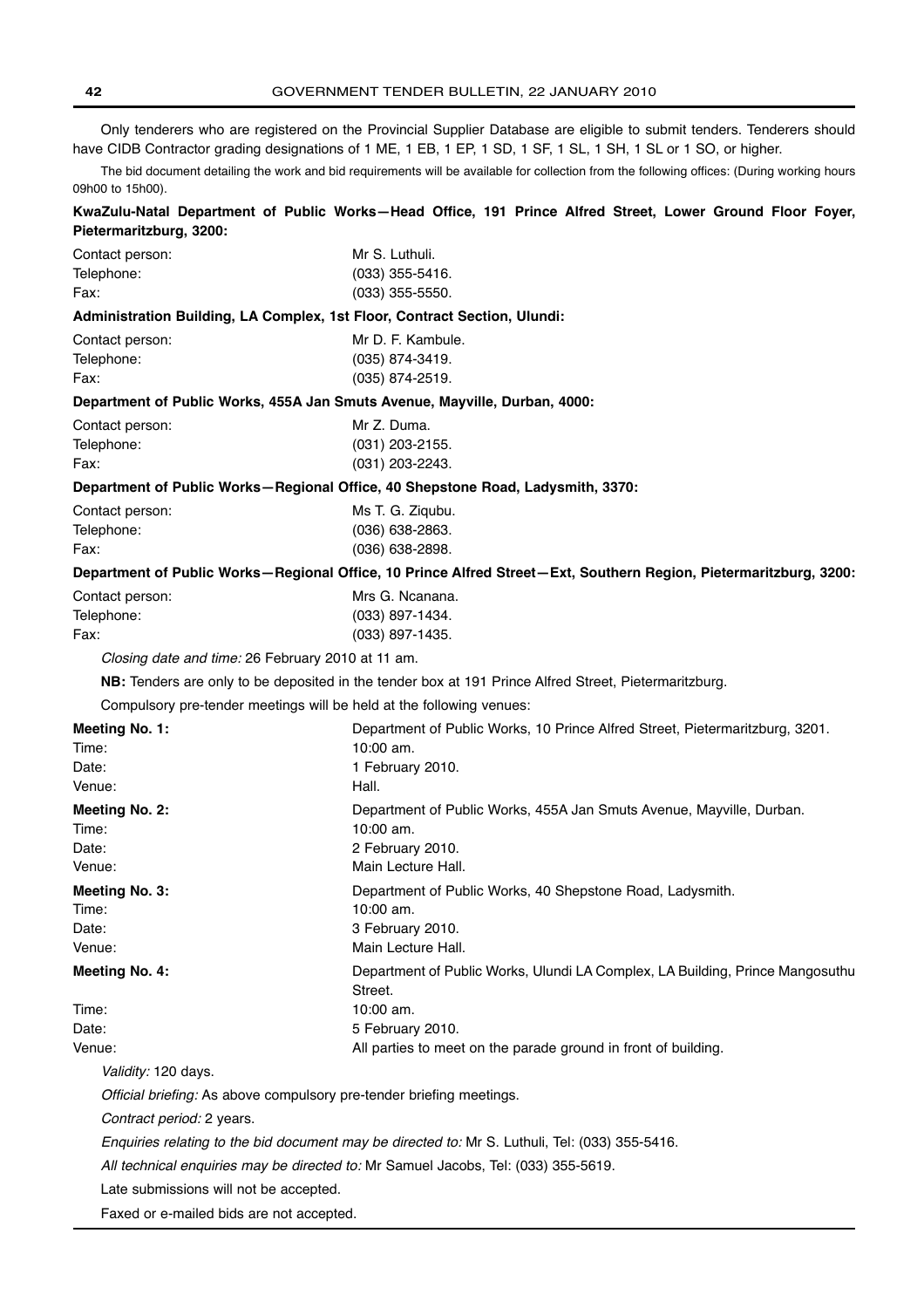## **DEPARTMENT OF HEALTH**

## **ADDINGTON HOSPITAL**

## **QUOTATIONS ARE INVITED FOR THE UNDERMENTIONED REQUIREMENTS OF THE PROVINCIAL ADMINISTRATION OF KWAZULU-NATAL**

- <span id="page-42-0"></span>(i) Quotations must be on the official bid price form, which shall be completed in all respects, and all information must be supplied as stipulated in the quotation document.
- (ii) Quotations must be submitted in sealed envelopes.
- (iii) Separate envelopes must be addressed to the Supplies Department: Addington Hospital, for attention Mr T. Mbona, reflecting the quotation number.
- (iv) The name and address of quoting company must be endorsed on the back of the envelope.
- (v) All Department of Health contracts awarded are subject to appeals being timeously lodged (if any) and letters of acceptance being issued.
- (vi) Please complete original ZNT 30 documents when submitting quotations above R30 000 (thirty thousand rand), together with an original Tax Clearance Certificate.
- (vii) Quotation documents are available from the Supplies Department: Addington Hospital, Durban, Tel. No: (031) 327-2000. Fax No: (031) 327-2758/9.

| SUPPLY:                            | 1 x Analyser—middle ear (tympanometer), as per spec.     |
|------------------------------------|----------------------------------------------------------|
| Quotation number:                  | ZNQ 2888/09.                                             |
| Closing time:                      | 11:00.                                                   |
| Closing date:                      | 2010-01-29.                                              |
| Contact person:                    | Mr S. Ramesur, Tel: (031) 327-2137.                      |
| Enquiries regarding specification: | Mrs S. Maharaj, Tel: (031) 327-2343.                     |
| SUPPLY:                            | 1 x audiometer, as per spec.                             |
| Quotation number:                  | ZNQ 2889/09.                                             |
| Closing time:                      | 11:00.                                                   |
| Closing date:                      | 2010-01-29.                                              |
| Contact person:                    | Mr S. Ramesur, Tel: (031) 327-2137.                      |
| Enquiries regarding specification: | Mrs S. Maharaj, Tel: (031) 327-2343.                     |
| SUPPLY:                            | 4 x incubators infant std.air.temp.control, as per spec. |
| Quotation number:                  | ZNQ 2890/09.                                             |
| Closing time:                      | 11:00.                                                   |
| Closing date:                      | 2010-01-29.                                              |
| Contact person:                    | Mr S. Ramesur, Tel: (031) 327-2137.                      |
| Enquiries regarding specification: | Sister. Khanyema, Tel: (031) 327-2626.                   |

## **B. RESULTS OF TENDER INVITATIONS**

**Notices are not sent to unsuccessful tenderers, but particulars of successful tenderers are published hereunder for general information:**

## **SUPPLIES**

| TENDER No. | <b>SUCCESSEUL</b><br>'TEM<br>キンシト<br>'UL<br>No.<br><b>ENDERER</b> |  | PRICE | BRAND | OF<br>*BASIS<br>LIVERY<br>DE | PREFERENCE<br><b>AIMEI</b><br>◡∟ |
|------------|-------------------------------------------------------------------|--|-------|-------|------------------------------|----------------------------------|
|------------|-------------------------------------------------------------------|--|-------|-------|------------------------------|----------------------------------|

## **DEPARTMENT OF CORRECTIONAL SERVICES**

| HK 6/2009 |                                   | Bookize Supply Corporation CC |      | R3 300 000,00               | As per specification ** |            | HDI: 3.00<br>Women: 1.60<br>Local Content: 2 |
|-----------|-----------------------------------|-------------------------------|------|-----------------------------|-------------------------|------------|----------------------------------------------|
|           | <b>DACIC COD DEI IVEDV.</b> $(A)$ | (D)<br>E O D                  | EN R | $(0)$ EOD IN ROND $(0)$ CIE | $\sqrt{2}$              | DEI IVEDED |                                              |

| * BASIS FOR DELIVERY: (A) F.O.R. (B) F.O.B. (C) F.O.R. IN BOND (D) C.I.F. (E) DELIVERED |  |  |  |  |  |
|-----------------------------------------------------------------------------------------|--|--|--|--|--|
|                                                                                         |  |  |  |  |  |

| QUOTATION No. | SUPPLY/SERVICE | <b>CONTRACTOR</b> |
|---------------|----------------|-------------------|
|---------------|----------------|-------------------|

## **DEPARTMENT OF HEALTH: PROVINCE OF KWAZULU-NATAL: UMGUNGUNDLOVU HEALTH DISTRICT**

| 391/09/10<br>7NG. | Hospital<br>. Edendale '<br>∵tor I<br>Container | Mbovu<br>Sewerage<br>Sanitation and |
|-------------------|-------------------------------------------------|-------------------------------------|
|-------------------|-------------------------------------------------|-------------------------------------|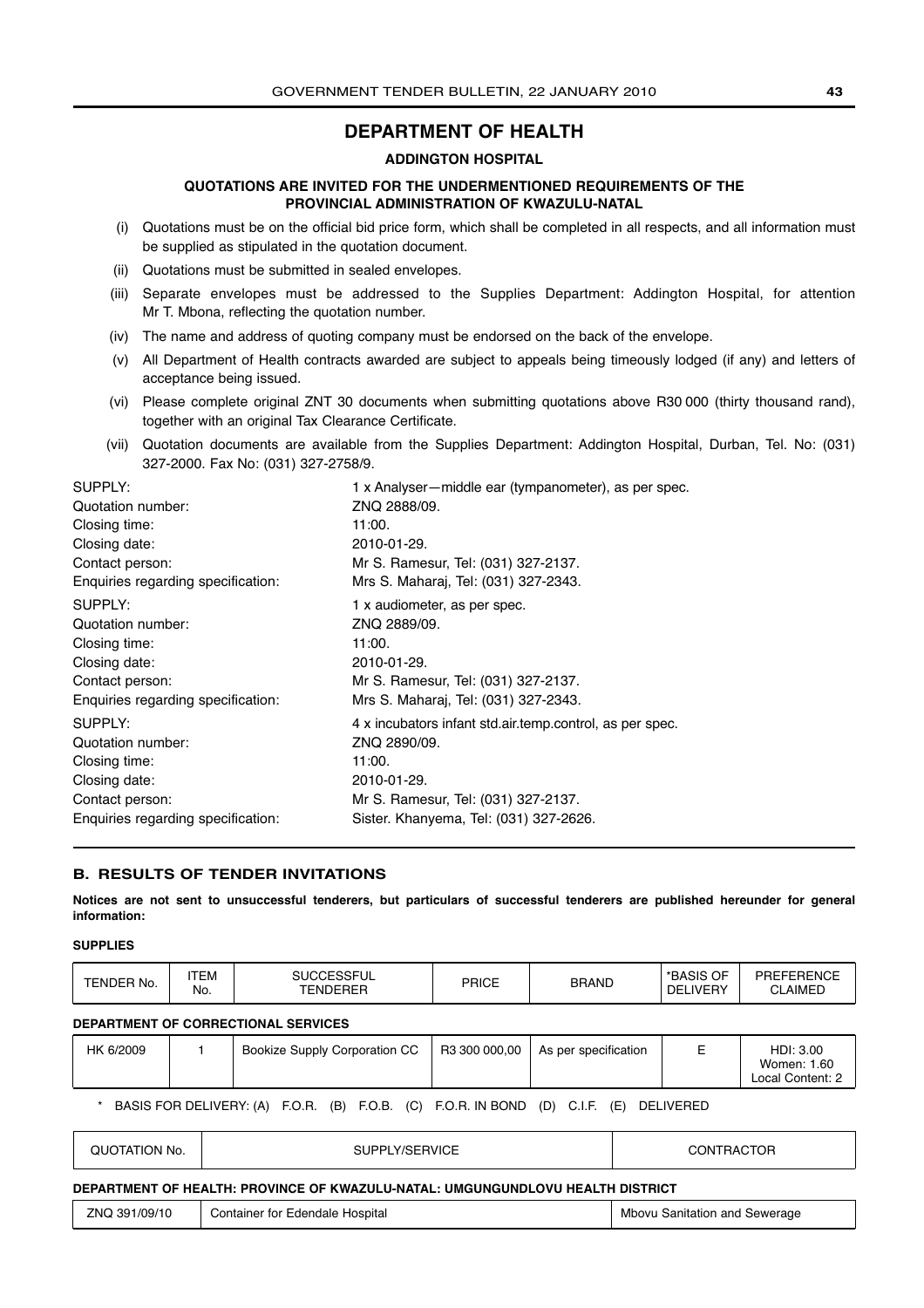| <b>DESCRIPTION</b>                        |                                                    |                                                                                | SUCCESSFUL BIDDER(S)                                                                                   |                              |                                |  |  |
|-------------------------------------------|----------------------------------------------------|--------------------------------------------------------------------------------|--------------------------------------------------------------------------------------------------------|------------------------------|--------------------------------|--|--|
| <b>AgriSETA</b>                           |                                                    |                                                                                |                                                                                                        |                              |                                |  |  |
|                                           | Contra-Lit CC<br>AGRI/0910/MONITOR/CON002 (A)      |                                                                                |                                                                                                        |                              |                                |  |  |
| AGRI/0910/MONITOR/CON002 (B)              |                                                    |                                                                                | Nosipho Consultancy (Pty) Ltd                                                                          |                              |                                |  |  |
| AGRI/0910/MONITOR/CON002 (C)              |                                                    |                                                                                |                                                                                                        |                              |                                |  |  |
|                                           | Erasibo Consulting<br>AGRI/0910/MONITOR/CON002 (D) |                                                                                |                                                                                                        |                              |                                |  |  |
| <b>QUOTATION No.</b>                      |                                                    |                                                                                | <b>SUPPLY</b>                                                                                          |                              | <b>SUPPLIER</b>                |  |  |
|                                           |                                                    |                                                                                | DEPARTMENT OF HEALTH: PROVINCE OF KWAZULU-NATAL: ST. AIDAN'S MISSION REGIONAL HOSPITAL                 |                              |                                |  |  |
| ZNQ 14743 of 2009                         |                                                    |                                                                                | 1 x supply and install new fire hydrant system (as per specification)                                  |                              | <b>Fire Unlimited</b>          |  |  |
| QUOTATION No.                             |                                                    |                                                                                | <b>SUPPLY</b>                                                                                          |                              | <b>CONTRACTOR</b>              |  |  |
|                                           |                                                    |                                                                                | DEPARTMENT OF HEALTH: PROVINCE OF KWAZULU-NATAL: PRINCE MSHIYENI MEMORIAL HOSPITAL                     |                              |                                |  |  |
| ZNQ 1433 of 2009/2010                     |                                                    |                                                                                | 3 units of incubator infant-transport                                                                  |                              | Health Ware CC                 |  |  |
| ZNQ 949 of 2009/2010                      |                                                    |                                                                                | 10 units of trauma trolley metallic stretcher with side bars                                           |                              | Meditek-Hemco                  |  |  |
| ZNO 1101 of 2009/2010                     |                                                    |                                                                                | Supply and installation of split units at pharmacy area                                                |                              | Isikhukhukazi Trading          |  |  |
| QUOTATION No.                             |                                                    |                                                                                | <b>SUPPLY</b>                                                                                          |                              | <b>COMPANY</b>                 |  |  |
|                                           |                                                    |                                                                                | DEPARTMENT OF HEALTH: PROVINCE OF KWAZULU-NATAL: ST ANDREW'S HOSPITAL                                  |                              |                                |  |  |
| ZNQ 516/09/10                             |                                                    |                                                                                | Supply of Nan Perlagon                                                                                 |                              | <b>Delivez Trading</b>         |  |  |
| REF. No.                                  |                                                    |                                                                                | <b>DESCRIPTION</b>                                                                                     |                              | SUCCESSFUL BIDDER              |  |  |
| BLUE IQ INVESTMENT HOLDINGS (PTY) LTD     |                                                    |                                                                                |                                                                                                        |                              |                                |  |  |
| BIQ/IT/08/09/ICT                          |                                                    | Enviromental rack                                                              |                                                                                                        |                              | Lesedi Corporate Technologies  |  |  |
| BIQ/IT/08/09/Equip                        |                                                    | <b>IT Equipment</b>                                                            |                                                                                                        |                              | Sage Computer Solution         |  |  |
| TENDER No.                                |                                                    |                                                                                | <b>DESCRIPTION</b>                                                                                     |                              | <b>SUCCESSFUL BIDDER</b>       |  |  |
| <b>NATIONAL HEALTH LABORATORY SERVICE</b> |                                                    |                                                                                |                                                                                                        |                              |                                |  |  |
| 252/08-09                                 |                                                    |                                                                                | Purchase of multihead/multi-observation 5-head microscope in Ibhayi                                    |                              | <b>SMM Instruments</b>         |  |  |
| 315/08-09                                 |                                                    |                                                                                | Purchase of 10 x twincubators for TB Laboratory, NICD                                                  |                              | Hain Life Science              |  |  |
| 025/09-10                                 |                                                    |                                                                                | Supply of maintenance and repair services to the autoclaves at<br>Sandringham on a contractual basis   |                              | <b>Sugar Creek Trading</b>     |  |  |
| 028/09-10                                 |                                                    |                                                                                | Supply of maintenance and repair services of all transformers at<br>Sandringham on a contractual basis |                              | <b>PNC Trading</b>             |  |  |
| 039/09-10                                 |                                                    |                                                                                | Placement of haematology analyser in Osindisweni Laboratory                                            |                              | Beckman Coulter                |  |  |
| 042/09-10                                 |                                                    |                                                                                | Purchase of light cycler for Dr George Mukhari Hospital Laboratory                                     |                              | Roche                          |  |  |
| 059/09-10                                 |                                                    |                                                                                | Maintenance and service contract for vacuum pumps and compressors                                      |                              | Compressors Industrial         |  |  |
| 060/09-10                                 |                                                    | Purchase of upright -80 °C freezer for Groote Schuur Haematology<br>Laboratory |                                                                                                        |                              | Vacutec                        |  |  |
| 061/09-10                                 |                                                    |                                                                                | Purchase of luminometer for Cell Biology, HIV/AIDS Unit, NICD                                          | <b>Separation Scientific</b> |                                |  |  |
| 063/09-10                                 |                                                    |                                                                                | Placement of flow cytometer in Groote Schuur Hospital Laboratory                                       |                              | Scientific Group               |  |  |
| 070/09-10                                 |                                                    |                                                                                | Purchase of haematology spray-stainer for Wentworth Laboratory                                         |                              | Siemens Healthcare Diagnostics |  |  |
| 071/09-10                                 |                                                    |                                                                                | Purchase of haematology spray-stainer for Port Shepstone Laboratory                                    |                              | Siemens Healthcare Diagnostics |  |  |
| 073/09-10                                 |                                                    | Laboratory                                                                     | Supply and installation of 1 x mobile laboratory at Groblersdal                                        |                              | Waco Africa (Pty) Ltd          |  |  |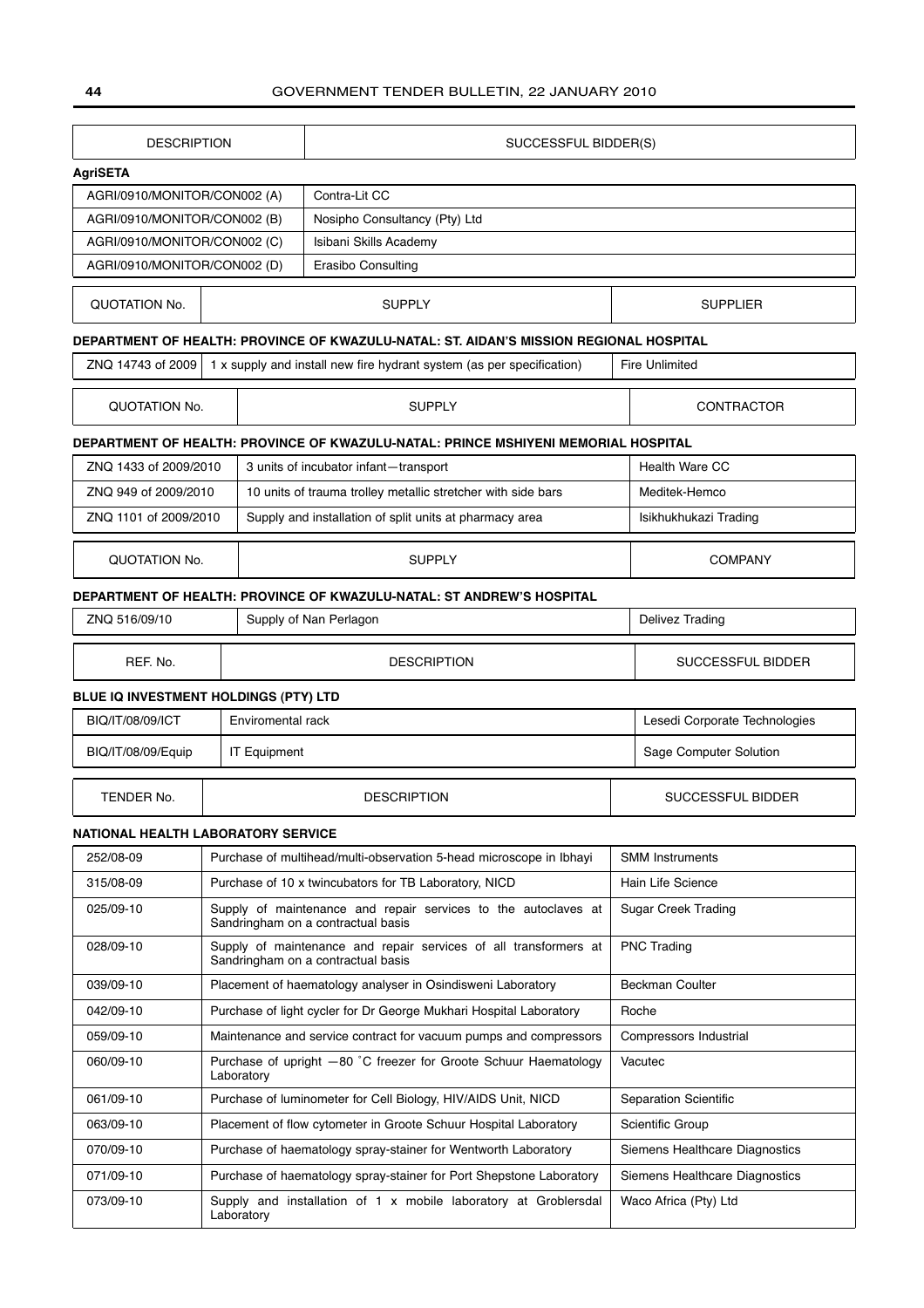| TENDER No. | <b>DESCRIPTION</b>                                                                                                     | <b>SUCCESSFUL BIDDER</b>         |
|------------|------------------------------------------------------------------------------------------------------------------------|----------------------------------|
| 078/09-10  | Purchase of ELISA reader for STIRC at NICD                                                                             | <b>Biorad Laboratories</b>       |
| 081/09-10  | Placement of immuno-chemistry analyser in Shongwe Laboratory                                                           | Roche                            |
| 083/09-10  | Purchase of automated extractor for SMDU at NICD                                                                       | Roche                            |
| 084/09-10  | Placement of haematology analyser in Paarl Laboratory                                                                  | Scientific Group                 |
| 086/09-10  | Placement of haematology analyser in Huhudi Laboratory                                                                 | Roche                            |
| 089/09-10  | Purchase of automated staining machine for Grey's Laboratory                                                           | <b>SMM Instruments</b>           |
| 091/09-10  | Supply and installation of 2 x 2-bedroom mobile home at Ngwelezana<br>Laboratory                                       | E-Kwikbuild                      |
| 092/09-10  | Renovations to Nkandla Laboratory                                                                                      | <b>Nevcon Construction</b>       |
| 093/09-10  | Placement of nephelometer in Tshwane Academic Division                                                                 | Siemens Healthcare Diagnostics   |
| 094/09-10  | Placement of bioanalyser in Cytogenetics Laboratory, Charlotte Maxeke<br>Hospital                                      | Chemetrix                        |
| 095/09-10  | Placement of automated immuno-chemistry analyser in Mafikeng<br>Laboratory                                             | Roche                            |
| 102/09-10  | Maintenance and servicing of steam lines at Sandringham                                                                | Advanced Industrial Technology   |
| 103/09-10  | Maintenance and servicing of fridges and freezers at Sandringham                                                       | Labex                            |
| 105/09-10  | Supply, maintenance and repair services of all chillers on a contractual<br>basis                                      | Air Process Service              |
| 106/09-10  | Placement of haematology analyser in Oudtshoorn Laboratory                                                             | Scientific Group                 |
| 107/09-10  | Placement of chemistry analyser in Paarl Laboratory                                                                    | Roche                            |
| 109/09-10  | Placement of coagulation analyser in Greenpoint Laboratory                                                             | Siemens Healthcare Diagnostics   |
| 112/09-10  | Supply and installation of Parkhome at Umphumulo Laboratory                                                            | Parkhome Manufacturing           |
| 113/09-10  | Placement of blood gas analyser in Springbok Laboratory                                                                | Kat Laboratory                   |
| 117/09-10  | Placement of coagulation analyser in Universitas Laboratory                                                            | Roche                            |
| 123/09-10  | Placement of chemistry analyser in Oudtshoorn Laboratory                                                               | Roche                            |
| 121/09-10  | Placement of haematology analyser in Gelukspan Laboratory                                                              | Scientific Group                 |
| 124/09-10  | Placement of haematology analyser in Thusong Laboratory                                                                | Roche                            |
| 125/09-10  | Purchase of floorstanding refrigerated centrifuge for Greenpoint TB<br>Laboratory                                      | <b>Separation Scientific</b>     |
| 126/09-10  | Purchase of automated electrophoresis system including DNA screen-<br>ing kit for Viral Gastro Unit, NICD, Sandringham | Southern Cross Biotechnology     |
| 130/09-10  | Purchase of automatic slide staining machine for Tshepong TB<br>Laboratory                                             | Nyala Technologies               |
| 133/09-10  | Supply and installation of 1 x mobile laboratory at Zithulele Laboratory                                               | Parkhome Manufacturing           |
| 136/09-10  | Placement of haematology analyser in Queenstown Laboratory                                                             | Roche                            |
| 137/09-10  | Placement of coagulation analyser in Helderberg Laboratory                                                             | <b>Beckman Coulter</b>           |
| 138/09-10  | Placement of haematology analyser in Helderberg Laboratory                                                             | Scientific Group                 |
| 139/09-10  | Placement of bloodgas analyser in Tygerberg Chemical Pathology<br>Laboratory                                           | Roche                            |
| 140/09-10  | Placement of coagulation analyser in Bisho Laboratory                                                                  | <b>Siemens Medical Solutions</b> |
| 141/09-10  | Placement of haematology analyser in Bisho Laboratory                                                                  | Roche                            |
| 142/09-10  | Placement of chemistry analyser in Bisho Laboratory                                                                    | Roche                            |
| 143/09-10  | Placement of semi-automated bench top coagulation analyser in<br><b>Beaufort West Laboratory</b>                       | Siemens Healthcare Diagnostics   |
| 144/09-10  | Purchase of centrifuge for Nelson Mandela Tertiary Laboratory                                                          | Scientific Group                 |
| 144/09-10  | Purchase of cytospin for Nelson Mandela Tertiary Laboratory                                                            | Nyala Technologies               |
| 144/09-10  | Purchase of microscope for Nelson Mandela Tertiary Laboratory                                                          | Wirsam                           |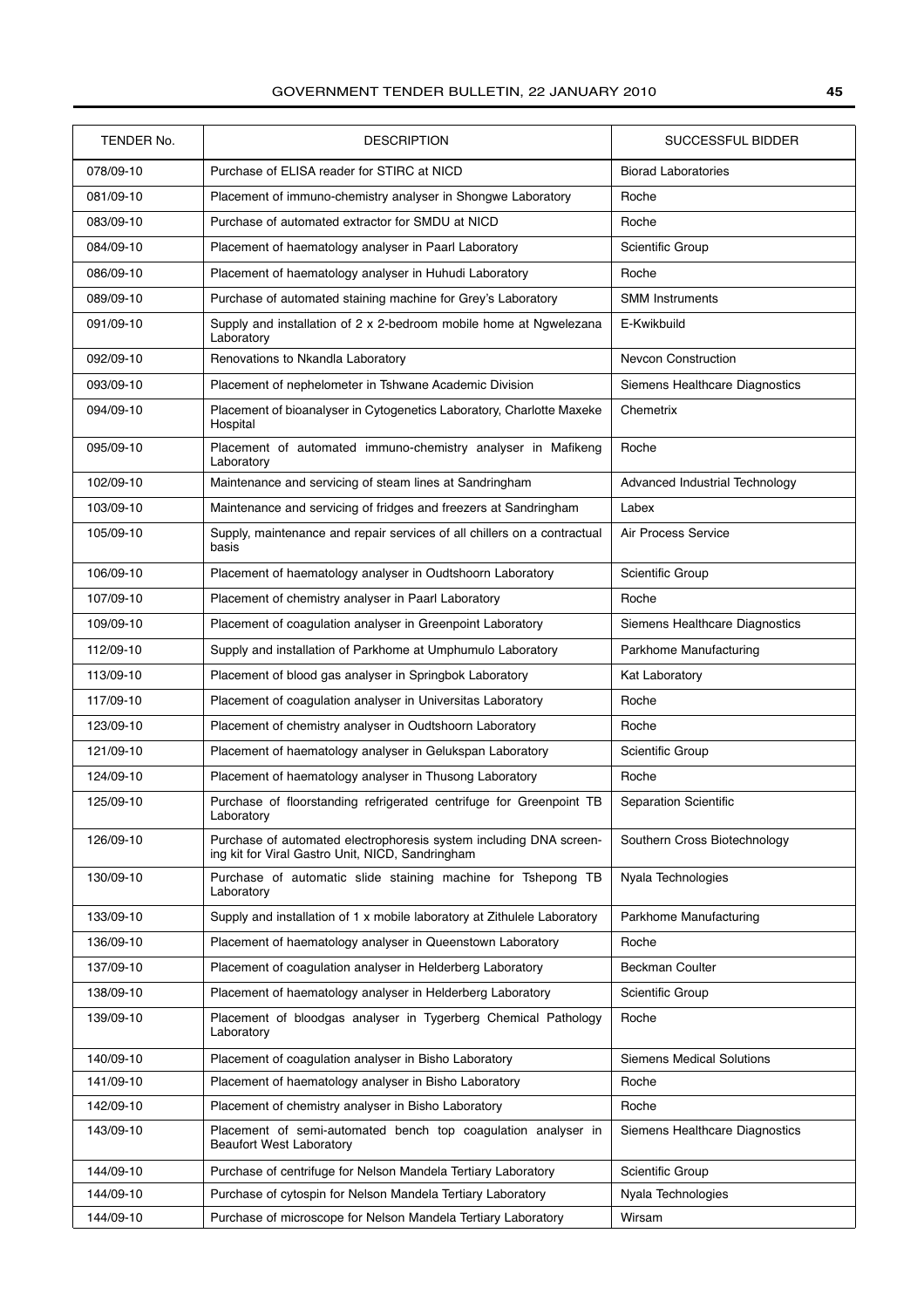| TENDER No. | <b>DESCRIPTION</b>                                               | SUCCESSFUL BIDDER                   |
|------------|------------------------------------------------------------------|-------------------------------------|
| 152/09-10  | Renovations to Matikwana Laboratory                              | Leon Baird Development              |
| 153/09-10  | Renovations to Tintswalo Laboratory                              | Khuluma Property Developers         |
| 158/09-10  | Placement of chemistry analyser in Karl Bremer Laboratory        | Roche                               |
| 166/09-10  | Renovations to the old TB Building, NICD, Sandringham            | Home Decor                          |
| 168/09-10  | Supply of mini-sub to Data Centre, Sandringham                   | <b>Hawker Siddeley Transformers</b> |
| 172/09-10  | Placement of chemistry analyser in Helderberg Laboratory         | Roche                               |
| 173/09-10  | Placement of haematology analyser in Cecilia Makiwane Laboratory | Siemens Healthcare Diagnostics      |
| 207/09-10  | Placement of haematology analyser in Vredendal Laboratory        | Scientific Group                    |
|            |                                                                  |                                     |
| TENDER No. | <b>DESCRIPTION</b>                                               | SUCCESSFUL BIDDER                   |

## **DEPARTMENT OF HEALTH: KWAZULU-NATAL: ADDINGTON HOSPITAL**

| ZNQ 1845/09 | Contractor required to replace urinals with 3 urinal bowls | <b>Matriarch Contractors</b> |
|-------------|------------------------------------------------------------|------------------------------|
| ZNQ 2872/09 | Continuous positive airway pressure—offer a                | Stat Tiakeni                 |

## **SERVICES**

| TENDER No.                                 | <b>DESCRIPTION</b> | <b>SUCCESSFUL</b><br><b>TFNDFRFR</b> | CONTRACT<br>VALUE | <b>POINTS</b><br>CLAIMED |  |
|--------------------------------------------|--------------------|--------------------------------------|-------------------|--------------------------|--|
| DEPARTMENT OF TRADE AND INDUSTRY, PRETORIA |                    |                                      |                   |                          |  |

| DTI 03/09-10 | Appointment of a consultant to compile a<br>position paper on the taxation of cooperatives in<br>South Africa                             | PricewaterhouseCoopers<br>Tax Services (Pty) Ltd | R548 875.00 | Total points:<br>78.46 |
|--------------|-------------------------------------------------------------------------------------------------------------------------------------------|--------------------------------------------------|-------------|------------------------|
| DTI 04/09-10 | Appointment of an event management company<br>to plan, organise and manage the consumer<br>protection conference to be held in March 2010 | Z-Zone Event Solutions                           | R512 230.50 | Total points:<br>70    |

## \* BASIS FOR DELIVERY: (A) F.O.R. (B) F.O.B. (C) F.O.R. IN BOND (D) C.I.F. (E) DELIVERED

| BID No.                             | <b>DESCRIPTION</b>                                                                  | AWARDED TO                                        | <b>BID AMOUNT AND</b><br><b>PREFERENCE</b><br><b>CLAIMED</b>                                                              |
|-------------------------------------|-------------------------------------------------------------------------------------|---------------------------------------------------|---------------------------------------------------------------------------------------------------------------------------|
| <b>SOUTH AFRICAN POLICE SERVICE</b> |                                                                                     |                                                   |                                                                                                                           |
| Q19/1/9/1/39 TB (09)                | Air-conditioning installation: Pienaar new police<br>station, Nelspruit, Mpumalanga | Cool Breeze Air Conditioning and<br>Refrigeration | R2 904 075,36 VAT<br>included.<br>Preference claimed.<br>Nil-no franchise<br>prior to elections<br>Nil-woman<br>ownership |
|                                     |                                                                                     |                                                   |                                                                                                                           |
| BID No.                             | <b>DESCRIPTION</b>                                                                  | <b>SUCCESSFUL BIDDER</b>                          | <b>CEILING AMOUNT</b>                                                                                                     |

## **DEPARTMENT OF TRANSPORT**

ŗ

| DOT/06/2009/IP & IC   Appointment of a service provider for the supply<br>and distribution of bicycles for the roll-out of the<br>Shova-Kalula Bicycle Project.<br>Enquiries: Mr J. Mashinini/Mr D. Mokoena/<br>Mr L. Mashile, Tel: (012) 309-3045/3920/3378 | Thokomala Mobility Services CC | R <sub>19</sub> 042 000.00 |
|--------------------------------------------------------------------------------------------------------------------------------------------------------------------------------------------------------------------------------------------------------------|--------------------------------|----------------------------|
|--------------------------------------------------------------------------------------------------------------------------------------------------------------------------------------------------------------------------------------------------------------|--------------------------------|----------------------------|

| BID No.                                                          | <b>DESCRIPTION</b>                      | RECOMMENDED BIDDER      | <b>BID AMOUNT</b> |  |
|------------------------------------------------------------------|-----------------------------------------|-------------------------|-------------------|--|
| <b>PROVINCE OF KWAZULU-NATAL: DEPARTMENT OF ARTS AND CULTURE</b> |                                         |                         |                   |  |
| DAC 02-9/10                                                      | Construction of new Kwandwalane Library | <b>DHD Construction</b> | R9 837 157,57     |  |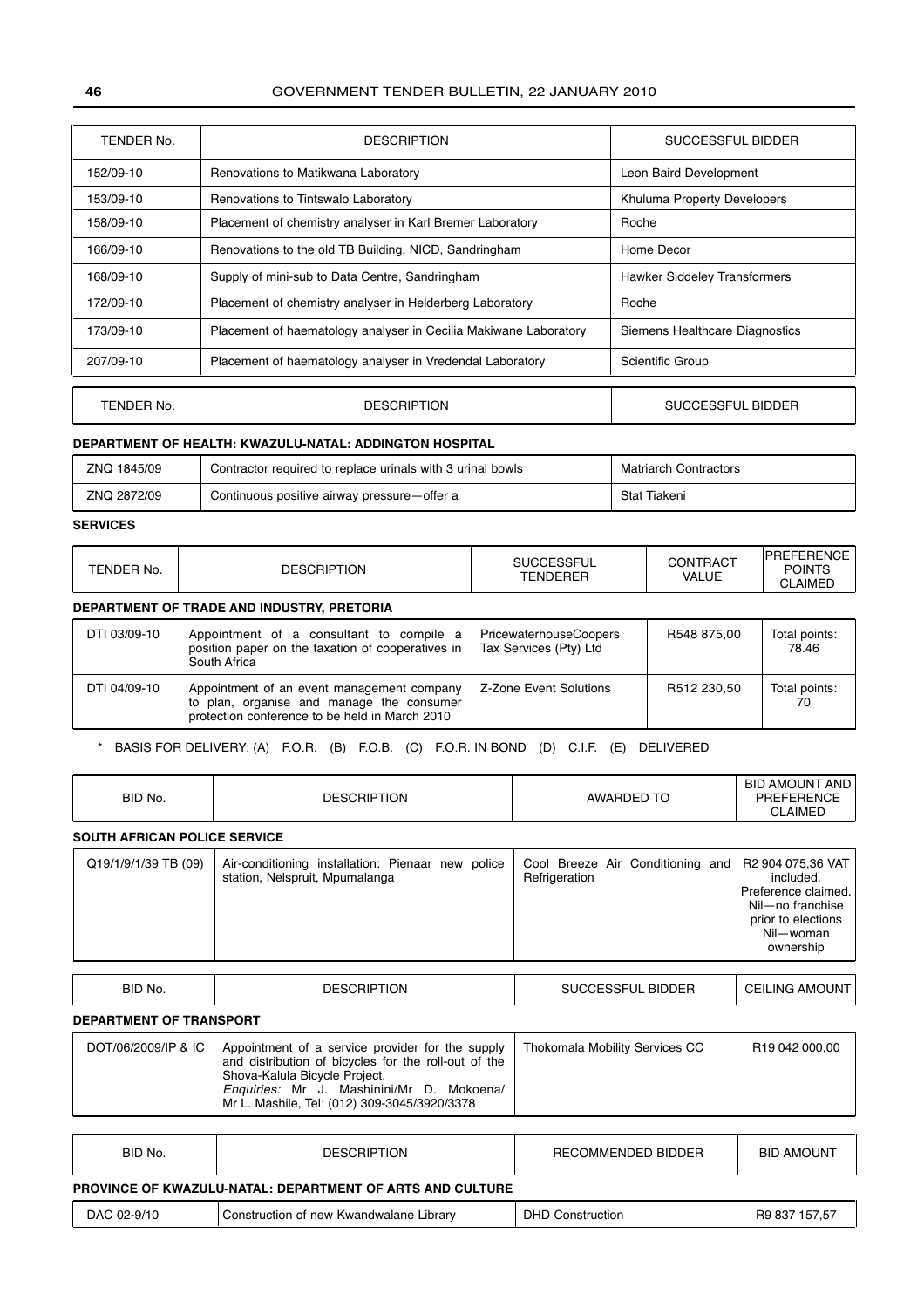## <span id="page-46-0"></span>**C. TENDER INVITATIONS FINALISED**

| ∼г<br>No.<br>SЕ<br>_______ | BID No. | $\sim$<br>$- -$<br>י המו<br>,,,,<br>$- -$<br>5UP<br>л. –<br>u<br>.ാ⊃⊏'<br>_<br>--- | רוחו ור<br>AMC |
|----------------------------|---------|------------------------------------------------------------------------------------|----------------|
|                            |         |                                                                                    |                |

## **SIMON'S TOWN PROCUREMENT SERVICE CENTRE**

The following invitation to tenders has also been finalized during the past week. Results will be furnished to suppliers on a written request:

## **FINALISED TENDERS**

| $\mathbf{1}$   | SPSC/B/077/2008 | Ann Mitt Trading                         | R2 057 470,70 |
|----------------|-----------------|------------------------------------------|---------------|
| $\overline{c}$ | SPSC/B/078/2008 | Monograms                                | R142 500,00   |
| 3              | SPSC/B/080/2008 | F.G. Uniforms                            | R211 243,00   |
| 4              | SPSC/B/081/2008 | The Badge Company                        | R97 250,00    |
| 5              | SPSC/B/082/2008 | Zenzeleni Clothing                       | R98 000,00    |
| 6              | SPSC/B/083/2008 | Carmi Hatters                            | R246 240,00   |
| $\overline{7}$ | SPSC/B/084/2008 | Stepahead Military Headwear Distributors | R98 040,00    |
| 8              | SPSC/B/085/2008 | <b>Integral Safety</b>                   | R121 581,00   |
| 9              | SPSC/B/086/2008 | Francarlo Manufacturing                  | R156 800,00   |
| 10             | SPSC/B/087/2008 | Francarlo Manufacturing                  | R425 880,00   |
| 11             | SPSC/B/088/2008 | Kingsgate Clothing                       | R102 032,00   |
| 12             | SPSC/B/089/2008 | Metal Badge & Button Manufacturing       | R191 200,00   |
| 13             | SPSC/B/090/2008 | The Badge Company                        | R277 870,00   |
| 14             | SPSC/B/092/2008 | CMJ Agency CC                            | R96 355,00    |
| 15             | SPSC/B/093/2008 | <b>FG Uniforms</b>                       | R99 255,00    |
| 16             | SPSC/B/094/2008 | Sirdicks Uniform                         | R35 094,00    |
| 17             | SPSC/B/096/2008 | Metal Badge & Button Manufacturer        | R12 000,00    |
| 18             | SPSC/B/097/2008 | Newgen Logistics                         | R27 600,00    |
| 19             | SPSC/B/098/2008 | <b>Tuscany Trading Manufacturer</b>      | R56 940,00    |
| 20             | SPSC/B/099/2008 | <b>Tuscany Trading Manufacturer</b>      | R50 800,00    |
| 21             | SPSC/B/100/2008 | Stepahead Military Headwear Distributors | R33 516,30    |
| 22             | SPSC/B/101/2008 | Mkhomazi Investments CC                  | R64 500,00    |
| 23             | SPSC/B/102/2008 | Stepahead Military Headwear Distributors | R47880,00     |
| 24             | SPSC/B/106/2008 | Mkhomazi Investments CC                  | R213 090,00   |
| 25             | SPSC/B/107/2008 | Maverick Trading 170                     | R184 446,00   |
|                |                 |                                          |               |
| SER No.        | BID No.         | SUCCESSFUL SUPPLIER                      | <b>AMOUNT</b> |

| SER No. | BID No.          | SUCCESSFUL SUPPLIER       | AMOUNT        |
|---------|------------------|---------------------------|---------------|
|         | SPSC/BC/003/2009 | Dormac (Pty) Ltd          | R495 355,20   |
| 2       | SPSC/BC/004/2009 | Life Landscapes           | R571 718,64   |
| 3       | SPSC/BC/008/2009 | <b>Xon Systems</b>        | R1 195 860,00 |
| 4       | SPSC/B/007/2009  | Ngaphaya Y2K10 Trading    | R223 440,00   |
| 5       | SPSC/B/019/2009  | The Badge Company         | R46 660,00    |
| 6       | SPSC/B/020/2009  | <b>Yennil Electronics</b> | R572 000,00   |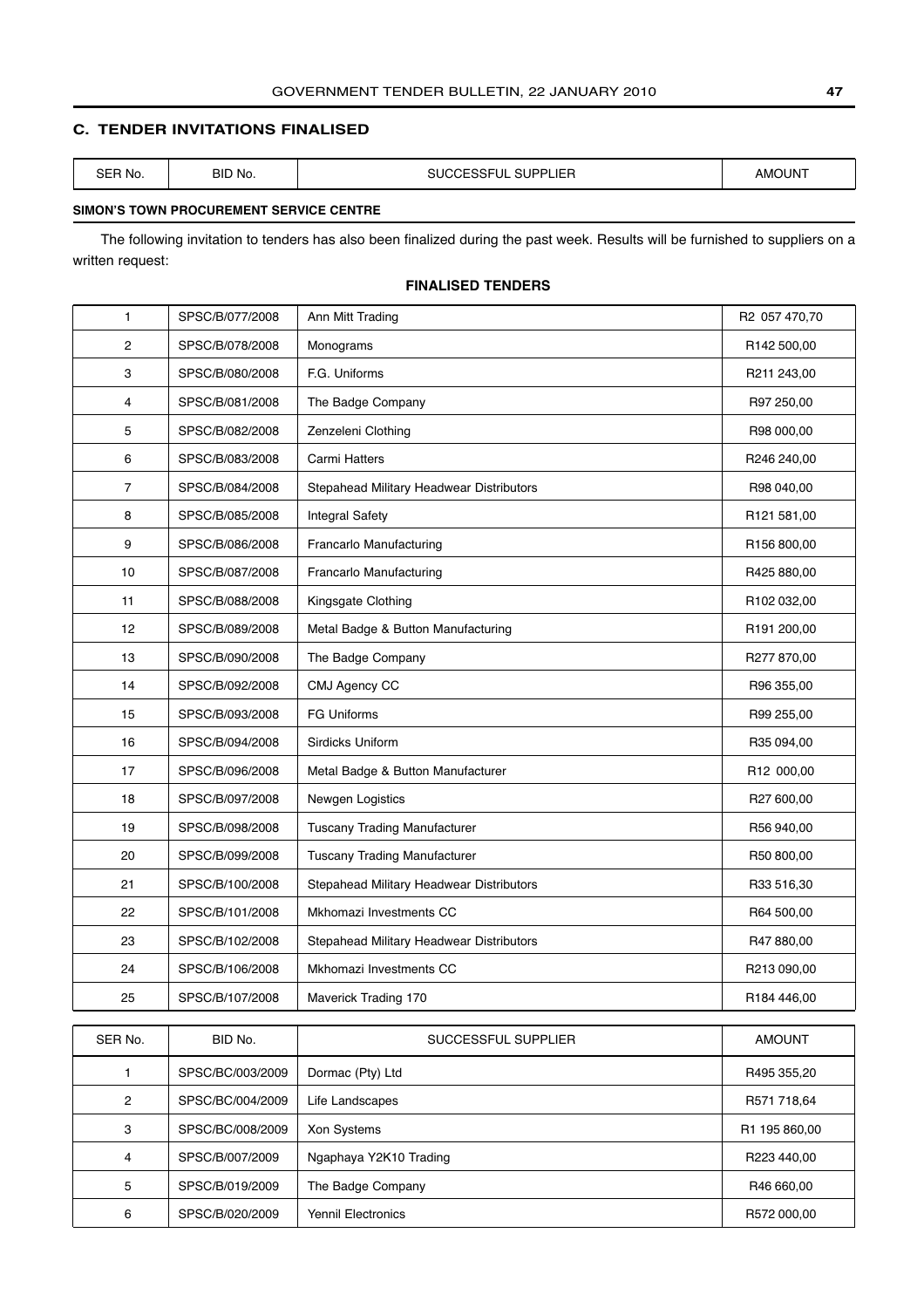<span id="page-47-0"></span>

| SER No. | BID No.         | SUCCESSFUL SUPPLIER         | <b>AMOUNT</b> |
|---------|-----------------|-----------------------------|---------------|
|         | SPSC/B/022/2009 | Sporti Products             | R34 145,30    |
| 8       | SPSC/B/026/2009 | <b>West Marine</b>          | R598 272,00   |
| 9       | SPSC/B/027/2009 | <b>Finnis Christine</b>     | R478 140,00   |
| 10      | SPSC/B/028/2009 | Hynnil Electronics & Marine | R871 200,00   |
| 11      | SPSC/B/030/2009 | Table Bay Rubber            | R1 338 353,10 |
| 12      | SPSC/B/031/2009 | S.H.A. Office Display       | R1 180 000,00 |
| 13      | SPSC/B/032/2009 | Jays Agencies               | R292 500.00   |

## **D. TENDER INVITATIONS CANCELLED**

| W 0060-WTE          | SPSC/B/034/2009                                                     |
|---------------------|---------------------------------------------------------------------|
| W 0061-WTE          | ZNQ 1844/09-Meranti marine ply board & oak white edging             |
| DOT/33/2008/HRM     | ZNQ 2071/09-Supply varisco self priming pump                        |
| DOT/12/2009/TP & ER | ZNQ 1353/09-High density foam mattress                              |
| DCS 7/2009-Item 1-5 | ERH 1/2010–Catering services at Eerste River Hospital               |
| SPSC/BC/010/2009    | HP09/021 – Appointment of service provider to assist the Department |
| SPSC/B/016/2009     | in the costing and reconciliation of the staff establishment        |
| SPSC/B/023/2009     |                                                                     |
|                     |                                                                     |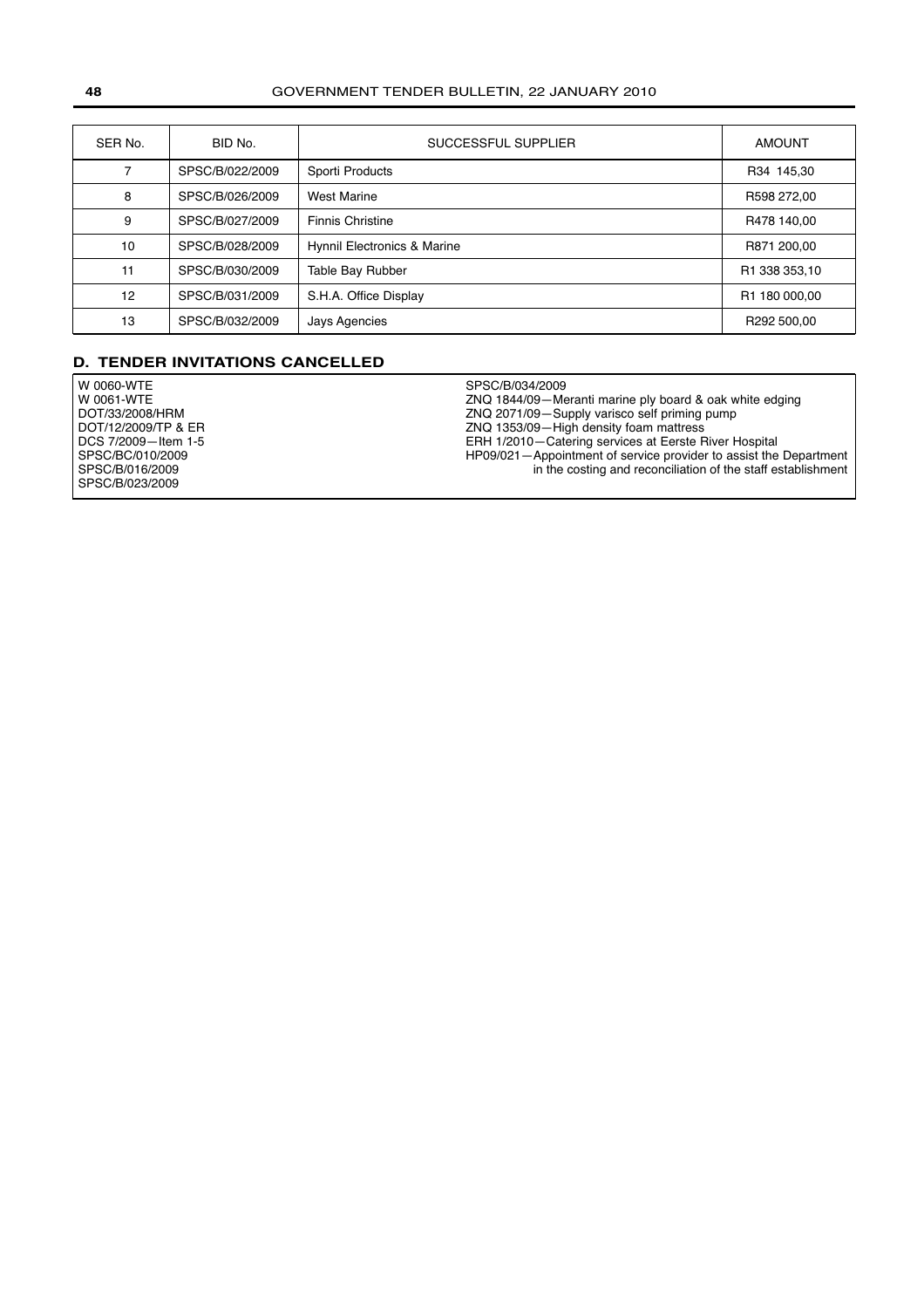**Bidders are invited to** direct tender enquiries regarding the award of Bids to the relevant department/organisation that issued the Bid. See the address list (Annexure 1 of the Government **Tender Bulletin)** for the relevant information

Any complaints on the **State Bidding system** can be lodged with the **Public Protector,** Mr Mabedla Lawrence Mushwana, at the following address: Private Bag X677, Pretoria, 0001. Tel: (012) 366-7000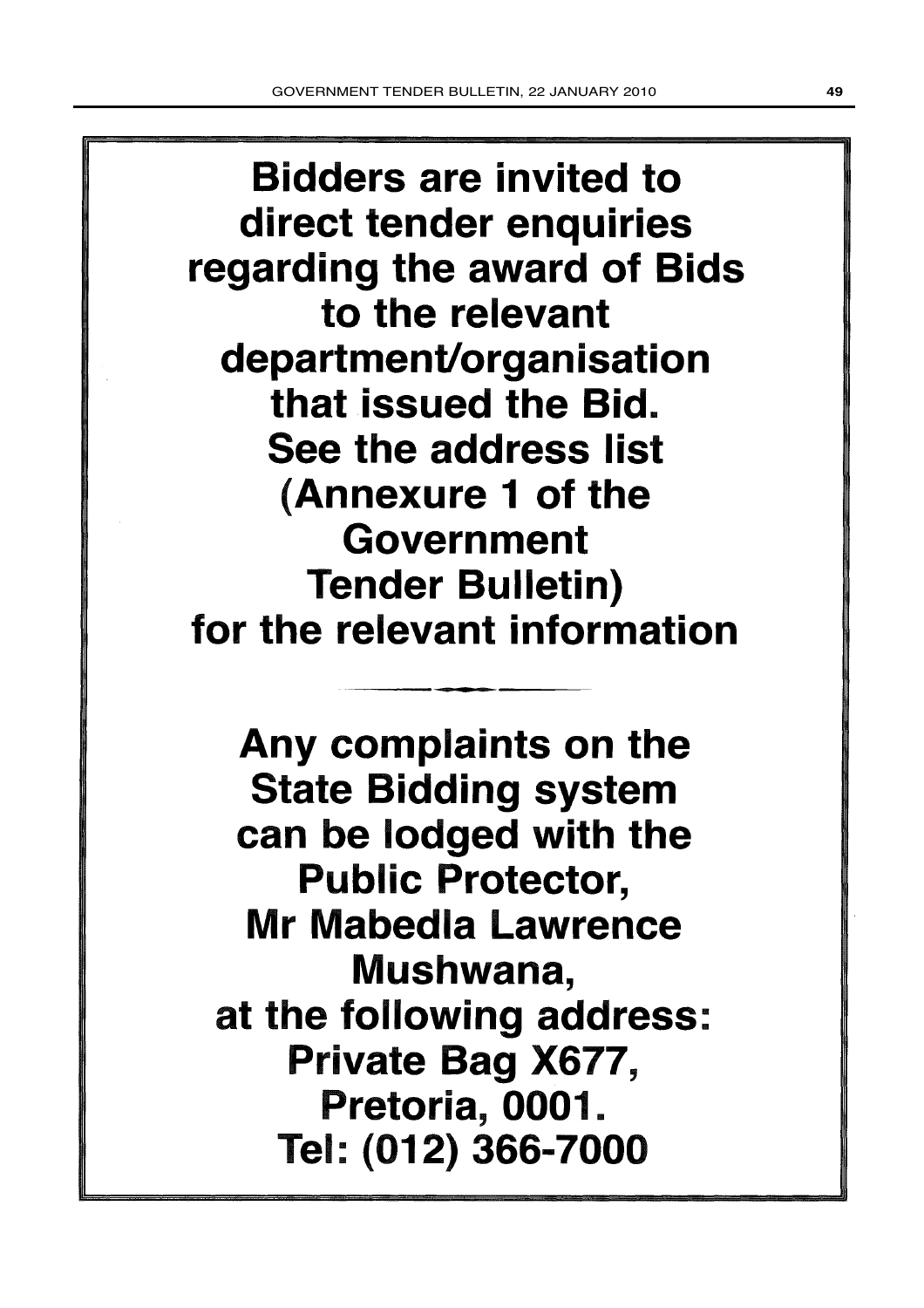## **ANNEXURE 1**

## ADDRESS LIST

<span id="page-49-0"></span>

| <b>1</b> National Treasury: Contract Management:                                                                           |  |  |  |  |
|----------------------------------------------------------------------------------------------------------------------------|--|--|--|--|
| For collection of bid documents: The Chief Director: Contract Management, Tender Information Centre, 240 Vermeulen Street, |  |  |  |  |
| (Ground Floor), behind ABSA Bank (corner Andries and Vermeulen Streets), Pretoria.                                         |  |  |  |  |
| <b>Enquiries:</b> Tel.: (012) 315-5858 or 315-5732; Fax: (012) 315-5734.                                                   |  |  |  |  |
| Closing address of bids: The Chief Director: Contract Management, Tender Information Centre, 240 Vermeulen Street          |  |  |  |  |
| (Ground Floor), behind ABSA Bank (corner Andries and Vermeulen Streets), Pretoria.                                         |  |  |  |  |
| Postal address: Private Bag X115, Pretoria, 0001.                                                                          |  |  |  |  |
| <b>Office hours:</b> 07:30–16:00 (Monday to Friday). Tender box accessible 24 hours.                                       |  |  |  |  |
|                                                                                                                            |  |  |  |  |

- **2** The Director-General: Public Works (Head Office), Private Bag X65, Pretoria, 0001 or Room D102, Public Works House (Old TPA Building), corner of Church and Bosman Streets, Pretoria. (Entrance: Church Street). **Office hours:** 07:30–12:45 and 13:30–15:00 Mondays to Fridays **Enquiries:** Mr R. Tshokwe/Ms P. Odendaal/Ms P. Mkansi Tel: (012) 337-2054/2179/3231
- **3** Department of Public Works (Cape Town), Room 942, Ninth Floor, Lower Heerengracht, Customs Building, Foreshore, Cape Town, or Private Bag X9027, Cape Town, 8000; or deposited in the tender box in the main entrance, Ground Floor, Lower Heerengracht, Customs Building, Cape Town.

**Office hours:** 07:30–12:45 and 13:30–15:30 Mondays to Fridays **Enquiries:** Miss Mouton/Ms Ndamane Tel. (021) 402-2076/7, Fax (021) 419-6086 E-mail:riana.mouton@dpw.gov.za

**4** Department of Public Works (Durban), Room 8, West Street, Government Offices, corner of Aliwal and West Streets, Durban, or Private Bag X54315, Durban, 4000; or deposited in the tender box (Box No. 76) at Room 8, Ground Floor, West Street, Government Offices, corner of Aliwal and West Streets, Durban.

| <b>Enguiries:</b> | Miss C. Noble (Room 11)                        | Office hours: | 08:00-12:00 and 13:30-15:00 |  |
|-------------------|------------------------------------------------|---------------|-----------------------------|--|
|                   | Tel. (031) 332-1211 x 2160, Fax (031) 332-5485 |               | Mondays to Fridays          |  |
|                   | C. Maiozi                                      |               |                             |  |
|                   | Tel. (031) 332-1211 x 2074, Fax (031) 332-5485 |               |                             |  |

- **5** Department of Public Works (Bloemfontein), Rooms 410, 411, 412, 413, 416, 417 and 418, Fourth Floor, Civilia Building, 14 Elizabeth Street, Bloemfontein, or Private Bag X20605, Bloemfontein, 9300; or deposited in the tender box at the main entrance, Ground Floor, Civilia Building, 14 Elizabeth Street, Bloemfontein. **Office hours:** 07:30–12:45 and 13:30–15:30 **Enquiries:** D. J. van Niekerk/Mr T. Monste/Mr S. Nzuza/
	- Mondays to Fridays Ms C. Mgijima Tel. (051) 400-8742/8754/8743/8745 Fax (051) 400-8872
- **6** National Department of Public Works, Johannesburg Regional Office, 78 De Korte Street, corner of De Korte and De Beer Streets, Private Bag X3, Braamfontein; bids/tenders to be deposited in the tender/bid box at the main entrance at the Ground Floor at 78 De Korte Street, Braamfontein.

| <b>Enguiries:</b> | Mr L. M. Mokone                          | <b>Office hours:</b> | 07:30-16:00        |
|-------------------|------------------------------------------|----------------------|--------------------|
|                   | Tel. (011) 713-6131, Fax (011) 403-8757, |                      | Mondays to Fridays |
|                   | Ms R. K. Ramavhova                       |                      |                    |
|                   | Tel. (011) 713-6044, Fax (011) 403-8757  |                      |                    |

**7** Department of Public Works, 21–23 Market Square, Old Magistrates Building, Kimberley, 8301; or Private Bag X5002, Kimberley, 8300; or deposited in the tender box at the entrance at 21–23 Market Square, Old Magistrates Building, Kimberley, 8301.

| <b>Enguiries:</b> | Ms G. Aysen/F. Lemmetijes               | Office hours: | 07:30–12:45 and 13:30–16:00 |
|-------------------|-----------------------------------------|---------------|-----------------------------|
|                   | Tel. (053) 838-5273, Fax (053) 833-5232 |               | Mondays to Fridays          |

- **9** Department of Public Works (Port Elizabeth), Room 292, Second Floor, Eben Dönges Building, corner of Hancock and Robert Streets, North End, Port Elizabeth, 6056, or Private Bag X3913, North End, 6056; or deposited in the tender box at Box 1–4, Room 293–296, Second Floor, Eben Dönges Building, corner of Hancock and Robert Streets, North End, Port Elizabeth. **Office hours:** 08:00–12:45 and 13:30–15:30 Mondays to Fridays **Enquiries:** Ms M. Carolus/Mr P. N. Blouw Tel: (041) 408-2035/2033/2076 Fax: (041) 487-2209/484-4919
- **10** Department of Public Works (Mthata Sub Regional Office), Fifth Floor, PRD II Building, Sutherland Street, Mthata; or National Public Works, Tender Section, Private Bag X5007, Mthata, 5100.

**Office hours:** 08:00–12:45 and 13:30–16:30 Mondays to Fridays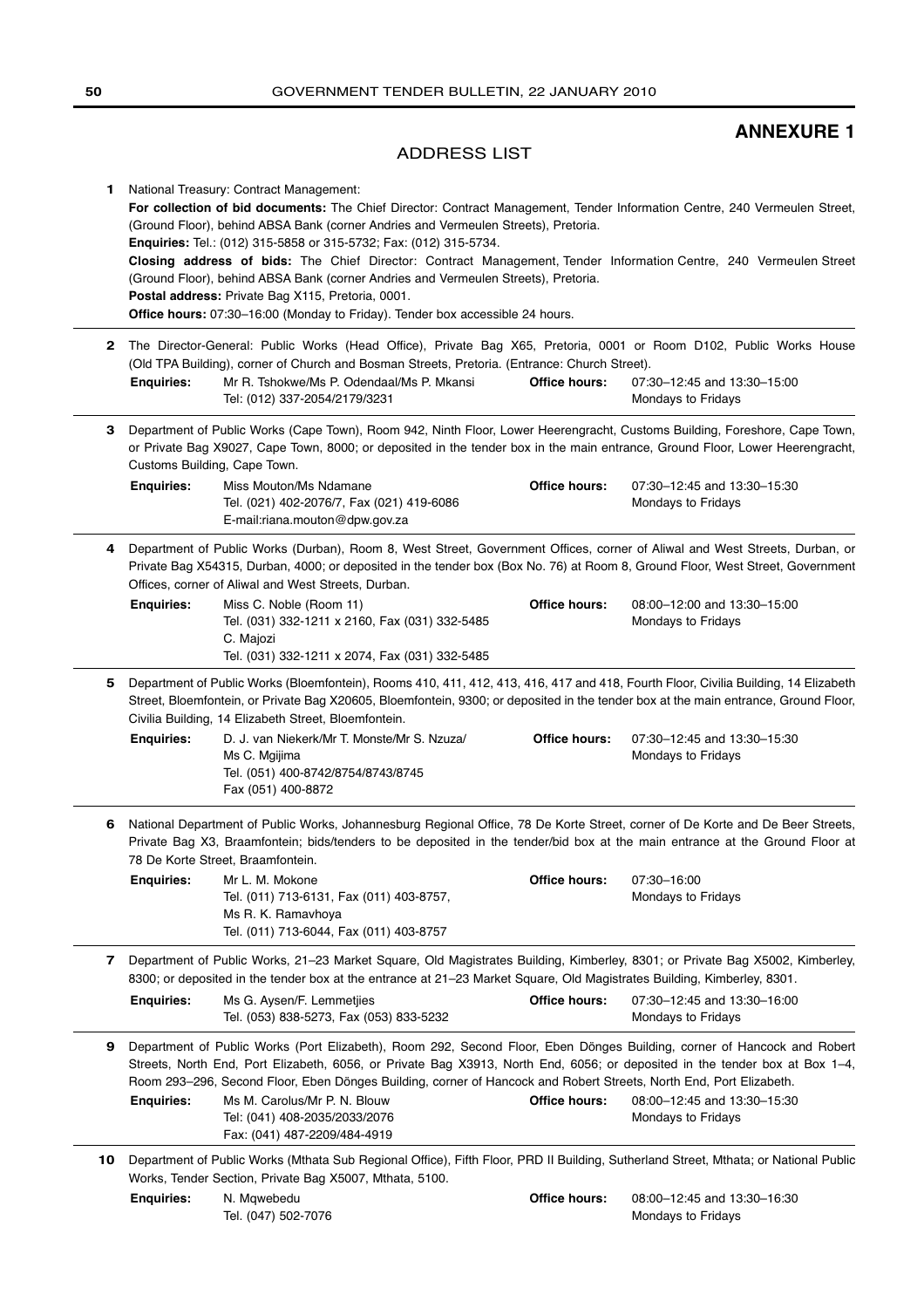| 11   | The Procurement Officer: Minerals and Energy Affairs, Room A-812, Eighth Floor, A-Wing, Mineralia Centre, corner of Visagie and<br>Andries Streets, or Private Bag X59, Pretoria, 0001; or deposited in the tender box in the foyer, Mineralia Centre, 234 Visagie Street,<br>Pretoria.                                                                                      |                                                                                                                                                                                                                                                                                                                                                                                    |               |                                                          |
|------|------------------------------------------------------------------------------------------------------------------------------------------------------------------------------------------------------------------------------------------------------------------------------------------------------------------------------------------------------------------------------|------------------------------------------------------------------------------------------------------------------------------------------------------------------------------------------------------------------------------------------------------------------------------------------------------------------------------------------------------------------------------------|---------------|----------------------------------------------------------|
|      |                                                                                                                                                                                                                                                                                                                                                                              | Bids available on website: tenders.dme.gov.za (responses on tender request on E-mail: tenders@dme.gov.za) from<br>18 October 2004. Hard copies of tenders will be available at DME Offices.                                                                                                                                                                                        |               |                                                          |
|      | <b>Enquiries:</b>                                                                                                                                                                                                                                                                                                                                                            | Mr Tlangelani Baloyi<br>Tel: (012) 317-8702, Fax: (012) 320-7370                                                                                                                                                                                                                                                                                                                   | Office hours: | 07:15-12:30 and 13:15-15:45<br>Mondays to Fridays        |
| 20   |                                                                                                                                                                                                                                                                                                                                                                              | Government Communications and Information System (GCIS), 356 Midtown Building, c/o Vermeulen and Prinsloo Streets, Pretoria,<br>or Private Bag X745, Pretoria, 0001; or deposited in the tender box at reception, 356 Midtown Building, corner of Vermeulen and<br>Prinsloo Streets, Pretoria, 0001.                                                                               |               |                                                          |
|      | <b>Enquiries:</b>                                                                                                                                                                                                                                                                                                                                                            | <b>Technical related:</b><br>Frank Theunissen, Tel: (012) 314-2804<br>Dorris Simpson, Tel: (012) 314-2826<br><b>Bid procedures:</b><br>G. Storey/M. Mlondobozi/J. Dirane<br>Tel: (012) 314-2464/2861/2847<br>Fax: (012) 323-3831                                                                                                                                                   | Office hours: | 07:45-16:15<br>Mondays to Fridays                        |
| 60   | The Director-General: Department Rural, 184 Jacob Maré Street, Pretoria, or Private Bag X833, Pretoria, 0001; or deposited in the<br>tender box in the foyer of the Old Building, 184 Jacob Maré Street, Pretoria.                                                                                                                                                           |                                                                                                                                                                                                                                                                                                                                                                                    |               |                                                          |
|      | <b>Enquiries:</b>                                                                                                                                                                                                                                                                                                                                                            | Ms M.T. C. Motiang/Ms D. Mongwai,<br>Tel: (012) 312-9876/312-8359<br>Fax. (012) 321-2974                                                                                                                                                                                                                                                                                           | Office hours: | 07:30-12:45 and 13:30-16:00<br><b>Mondays to Fridays</b> |
| 63   | National Department of Public Works, 251 Skinner Street, AVN Building, or Private Bag X229, Pretoria, 0001; or deposited in the<br>tender box at Ground Floor, Room G014 at the counter.                                                                                                                                                                                     |                                                                                                                                                                                                                                                                                                                                                                                    |               |                                                          |
|      | <b>Enquiries:</b>                                                                                                                                                                                                                                                                                                                                                            | NB: Please indicate tender no. and the closing date on envelope. Tenders that are received late will not be considered.<br>Ms Manala/Mr Josias Raphesu<br>Tel: (012) 310-5043/5965, Fax: (012) 310-5915                                                                                                                                                                            | Office hours: | 7:30-12:45 and 13:30-16:00<br>Mondays to Fridays         |
| 64   | The Government Printer: The Government Printing Works, Tender Section, Room 17, 149 Bosman Street, corner of Proes Street,<br>Pretoria, or Private Bag X85, Pretoria, 0001; or deposited in the tender box at 149 Bosman Street next to main entrance, Pretoria.<br>Please note: Cashiers will close at 15h00-Monday to Friday.<br>Bid documents to be collected at Room 17. |                                                                                                                                                                                                                                                                                                                                                                                    |               |                                                          |
|      | <b>Enquiries:</b>                                                                                                                                                                                                                                                                                                                                                            | Ms A. du Toit/Ms M. M. Mokganya<br>Tel: (012) 334-4597/4680/4611, Cell: 082 809 2176<br>Fax: (012) 323-0009/326-4442/334-8523                                                                                                                                                                                                                                                      | Office hours: | 07:15-16:00<br>Mondays to Fridays                        |
| 95   | 0001.                                                                                                                                                                                                                                                                                                                                                                        | Department of Water Affairs, Ground Floor, Zwamadaka Building, 157 Schoeman Street, cnr Schoeman and Bosman Streets,<br>Pretoria, 0002; or corner of Schoeman and Bosman Streets, Zwamadaka Building, Pretoria, 0001; or Private Bag X313, Pretoria,                                                                                                                               |               |                                                          |
|      | <b>Enquiries:</b>                                                                                                                                                                                                                                                                                                                                                            | Mr Victor Malebye/Mr Alfred Sathekge/<br>Mrs Isabella Marumo<br>Tel. (012) 336-8988/7643/6976, Fax (012) 325-6111                                                                                                                                                                                                                                                                  | Office hours: | 07:15-16:00<br>Mondays to Fridays                        |
| 108  |                                                                                                                                                                                                                                                                                                                                                                              | Department of Transport, 159 Forum Building, corner of Bosman and Struben Streets, Pretoria, 0001, or Private Bag X193, Pretoria,<br>0001; or deposited in the tender box at the main entrance.                                                                                                                                                                                    |               |                                                          |
|      | <b>Enquiries:</b>                                                                                                                                                                                                                                                                                                                                                            | Mr Lucky Mashile/Ms Johanna Maditsi<br>Tel. (012) 309-3429/3445, Fax (012) 309-3334/<br>086 212 1634                                                                                                                                                                                                                                                                               | Office hours: | 08:00-12:45 and 13:30-15:45<br>Mondays to Fridays        |
| 113  | <b>Enquiries:</b>                                                                                                                                                                                                                                                                                                                                                            | National Department of Public Works, 9th Floor, Nedbank Centre, 30 Brown Street, Nelspruit CBD, 1200, Mpumalanga; or Private<br>Bag X11280, Nelspruit, 1200; or deposited in the tender box at 9th Floor, Nedbank Centre, 30 Brown Street, Nelspruit, 1200.<br>P. Makgato (Tender Office),<br>Tel. (013) 753-6312<br>Fax (013) 755-4276/1705,<br>E-mail: Petrus.Makgato@dpw.gov.za | Office hours: | 07:30-12:45 and 13:30-16:00<br>Mondays to Fridays        |
| 115  | <b>Enquiries:</b>                                                                                                                                                                                                                                                                                                                                                            | The Director-General: Department of Agriculture, Forestry and Fisheries, Agriculture Place, Main Entrance, Tender Receipt Office,<br>Room A-GF-06, 20 Beatrix Street, Arcadia, Pretoria; or Private Bag X250, Pretoria, 0001.<br>Themba Nkambule-Zwane                                                                                                                             | Office hours: | 07:30-12:30 and 13:15-16:00                              |
| 115A |                                                                                                                                                                                                                                                                                                                                                                              | Tel. (012) 319-7092, Fax (012) 319-6888<br>The Director-General: Department of Agriculture, Forestry and Fisheries, Agriculture Place, Main Entrance, Tender Receipt Office,                                                                                                                                                                                                       |               | Mondays to Fridays                                       |
|      | <b>Enquiries:</b>                                                                                                                                                                                                                                                                                                                                                            | Room A-GF-06, 20 Beatrix Street, Arcadia, Pretoria; or Private Bag X250, Pretoria, 0001.<br>Ms D. Lelaka<br>Tel. (012) 319-7129, Fax (012) 319-6888                                                                                                                                                                                                                                | Office hours: | 07:30-12:30 and 13:15-16:00<br>Mondays to Fridays        |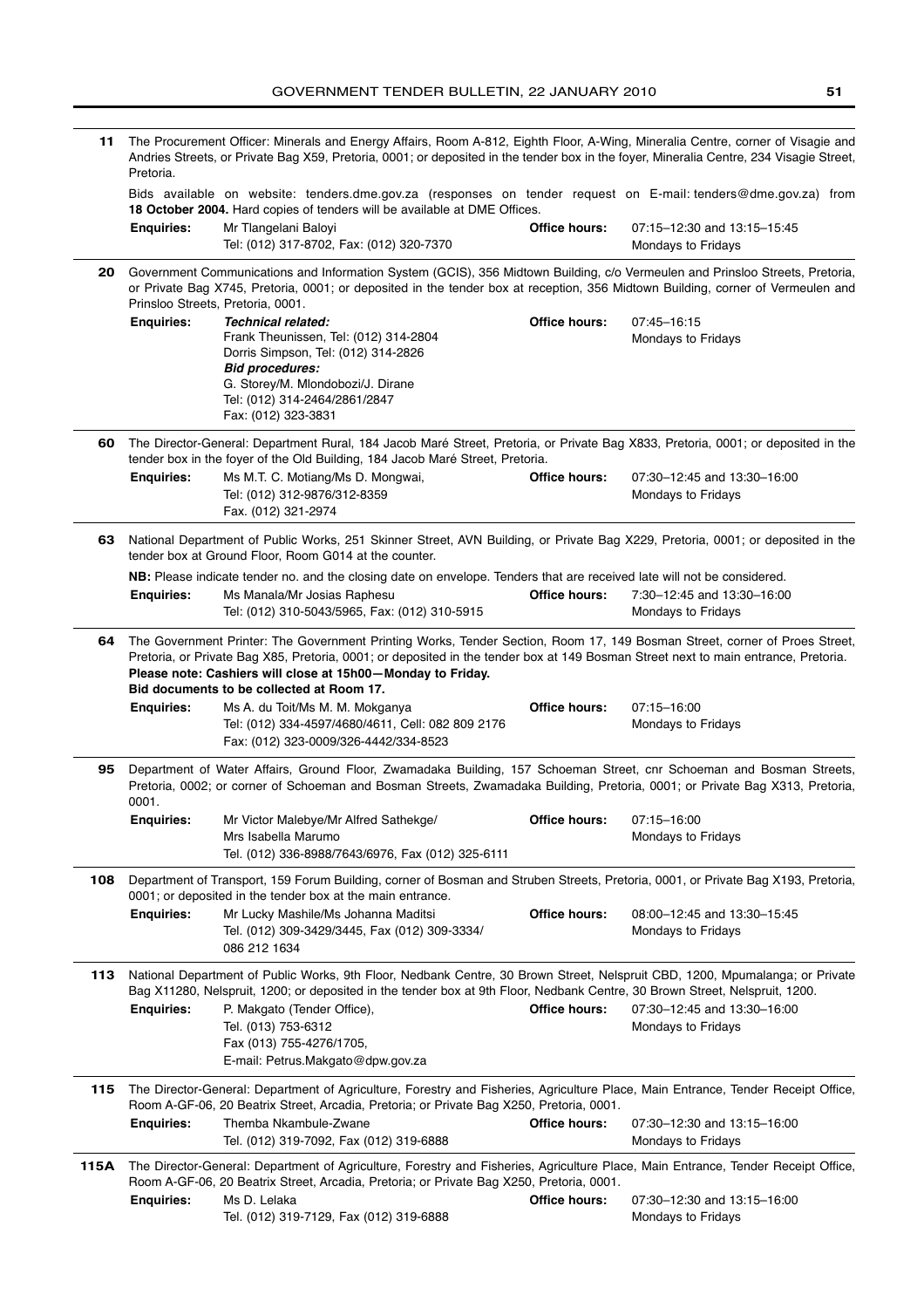| 265 |                                                                                                                                                                                                                                                                               | Department of Transport and Public Works: Provincial Roads and Transport Management Branch, Second Floor, Tender Office,<br>Provincial Building, 9 Dorp Street, Cape Town, 8001, or P.O. Box 2603, Cape Town, 8000; or deposited in the tender box at Ground<br>Floor, Provincial Building, 9 Dorp Street, Cape Town, 8000. |               |                                                          |  |
|-----|-------------------------------------------------------------------------------------------------------------------------------------------------------------------------------------------------------------------------------------------------------------------------------|-----------------------------------------------------------------------------------------------------------------------------------------------------------------------------------------------------------------------------------------------------------------------------------------------------------------------------|---------------|----------------------------------------------------------|--|
|     | <b>Enquiries:</b>                                                                                                                                                                                                                                                             | Mr J. Tippoo<br>Tel. (021) 483-2086, Fax (021) 483-4657                                                                                                                                                                                                                                                                     | Office hours: | 07:30-12:30 and 13:00-16:00<br>Mondays to Fridays        |  |
| 285 |                                                                                                                                                                                                                                                                               | The National Prosecuting Authority, Room D01.14, Block D, VGM Building, corner of 140 Hartley and Westlake Avenues, Weavind<br>Park, Silverton; Private Bag X752, Pretoria, 0001.                                                                                                                                           |               |                                                          |  |
|     | <b>Enquiries:</b>                                                                                                                                                                                                                                                             | See tender description<br>Fax (012) 843-7239/7480                                                                                                                                                                                                                                                                           | Office hours: | $08:00 - 16:30$                                          |  |
| 300 | X9078, Cape Town, 8000.                                                                                                                                                                                                                                                       | Provincial Administration Western Cape: Chief Directorate: Works, Room 701, 9 Dorp Street, Cape Town, 8001, or Private Bag                                                                                                                                                                                                  |               |                                                          |  |
|     | <b>Enquiries:</b>                                                                                                                                                                                                                                                             | Ms N. Nabe/Ms E. Davids/Mr M. Bokolo/<br>Mr J. Benjamin<br>Tel. (021) 483-3571/5494/4604/5240<br>Fax (021) 483-2488                                                                                                                                                                                                         | Office hours: | 08:00-12:00 and 13:30-15:00<br>Mondays to Fridays        |  |
| 323 | Desk.                                                                                                                                                                                                                                                                         | Gauteng Shared Service Centre, Procurement Office, 1st/2nd Floor, Imbumba House, 75 Fox Street; Private Bag X091,<br>Marshalltown, 2107, tender documents obtainable from Imbumba House, 75 Fox Street, Marshalltown, Ground Floor, Tender Issue                                                                            |               |                                                          |  |
|     | <b>Enquiries:</b>                                                                                                                                                                                                                                                             | <b>GSSC Call Centre</b><br>Tel. (011) 689-6416/8337, Fax (011) 355-2300                                                                                                                                                                                                                                                     |               |                                                          |  |
| 349 |                                                                                                                                                                                                                                                                               | Provincial Administration Western Cape: Department of Transport and Public Works, Room 418, York Park Building, St John Street,<br>George, 6530, or Private Bag X6503, George, 6530.                                                                                                                                        |               |                                                          |  |
|     | <b>Enquiries:</b>                                                                                                                                                                                                                                                             | Ms N. Nabe/Ms E. Davids/Mr M. Bokolo/<br>Mr J. Benjamin<br>Tel. (021) 483-3571/5494/4604/5240<br>Fax (021) 483-2488                                                                                                                                                                                                         | Office hours: | 08:00-12:00 and 13:30-15:00<br>Mondays to Fridays        |  |
| 352 | Provincial Administration Western Cape: Department of Transport and Public Works, 9 Dorp Street, Cape Town, 8001; or Private Bag<br>X9078, Cape Town, 8000; or deposited in the tender box in the Foyer, 9 Dorp Street, Cape Town.                                            |                                                                                                                                                                                                                                                                                                                             |               |                                                          |  |
|     | <b>Enquiries:</b>                                                                                                                                                                                                                                                             | Ms N. Nabe/Ms E. Davids/Mr M. Bokolo/<br>Mr J. Benjamin<br>Tel. (021) 483-3571/5494/4604/5240<br>Fax (021) 483-2488                                                                                                                                                                                                         | Office hours: | 08:00-12:00 and 13:30-15:00<br>Mondays to Fridays        |  |
| 354 | The Director-General: Department of Arts and Culture, 8th Floor, Kingsley Centre, cnr Beatrix and Church Streets, Arcadia; or Private<br>Bag X897, Pretoria, 0001, or deposit in the tender box at 8th Floor, Kingsley Centre, corner of Beatrix and Church Streets, Arcadia. |                                                                                                                                                                                                                                                                                                                             |               |                                                          |  |
|     | <b>Enquiries:</b>                                                                                                                                                                                                                                                             | Mr Stephen Rivalani Baloyi,<br>Tel. (012) 441-3671<br>E-mail: Stephen.baloyi@dac.gov.za                                                                                                                                                                                                                                     | Office hours: | $07:30 - 16:00$<br>Mondays to Fridays                    |  |
| 438 | Department of Rural Development and Land Reform: Shared Service Centre: Western Cape, Van der Sterr Building, Rhodes Avenue,<br>Mowbray (Cape Town), or Private Bag X10, Mowbray, 7705; or deposited in the tender box at the main entrance, Van der Sterr                    |                                                                                                                                                                                                                                                                                                                             |               |                                                          |  |
|     | <b>Enquiries:</b>                                                                                                                                                                                                                                                             | Building, Rhodes Avenue, Mowbray (Cape Town).<br>Linda Nontsele<br>Tel: (021) 658-6858, Fax: (021) 689-9422<br>E-mail: Inontsele@ruraldevelopment.gov.za                                                                                                                                                                    | Office hours: | 07:45-12:30 and 13:00-16:00<br><b>Mondays to Fridays</b> |  |
| 586 | Unemployment Insurance Fund (UIF), 94 Church Street, Pretoria; UIF, P.O. Box 1851, Pretoria, 0001; or deposited in the tender box<br>at the Reception, Main Entrance, UIF Building, 94 Church Street.                                                                         |                                                                                                                                                                                                                                                                                                                             |               |                                                          |  |
|     | <b>Enquiries:</b>                                                                                                                                                                                                                                                             | See tender description                                                                                                                                                                                                                                                                                                      | Office hours: | 07:30-16:00<br>Mondays to Fridays                        |  |
| 608 |                                                                                                                                                                                                                                                                               | Perishable Products Export Control Board, 45 Silwerboom Avenue, Plattekloof, Cape Town; P.O. Box 15289, Panorama, Cape Town,<br>7506; or deposited in the tender box at main entrance.<br>All proposals must be hand delivered.                                                                                             |               |                                                          |  |
|     | <b>Enquiries:</b>                                                                                                                                                                                                                                                             | Willie van Zyl<br>Tel. (021) 930-1134, Fax. (021) 939-6868                                                                                                                                                                                                                                                                  | Office hours: | 8:15-16:45                                               |  |
| 643 |                                                                                                                                                                                                                                                                               | Social Development: Northern Cape Province, 257 Barkly Road, Homestead, Mimosa Complex, Block J, Kimberley, 8301; Private<br>Basg X5042, Kimberley, 8300; or Private Bag X5042, Kimberley, 8300; or deposited in the tender box at 257 Barkly Road,<br>Homestead, Mimosa Complex, Block C, Ground Floor, Kimberley.         |               |                                                          |  |
|     | <b>Enquiries:</b>                                                                                                                                                                                                                                                             | Kedi Flatela or Connie Letwaba<br>Tel. (053) 874-9176/9210, Fax (053) 871-2441/<br>086 635 1013                                                                                                                                                                                                                             | Office hours: | 07:30-16:00<br>Mondays to Fridays                        |  |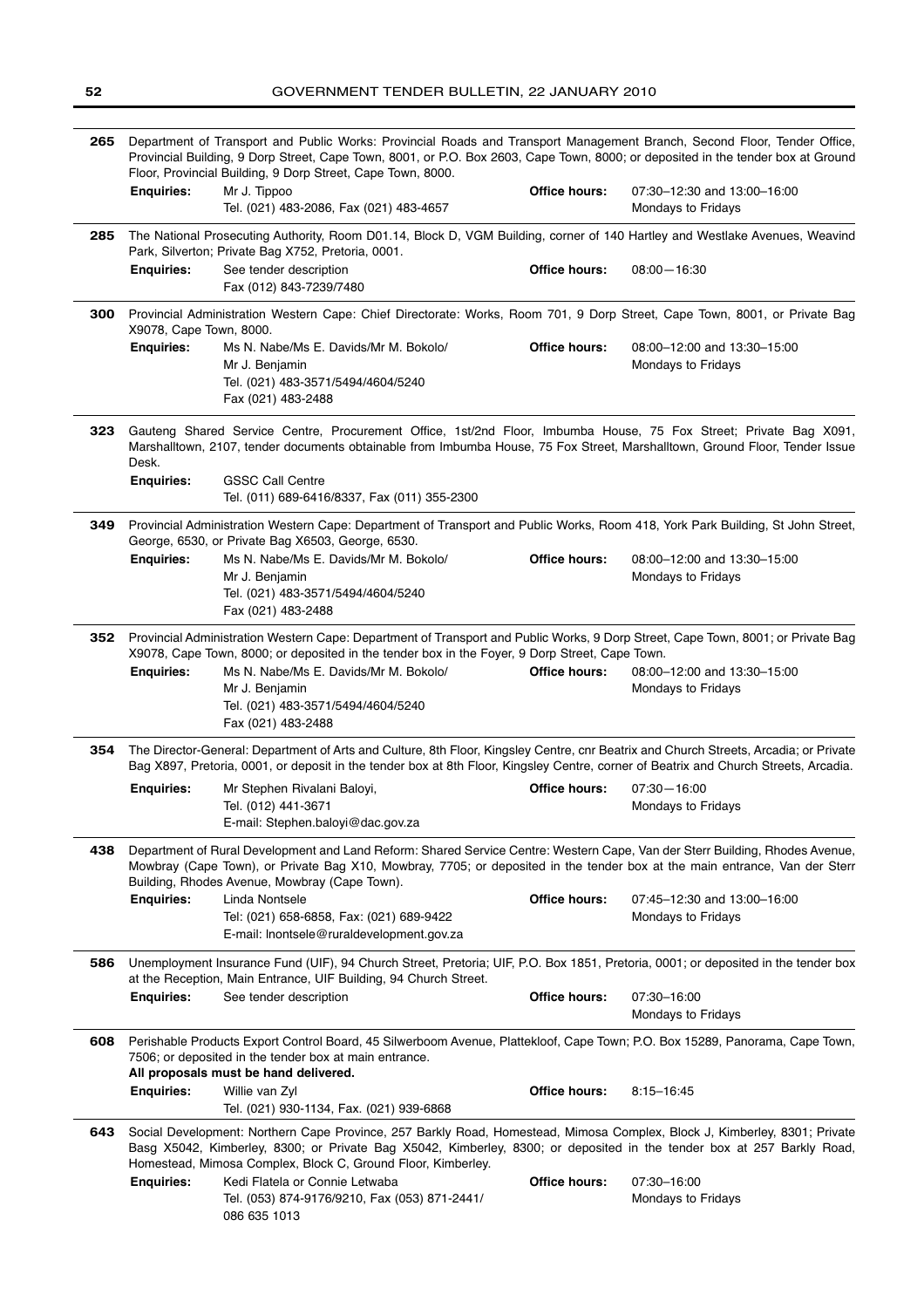| 662 |                                                                                                                                                                                                                                                                                                                                                               | Department of Health: Provincial Government of the Western Cape: Chief Executive Officer: Eerste River Hospital, Humbolt Avenue,<br>Perm Gardens, Eerste River, 7103; Private Bag X5, Eerste River, 7100; or in the bid box situated to: The Medical Superintendent:<br>Internal Stores Entrance, opp Ward E, Main Hospital Passage, Eerste River Hospital, Humboldt Avenue, Eerste River, 7100.                                                                                                                                                                                                                                       |                      |                                                   |  |
|-----|---------------------------------------------------------------------------------------------------------------------------------------------------------------------------------------------------------------------------------------------------------------------------------------------------------------------------------------------------------------|----------------------------------------------------------------------------------------------------------------------------------------------------------------------------------------------------------------------------------------------------------------------------------------------------------------------------------------------------------------------------------------------------------------------------------------------------------------------------------------------------------------------------------------------------------------------------------------------------------------------------------------|----------------------|---------------------------------------------------|--|
|     | <b>Enquiries:</b>                                                                                                                                                                                                                                                                                                                                             | Mrs M. I. de Klerk<br>Tel. (021) 902-8011, Fax (021) 904-8208                                                                                                                                                                                                                                                                                                                                                                                                                                                                                                                                                                          | Office hours:        | 07:30-13:00-13:30-16:00<br>Mondays to Fridays     |  |
|     | Provincial Administration: Western Cape: Department of Social Development, 14 Queen Victoria Street, Union House, Cape Town,<br>702<br>8001, or Private Bag X9112, Cape Town, 8000; or deposited in the tender box at 14 Queen Victoria Street, Union House Building,<br>Ground Floor, Cape Town.                                                             |                                                                                                                                                                                                                                                                                                                                                                                                                                                                                                                                                                                                                                        |                      |                                                   |  |
|     | <b>Enquiries:</b>                                                                                                                                                                                                                                                                                                                                             | Mr V. Mathee/Mr P. C. Jansche van Rensburg<br>Tel. (021) 483-8597 / 483-4283, Fax: (021)<br>483-3818/483-9954                                                                                                                                                                                                                                                                                                                                                                                                                                                                                                                          | <b>Office hours:</b> | 08:00-13:00 and 13:30-15:30<br>Mondays to Fridays |  |
| 747 | <b>Enquiries:</b>                                                                                                                                                                                                                                                                                                                                             | Financial Services Board, River Walk Office Park, No. 41 Matroosberg (corner Matroosberg & Garsfontein Roads), Ashlea Gardens<br>Ext. 6; P.O. Box 35655, Menlo Park, Pretoria, 0102; or tender box at Reception, Block B, River Walk Office Park.<br>Elmarie Hamman<br>Tel: (012) 428-8019/Fax: (012) 346-4977                                                                                                                                                                                                                                                                                                                         | Office hours:        | 8h00-16h30<br><b>Mondays to Fridays</b>           |  |
| 900 |                                                                                                                                                                                                                                                                                                                                                               | Name of department: Procurement. Street address: NHLS, 1 Modderfontein Road, Sandringham, Johannesburg;<br>E-mail/fax: A non-refundable charge of R500.00 is payable prior to obtaining a tender document. The monies should be deposited<br>into the account of the NHLS, First National Bank, Parktown, Account No. 58811152924, Branch Code 250455. Proof of payment<br>should be sent via Fax: (011) 386-6303, or E-mail to marietije.taylor@nhls.ac.za or nolly.mangolele@nhls.ac.za upon which the<br>tender document will be e-mailed. Tenders may also be collected from the above street address after payment has been made. |                      |                                                   |  |
|     | Or deliver bid to: Procurement Manager: NHLS, tender box address: Reception, 1 Modderfontein Road, Sandringham, Johannesburg.<br>If instrumentation is requested and the potential supplier is not known to the NHLS. Please arrange for any evaluations on quality<br>assurance checks to be done <i>via</i> Mr H. Miles: QA Manager on Tel: (011) 386-6142. |                                                                                                                                                                                                                                                                                                                                                                                                                                                                                                                                                                                                                                        |                      |                                                   |  |
|     | <b>Enquiries:</b>                                                                                                                                                                                                                                                                                                                                             | Marietjie Taylor<br>Tel: (011) 386-6165, Fax: (011) 386-6303                                                                                                                                                                                                                                                                                                                                                                                                                                                                                                                                                                           | Office hours:        | 09:00-15:00<br><b>Mondays to Fridays</b>          |  |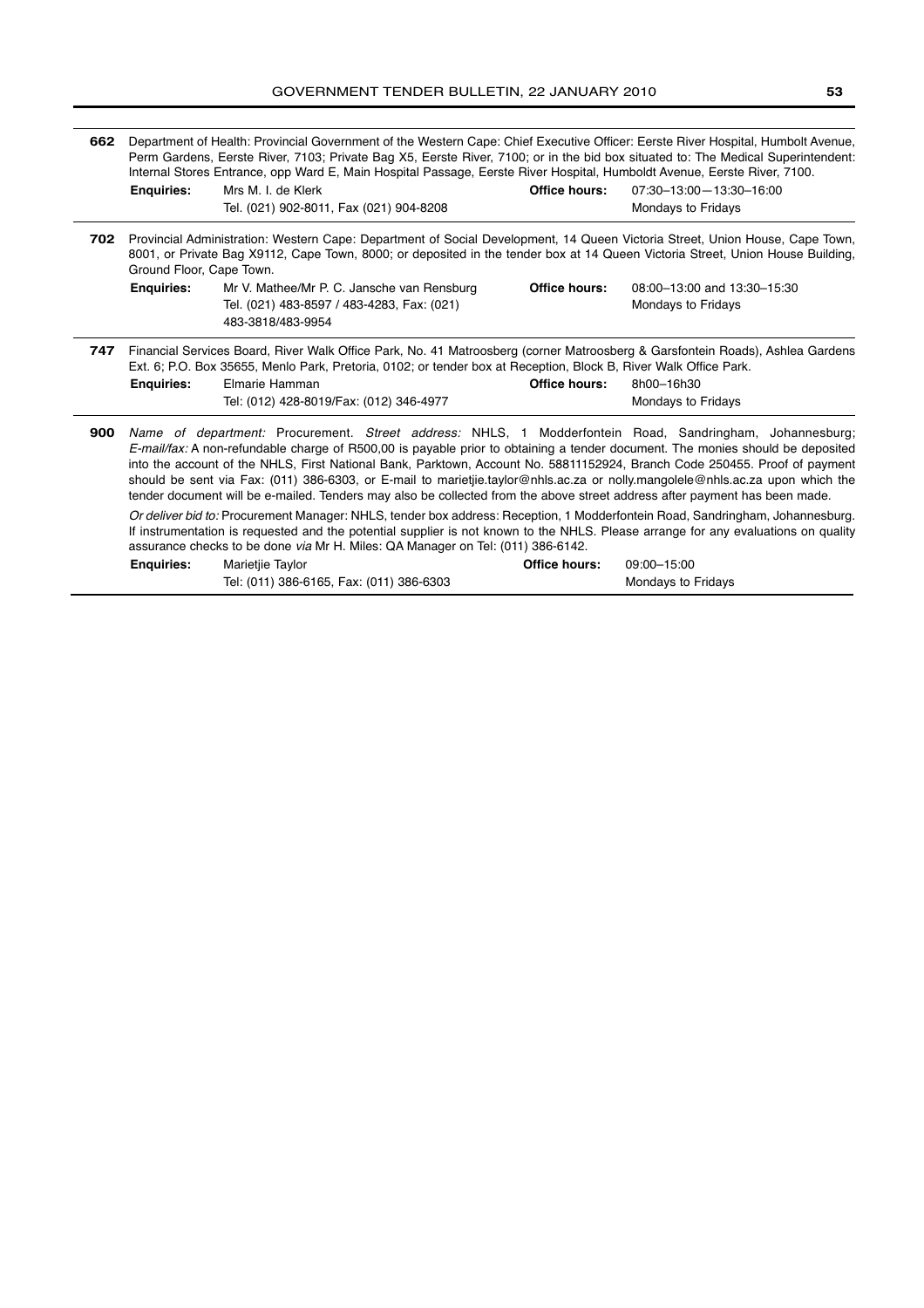# **IMPORTANT NOTICE**

**The Government Printing Works will not be held responsible for faxed documents not received due to errors on the fax machine or faxes received which are unclear or incomplete. Please be advised that an "OK" slip, received from a fax machine, will not be accepted as proof that documents were received by the GPW for printing. If documents are faxed to the GPW it will be the sender's responsibility to phone and confirm that the documents were received in good order.**

**Furthermore the Government Printing Works will also not be held responsible for cancellations and amendments which have not been done on original documents received from clients.**

**AND**

# **THE GOVERNMENT PRINTING WORKS WILL NOT BE HELD RESPONSIBLE FOR ANY ERRORS THAT MIGHT OCCUR IN THE TENDER BULLETIN DUE TO**

**INCOMPLETE/INCORRECT/ILLEGIBLE COPY.**

**NO FUTURE QUERIES WILL BE HANDLED IN CONNECTION WITH THE ABOVE.**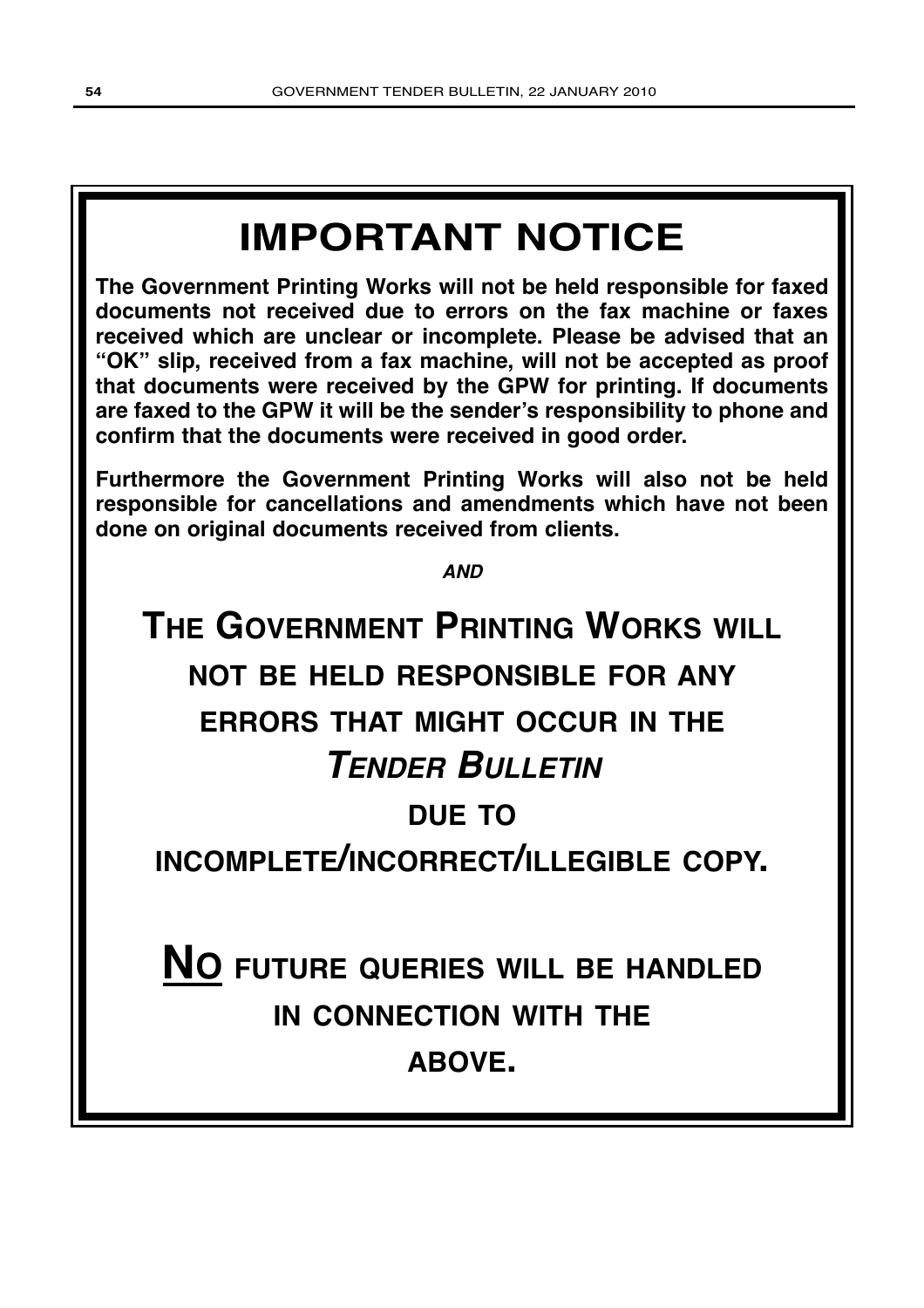## **ANNEXURE 2**